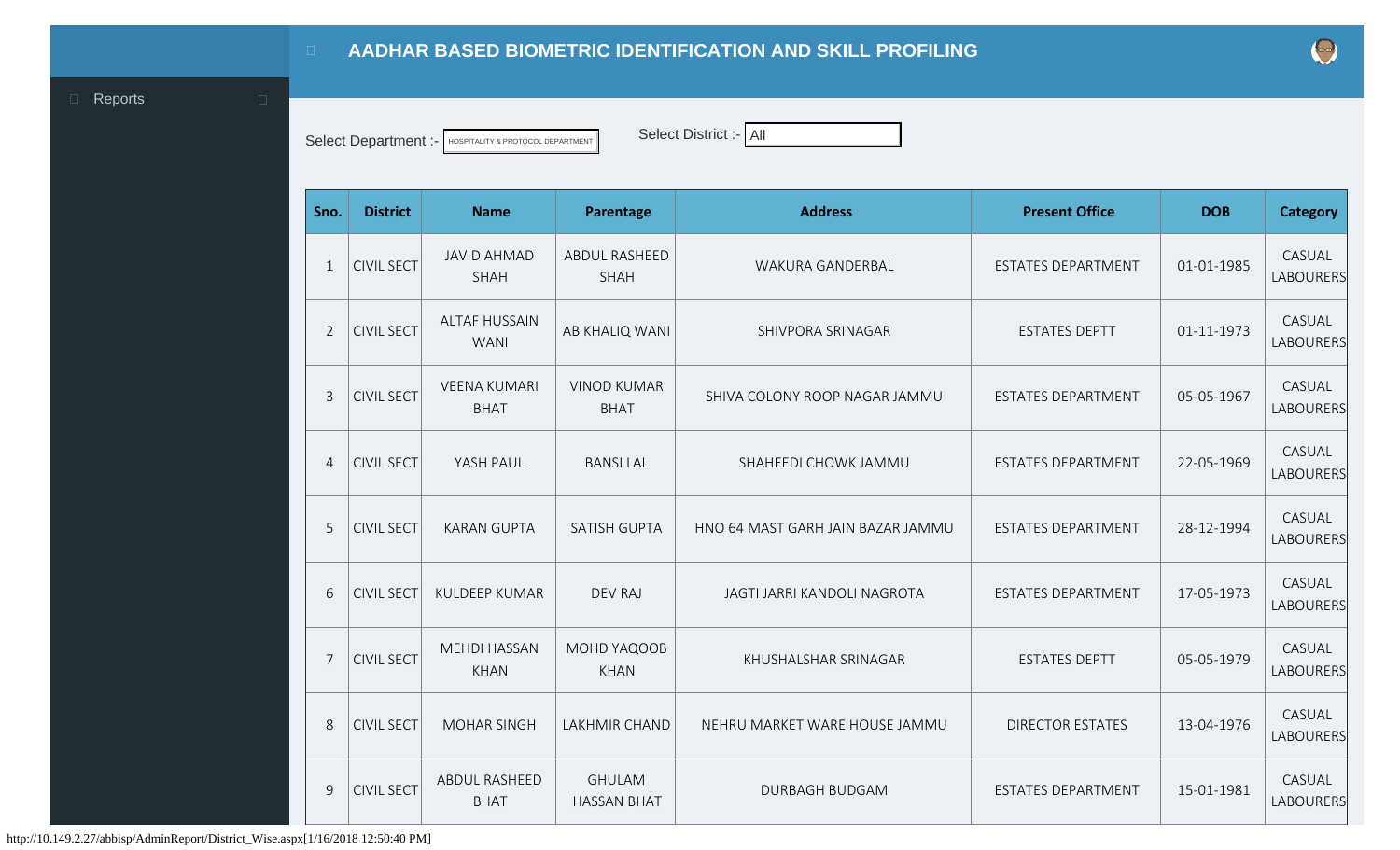| 10 | <b>CIVIL SECT</b> | PARVEEZ AHMAD<br><b>KHAN</b> | ALI MOHD KHAN                      | NAWABAZAR SRINAGAR        | ESTATES DEPARTMENT                      | 01-04-1982 | CASUAL<br>LABOURERS |
|----|-------------------|------------------------------|------------------------------------|---------------------------|-----------------------------------------|------------|---------------------|
| 11 | <b>CIVIL SECT</b> | <b>MEENA</b>                 | LT SH SHANTI<br>SAROOP             | HNO 178 MAST GARH JAMMU   | ESTATES DEPARTMENT                      | 25-05-1969 | CASUAL<br>LABOURERS |
| 12 | <b>CIVIL SECT</b> | <b>GH MOHD MIR</b>           | <b>MOHD</b><br>ABDULLAHA MIR       | <b>GONDIPORA PULWAMA</b>  | <b>ESTATES DEPTT</b>                    | 10-04-1974 | CASUAL<br>LABOURERS |
| 13 | <b>CIVIL SECT</b> | <b>ANIL KUMAR</b>            | <b>HANS RAJ</b>                    | KOOTAH HIRANAGAR          | ESTATES DEPARTMENT                      | 14-08-1981 | CASUAL<br>LABOURERS |
| 14 | <b>CIVIL SECT</b> | <b>AB MAJEED</b><br>PARRYAY  | ASSADULLAH<br>PARRAY               | NARANOWPORA PULWAMA       | ESTATES DEPARTMENT                      | 03-03-1970 | CASUAL<br>LABOURERS |
| 15 | <b>CIVIL SECT</b> | KHANDAY<br><b>MUSHTAQ</b>    | WALI<br><b>MOHAMMAD</b><br>KHANDAY | <b>AMLAR TRAL</b>         | ESTATES DEPARTMENT                      | 01-04-1980 | CASUAL<br>LABOURERS |
| 16 | <b>CIVIL SECT</b> | <b>KALA RAM</b>              | <b>LUDDAN RAM</b>                  | <b>GANDHI NAGAR JAMMU</b> | <b>CENTRAL FURNITURE STORE</b><br>JAMMU | 10-05-1975 | CASUAL<br>LABOURERS |
| 17 | <b>CIVIL SECT</b> | SEHARULNISA                  | WO FAYAZ AH<br><b>BHAT</b>         | RAINAWARI SRINAGAR        | <b>ESTATES DEPARTMENT</b>               | 24-07-1979 | CASUAL<br>LABOURERS |
| 18 | <b>CIVIL SECT</b> | SABIYA NAZIR                 | <b>NAZIR AHMAD</b><br><b>DAR</b>   | <b>BEMINA SRINAGAR</b>    | <b>ESTATES DEPTT</b>                    | 15-10-1980 | CASUAL<br>LABOURERS |
| 19 | <b>CIVIL SECT</b> | ROMESH SINGH                 | <b>SANT RAM</b>                    | APO AUTHAM JAMMU          | ESTATES DEPARTMENT                      | 10-04-1973 | CASUAL<br>LABOURERS |
| 20 | <b>CIVIL SECT</b> | SHAMEEMA<br>AKTHER           | <b>ALI MOHD</b><br>HAJAM           | ARAMPORA SOPORE           | <b>ESTATES DEPTT</b>                    | 16-06-1987 | CASUAL<br>LABOURERS |
| 21 | <b>CIVIL SECT</b> | MOHD MAQBOOL<br><b>MIR</b>   | <b>GH MOHD MIR</b>                 | <b>HAYATPORA BUDGAM</b>   | <b>ESTATES DEPTT</b>                    | 07-08-1983 | CASUAL<br>LABOURERS |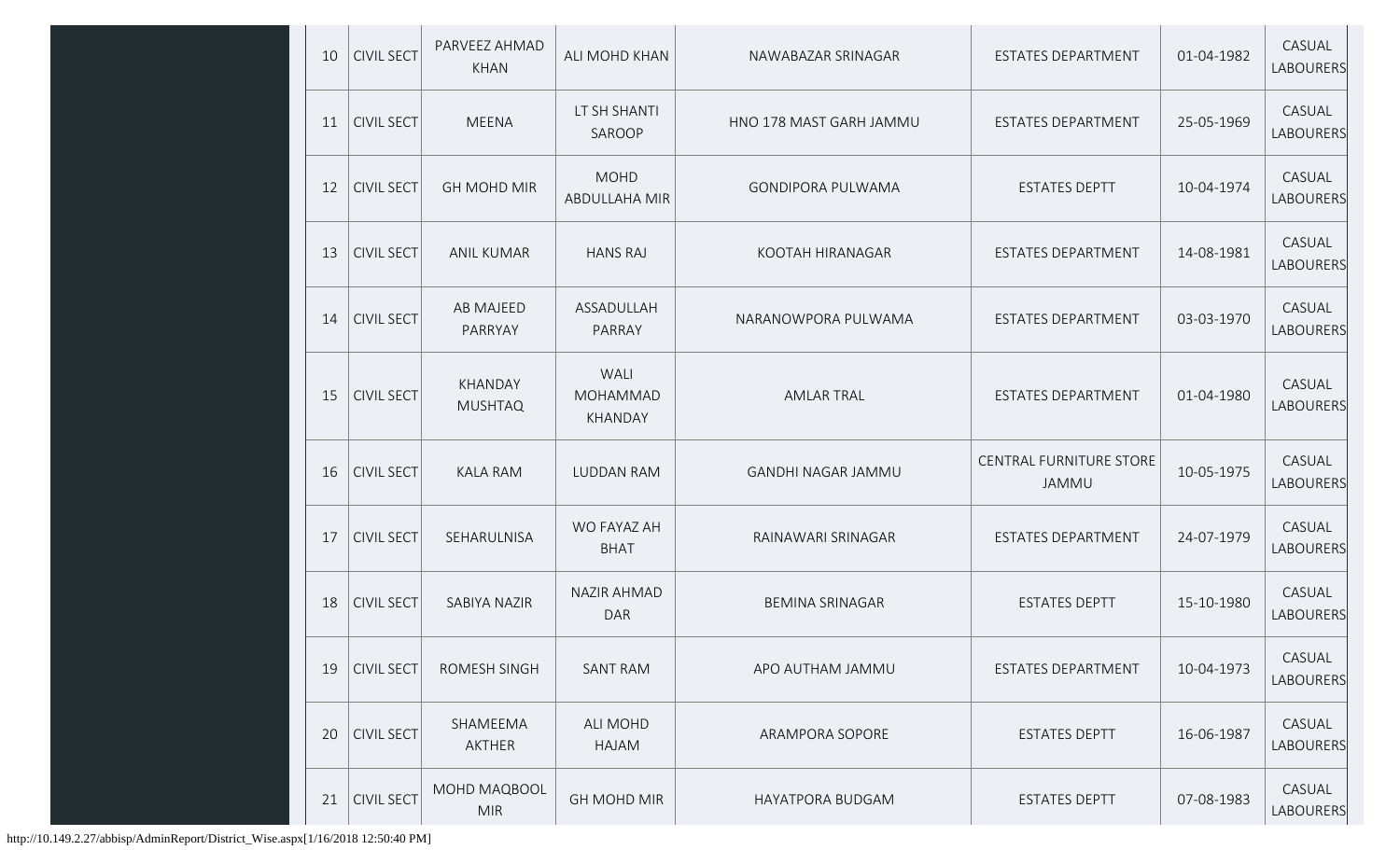| 22 | <b>CIVIL SECT</b> | <b>GH NABI MIR</b>                | <b>GH RASOOL</b>                | BENEHAMA GANDERBAL                 | <b>ESTATES DEPTT</b>      | 15-10-1980 | CASUAL<br>LABOURERS        |
|----|-------------------|-----------------------------------|---------------------------------|------------------------------------|---------------------------|------------|----------------------------|
| 23 | <b>CIVIL SECT</b> | TARIQ AHMAD MIR                   | AB AZIZ MIR                     | LOSWANI PULWAMA                    | <b>ESTATES DEPTT</b>      | 01-03-1980 | CASUAL<br>LABOURERS        |
| 24 | <b>CIVIL SECT</b> | <b>VICKY KUMAR</b>                | <b>BABU RAM</b>                 | SHANTI NAGAR KUNJWANI TALAB JAMMU  | <b>ESTATES DEPTT</b>      | 19-11-1979 | CASUAL<br>LABOURERS        |
| 25 | <b>CIVIL SECT</b> | RAVINDER KUMAR                    | <b>TARA CHAND</b>               | NARIAN KHOO NAGROTA JAMMU          | ESTATES DEPARTMENT        | 07-11-1984 | CASUAL<br>LABOURERS        |
| 26 | <b>CIVIL SECT</b> | <b>MOHD YOUSF</b><br>KHANDAY      | ASSADULLAHA                     | <b>AMLAR TRAL</b>                  | <b>ESTATES DEPTT</b>      | 02-12-1967 | CASUAL<br>LABOURERS        |
| 27 | <b>CIVIL SECT</b> | <b>NAZIR AHMAD MIR</b>            | AB AZIZ MIR                     | LOSWANI PULWAMA                    | <b>ESTATES DEPARTMENT</b> | 01-04-1979 | CASUAL<br><b>LABOURERS</b> |
| 28 | <b>CIVIL SECT</b> | <b>SUSHMA DEVI</b>                | PAWAN KUMAR                     | HNO 36 MOHALLA DALPATIAN JAMMU     | ESTATES DEPARTMENT        | 02-03-1975 | CASUAL<br>LABOURERS        |
| 29 | CIVIL SECT        | FAYAZ AHMAD DAR                   | <b>GH MOHD DAR</b>              | KONIBAL PULWAMA                    | <b>ESTATES DEPTT</b>      | 05-03-1976 | CASUAL<br>LABOURERS        |
| 30 | <b>CIVIL SECT</b> | <b>BASHIR AHMAD</b>               | <b>GH MOHMAD</b><br><b>BHAT</b> | DANPORA BREIN NISHAT               | <b>ESTATES DEPTT</b>      | 10-03-1975 | CASUAL<br>LABOURERS        |
|    | 31   CIVIL SECT   | MOHD YASEEEN<br><b>WANI</b>       | <b>GH NABI WANI</b>             | <b>NATIPORA</b>                    | ESTATES DEPARTMENT        | 10-12-1971 | CASUAL<br>LABOURERS        |
| 32 | <b>CIVIL SECT</b> | SURJEET SINGH                     | <b>THAKUR DASS</b>              | SET NO 04 AA SINGH JAMMU PANTRITHI | <b>ESTATES DEPTT</b>      | 09-02-1974 | CASUAL<br>LABOURERS        |
| 33 | <b>CIVIL SECT</b> | <b>TARIQ AHMAD</b><br><b>BHAT</b> | <b>GH NABI BHAT</b>             | TOSSI MASJID SR GUNJ               | <b>ESTATES DPTT</b>       | 01-03-1982 | CASUAL<br>LABOURERS        |
|    |                   |                                   |                                 |                                    |                           |            |                            |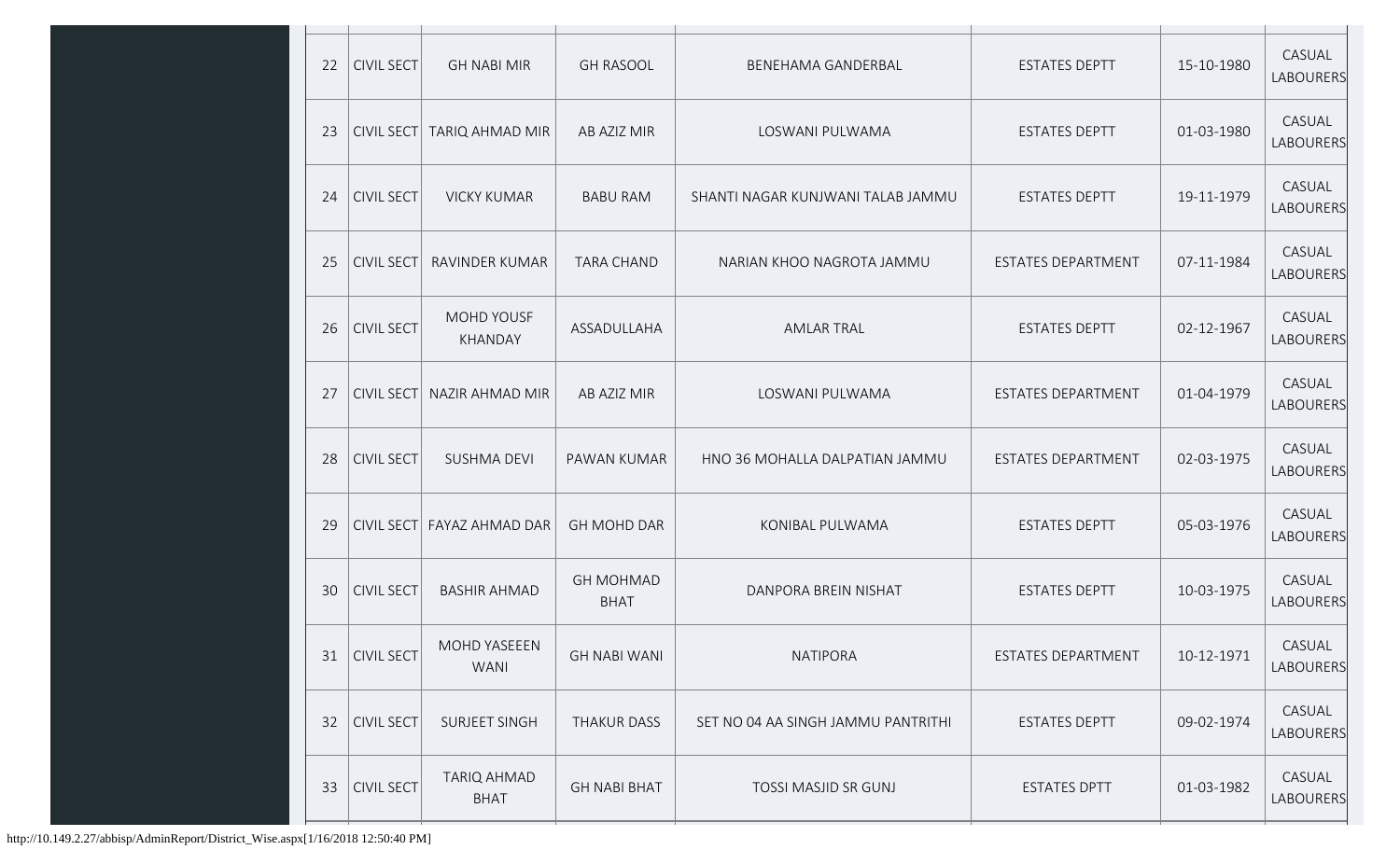| 34 | <b>CIVIL SECT</b> | SANJAY MOOMAN                       | SAWAR<br><b>MOOMAN</b>                     | CHRISTIAN COLONY RESIDENCY ROAD<br>JAMMU | <b>ESTATES DEPARTMENT</b> | 25-06-1984 | CASUAL<br><b>LABOURERS</b> |
|----|-------------------|-------------------------------------|--------------------------------------------|------------------------------------------|---------------------------|------------|----------------------------|
| 35 | <b>CIVIL SECT</b> | <b>BABLU</b>                        | <b>SHANKER DASS</b>                        | BAGHE BAHU JAMMUJ PACCA TALAB            | ESTATES DEPARTMENT        | 01-02-1968 | CASUAL<br><b>LABOURERS</b> |
| 36 | <b>CIVIL SECT</b> | <b>ALIA</b>                         | <b>GHULAM</b><br>MOHAMMAD<br><b>BHAT</b>   | KUHAN KHAN DALGATE                       | <b>ESTATES DEPARTMENT</b> | 21-04-1993 | CASUAL<br><b>LABOURERS</b> |
| 37 | <b>CIVIL SECT</b> | SHABIR AHMAD<br><b>ANCHARI</b>      | <b>GH NABI</b><br>ANCHARI                  | KHAIWAN IDDAGH SRINAGAR                  | ESTATES DEPARTMENT        | 01-01-1982 | CASUAL<br>LABOURERS        |
| 38 | <b>CIVIL SECT</b> | <b>FAYAZ AHMAD</b><br><b>SHEIKH</b> | <b>AB REHMAN</b><br><b>SHEIKH</b>          | SHAHEED GUNJ SRINAGAR                    | ESTATES DEPARTMENT        | 03-08-1982 | CASUAL<br><b>LABOURERS</b> |
| 39 | <b>CIVIL SECT</b> | <b>IRFAN AHMAD</b><br><b>BHAT</b>   | <b>GH NABI BHAT</b>                        | NOWHATA SRINAGAR                         | <b>ESTATES DEPTT</b>      | 28-03-1982 | CASUAL<br><b>LABOURERS</b> |
| 40 | <b>CIVIL SECT</b> | MOHAMMAD<br>MAQBOOL SHEIKH          | <b>GHULAM</b><br>MOHAMMAD<br><b>SHEIKH</b> | RANGER CHADOORA                          | ESTATES DEPARTMENT        | 19-03-1994 | CASUAL<br><b>LABOURERS</b> |
| 41 | <b>CIVIL SECT</b> | <b>BASHIR AHMAD</b><br><b>BHAT</b>  | <b>GH AHMAD</b>                            | DARBAGH HARWAN                           | <b>ESTATES DPTT</b>       | 03-04-1974 | CASUAL<br><b>LABOURERS</b> |
| 42 | <b>CIVIL SECT</b> | FAROOQ AHMAD<br>KHAN                | <b>GH HASSAN</b><br><b>KHAN</b>            | NAWABAZAR SRINAGAR                       | <b>ESTATES DEPARTMENT</b> | 14-12-1978 | CASUAL<br><b>LABOURERS</b> |
| 43 | <b>CIVIL SECT</b> | <b>VINOD KUMAR</b>                  | <b>GIRDHARI LAL</b>                        | SERI KALLAN VILLAGE SERI NAGROTA         | <b>ESTATES DEPARTMENT</b> | 31-10-1982 | CASUAL<br><b>LABOURERS</b> |
| 44 | <b>CIVIL SECT</b> | <b>RATTAN LAL</b>                   | <b>DHANI RAM</b>                           | NADORE KALDOLI NAGROTA                   | ESTATES DEPARTMENT        | 09-12-1974 | CASUAL<br><b>LABOURERS</b> |
|    |                   | MEHRAJ UD DIN                       | AB MAJEED                                  |                                          |                           |            | CASUAL                     |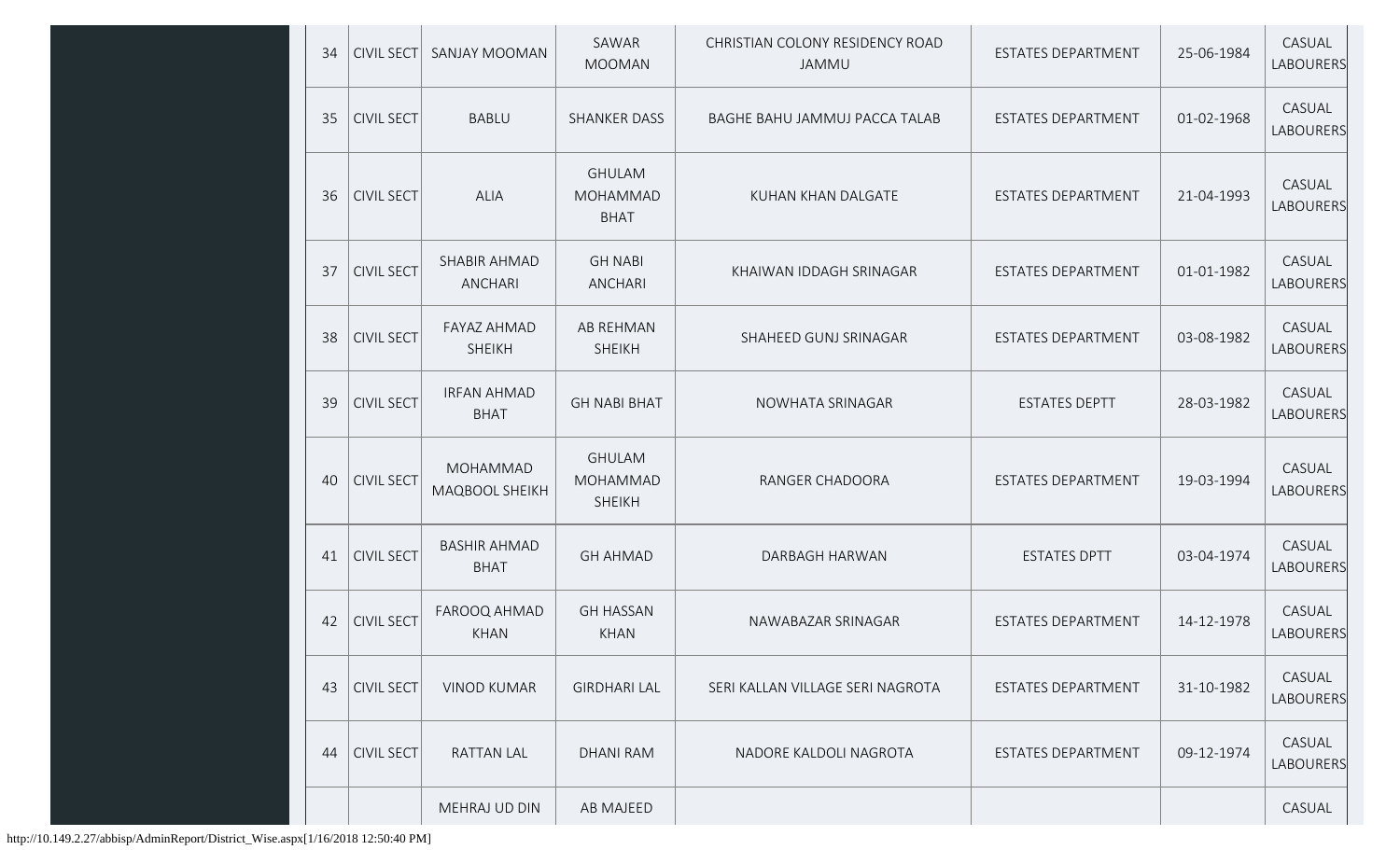| 45 | CIVIL SECT        | <b>RATHER</b>                      | <b>RATHER</b>                       | KURSOO PADSAHI BAGH SRINAGAR              | ESTATES DEPARTMENT        | 10-11-1984 | LABOURERS                  |
|----|-------------------|------------------------------------|-------------------------------------|-------------------------------------------|---------------------------|------------|----------------------------|
| 46 | <b>CIVIL SECT</b> | <b>MOHD YASIN</b><br><b>SHEIKH</b> | AB KARIM SHEIKH                     | KHANDHAMA BUDGAM                          | <b>ESTATES DEPARTMENT</b> | 05-03-1979 | CASUAL<br>LABOURERS        |
| 47 |                   | CIVIL SECT MOHAMMAD SHAFI          | <b>AMIN</b><br>MOHAMMAD             | KATAL BATAL NAGROTA JAMMU                 | <b>ESTATES DEPARTMENT</b> | 02-08-1970 | CASUAL<br><b>LABOURERS</b> |
| 48 | <b>CIVIL SECT</b> | <b>KAPIL KUMAR</b>                 | <b>RAM PRAKASH</b>                  | JANIPUR COLONY JAMMU                      | <b>ESTATES DEPTT</b>      | 10-05-1956 | CASUAL<br>LABOURERS        |
| 49 | <b>CIVIL SECT</b> | <b>RAM LAL</b>                     | <b>GAIN CHAND</b>                   | MORCHA PUR BISHNAH                        | <b>ESTATES DEPTT</b>      | 15-04-1976 | CASUAL<br>LABOURERS        |
| 50 | <b>CIVIL SECT</b> | AJAZ AHMAD SHAH                    | <b>MOHAMMAD</b><br><b>AMIN SHAH</b> | <b>BUSUR BUGH ALASTENG</b>                | ESTATES DEPARTMENT        | 04-01-1990 | CASUAL<br>LABOURERS        |
| 51 | <b>CIVIL SECT</b> | RAMESH LAL                         | <b>DHANI RAM</b>                    | NADORE TEH KANDOLI NAGROTA DISTT<br>JAMMU | ESTATES DEPARTMENT        | 16-04-1979 | CASUAL<br><b>LABOURERS</b> |
| 52 | <b>CIVIL SECT</b> | <b>FAYAZ AHMAD</b><br><b>TERRO</b> | <b>MOHD DILBAR</b>                  | MAHJOOR NAGAR SRINAGAR                    | <b>ESTATES DEPTT</b>      | 16-07-1988 | CASUAL<br>LABOURERS        |
| 53 | <b>CIVIL SECT</b> | <b>SURJIT SINGH</b>                | <b>CHHAJJU SINGH</b>                | <b>GURHA SLATHIA SAMBA</b>                | ESTATES DEPARTMENT        | 22-02-1973 | CASUAL<br><b>LABOURERS</b> |
| 54 | <b>CIVIL SECT</b> | MUZAFFAR AHMAD<br><b>SHEIKH</b>    | <b>GHULAM AHMAD</b>                 | SUMBAL BANDIPORA                          | <b>ESTATES DEPARTMENT</b> | 27-02-1976 | CASUAL<br>LABOURERS        |
| 55 | <b>CIVIL SECT</b> | PANKAJ HANDA                       | LT SURINDER<br><b>HANDA</b>         | EP 469 RAJINDER BAZAR JAMMU               | ESTATES DEPARTMENT        | 02-12-1980 | CASUAL<br><b>LABOURERS</b> |
| 56 | <b>CIVIL SECT</b> | <b>AMIT KUMAR</b>                  | <b>VIJAY KUMAR</b>                  | DURGA NAGAR ROOP NAGAR JAMMU              | <b>ESTATES DEPTT</b>      | 25-10-1981 | CASUAL<br><b>LABOURERS</b> |
|    |                   |                                    | AB SAMAD                            |                                           |                           |            | CASUAL                     |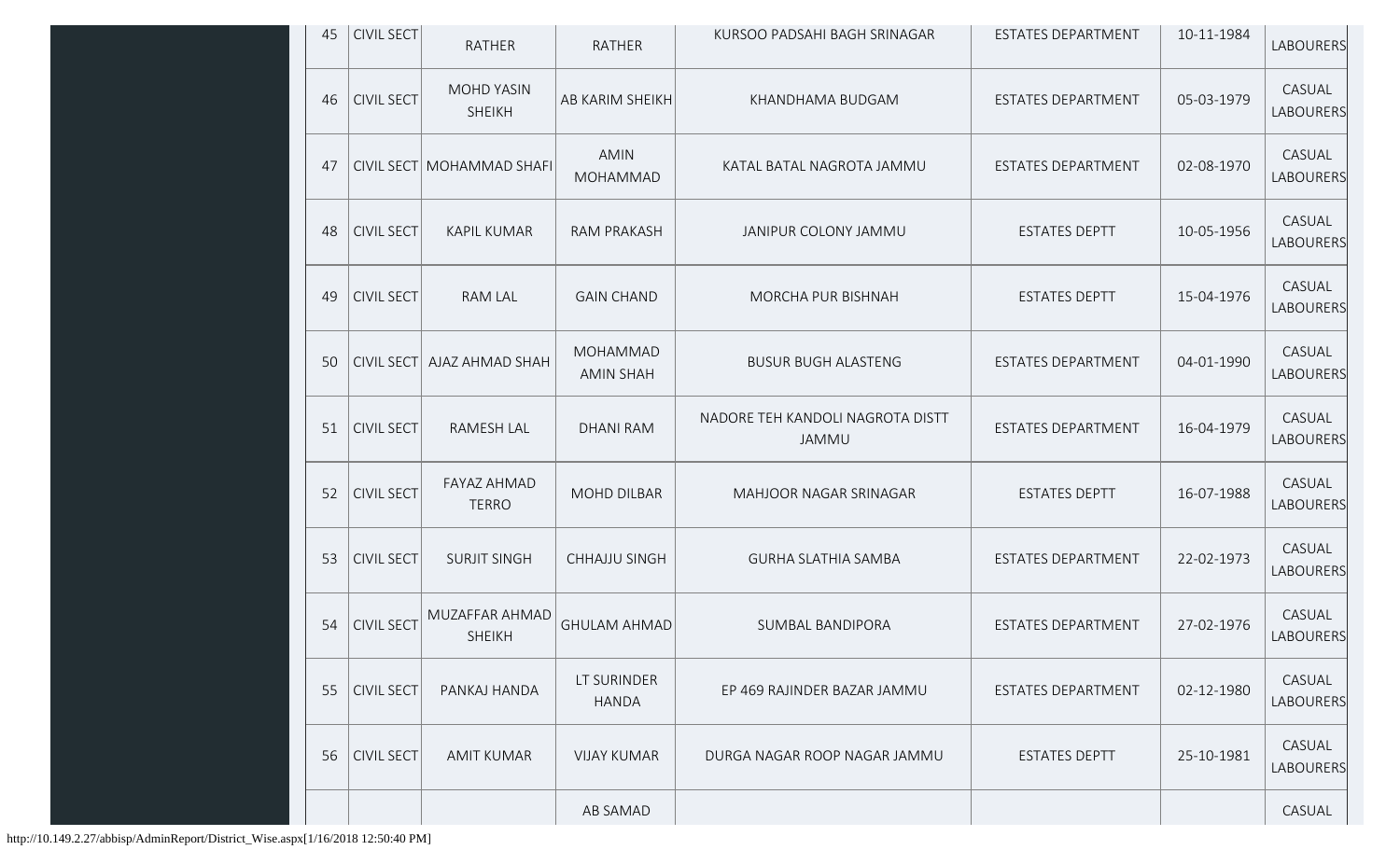| 57 |                   | CIVIL SECT AB MAJEED GUJREE       | <b>GUJREE</b>                    | <b>HARWAN SRINAGAR</b>                  | <b>ESTATES DEPTT</b> | 17-09-1986 | <b>LABOURERS</b>    |
|----|-------------------|-----------------------------------|----------------------------------|-----------------------------------------|----------------------|------------|---------------------|
| 58 | <b>CIVIL SECT</b> | RAJESHWAR SINGH                   | <b>RAM SINGH</b>                 | PATOLI GURA BRAMNA JAMMU                | <b>ESTATES DEPTT</b> | 09-01-1968 | CASUAL<br>LABOURERS |
| 59 | <b>CIVIL SECT</b> | <b>GH HASSAN MIR</b>              | <b>MOHD</b><br>ABDULLAHA         | TRAL PULWAMA                            | <b>ESTATES DEPTT</b> | 01-11-1971 | CASUAL<br>LABOURERS |
| 60 | <b>CIVIL SECT</b> | <b>GH NABI SHEIKH</b>             | <b>AB RAHIM</b><br><b>SHEIKH</b> | PARNUE BUDGAM                           | ESTATES DEPARTMENT   | 01-01-1979 | CASUAL<br>LABOURERS |
| 61 | <b>CIVIL SECT</b> | <b>BILAL AHMAD</b><br><b>WANI</b> | <b>MOHD</b><br>ABDULLAHA         | NARWAH PULWAMA                          | <b>ESTATES DEPTT</b> | 07-03-1979 | CASUAL<br>LABOURERS |
| 62 | <b>CIVIL SECT</b> | <b>NAND LAL</b>                   | LATE SEWA RAM                    | DEOLI BISHNAH DISTT JAMMU               | <b>ESTATES DEPTT</b> | 25-12-1966 | CASUAL<br>LABOURERS |
| 63 | <b>CIVIL SECT</b> | NASEER AHMAD<br>SOFI              | MOHAMMAD<br>MAQBOOL SOFI         | WAHIBUGH PULWAMA                        | <b>ESTATES DEPTT</b> | 05-04-1985 | CASUAL<br>LABOURERS |
| 64 | <b>CIVIL SECT</b> | MOHD ISHFAQ<br><b>MALIK</b>       | MUSHTAQ AH<br><b>MALIK</b>       | RAINAWARI SRINAGAR                      | <b>ESTATES DEPTT</b> | 17-02-1990 | CASUAL<br>LABOURERS |
| 65 | <b>CIVIL SECT</b> | <b>GH HASSAN</b><br>RATHER        | <b>GH MOHD</b><br><b>RATHER</b>  | <b>ICHGAM BUDGAM</b>                    | <b>ESTATES DEPTT</b> | 01-03-1974 | CASUAL<br>LABOURERS |
| 66 | <b>CIVIL SECT</b> | <b>NASEER AH NAJAR</b>            | <b>GH AHMAD</b><br><b>NAJAR</b>  | LAR GANDERBAL                           | <b>ESTATES DEPTT</b> | 08-11-1992 | CASUAL<br>LABOURERS |
| 67 | <b>CIVIL SECT</b> | <b>VIJAY KUMAR</b>                | <b>MANGAT RAM</b>                | LACHHMAN PURA TEH MANDAL DISTT<br>JAMMU | ESTATES DEPARTMENT   | 08-04-1971 | CASUAL<br>LABOURERS |
| 68 | <b>CIVIL SECT</b> | JALAL UD DIN<br>RATHER            | ALI MOHD<br>RATHER               | MUNPORA WUYNA                           | <b>ESTATES DEPTT</b> | 26-11-1972 | CASUAL<br>LABOURERS |
|    |                   | <b>BASHIR AHMAD</b>               |                                  |                                         |                      |            | CASUAL              |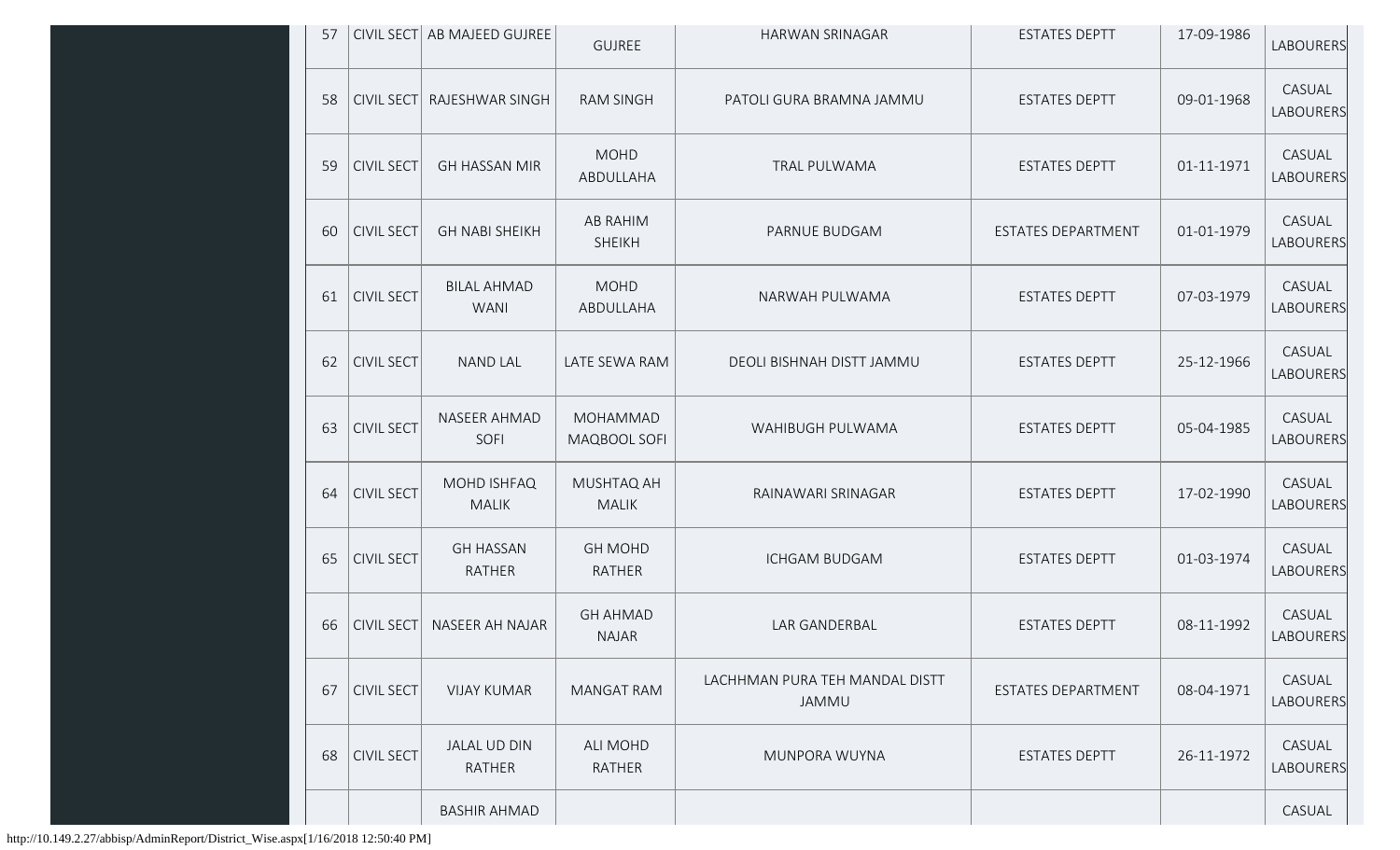| 69 | <b>CIVIL SECT</b> | <b>DAR</b>                            | AB SAMAD DAR                         | SAHLIPORA BUDGAM                                 | <b>ESTATES DEPTT</b>     | 16-06-1980 | LABOURERS                  |
|----|-------------------|---------------------------------------|--------------------------------------|--------------------------------------------------|--------------------------|------------|----------------------------|
| 70 | <b>CIVIL SECT</b> | <b>MANZOOR AHMAD</b><br><b>AKHOON</b> | ASSADULLAH<br>AAKHOON                | <b>BRAIN NISHAT SRINAGAR</b>                     | ESTATES DEPARTMENT       | 01-01-1985 | CASUAL<br>LABOURERS        |
| 71 | <b>CIVIL SECT</b> | <b>RAHUL</b>                          | RAJU ROOP LAL                        | CHRISTIAN COLONY PREM NAGAR JAMMU                | <b>ESTATES DEPRTMENT</b> | 26-08-1989 | CASUAL<br><b>LABOURERS</b> |
| 72 | <b>CIVIL SECT</b> | <b>GH HASSANN</b><br><b>MALIK</b>     | <b>ABLI MALIK</b>                    | MAMGUND BUDGAM                                   | ESTATES DEPARTMENT       | 01-02-1980 | CASUAL<br>LABOURERS        |
| 73 | <b>CIVIL SECT</b> | <b>BALJIT SINGH</b>                   | PAYARA SINGH                         | RESHAM GHAR COLONY MAZDOOR BASTI<br><b>JAMMU</b> | <b>DIRECTOR ESTATES</b>  | 25-12-1977 | CASUAL<br>LABOURERS        |
| 74 | <b>CIVIL SECT</b> | <b>FAYAZ AHMAD</b><br><b>BHAT</b>     | AB SALAM BHAT                        | RAINAWARI SRINAGAR                               | ESTATES DEPARTMENT       | 10-10-1976 | CASUAL<br>LABOURERS        |
| 75 | <b>CIVIL SECT</b> | PARVEEZ AHMAD<br><b>KASHOO</b>        | <b>BASHIR AHMAD</b>                  | KOKARBAZAR SRINAGAR                              | ESTATES DEPARTMENT       | 28-02-1976 | CASUAL<br>LABOURERS        |
| 76 | <b>CIVIL SECT</b> | SANJAY KUMAR                          | <b>RATTAN CHAND</b>                  | NARAIN KHOO NAGROTA JAMMU                        | ESTATES DEPARTMENT       | 07-04-1980 | CASUAL<br>LABOURERS        |
| 77 | <b>CIVIL SECT</b> | MEHRAJ UD DIN<br><b>SHEIKH</b>        | <b>ABDUL MAJEED</b><br><b>SHEIKH</b> | <b>DALGATE SRINAGAR</b>                          | ESTATES DEPARTMENT       | 31-03-1992 | CASUAL<br>LABOURERS        |
| 78 | <b>CIVIL SECT</b> | <b>GHULAM HASSAN</b><br><b>GUJREE</b> | ALI MOHAMMAD                         | MUFTI BAGH HARWAN                                | ESTATES DEPARTMENT       | 03-03-1976 | CASUAL<br>LABOURERS        |
| 79 | <b>CIVIL SECT</b> | <b>JUGAL SINGH</b>                    | <b>RATTAN SINGH</b>                  | HNO 116 SRORE PARTLY KHEERI SAROOR<br>JAMMU      | ESTATES DEPARTMENT       | 14-09-1979 | CASUAL<br>LABOURERS        |
| 80 | <b>CIVIL SECT</b> | SANTOSH KUMAR                         | RAM SARAN                            | KADNDOLI NAGROTA                                 | <b>DIRECTOR ESTATES</b>  | 05-05-1972 | CASUAL<br>LABOURERS        |
|    |                   |                                       |                                      |                                                  |                          |            | CASUAL                     |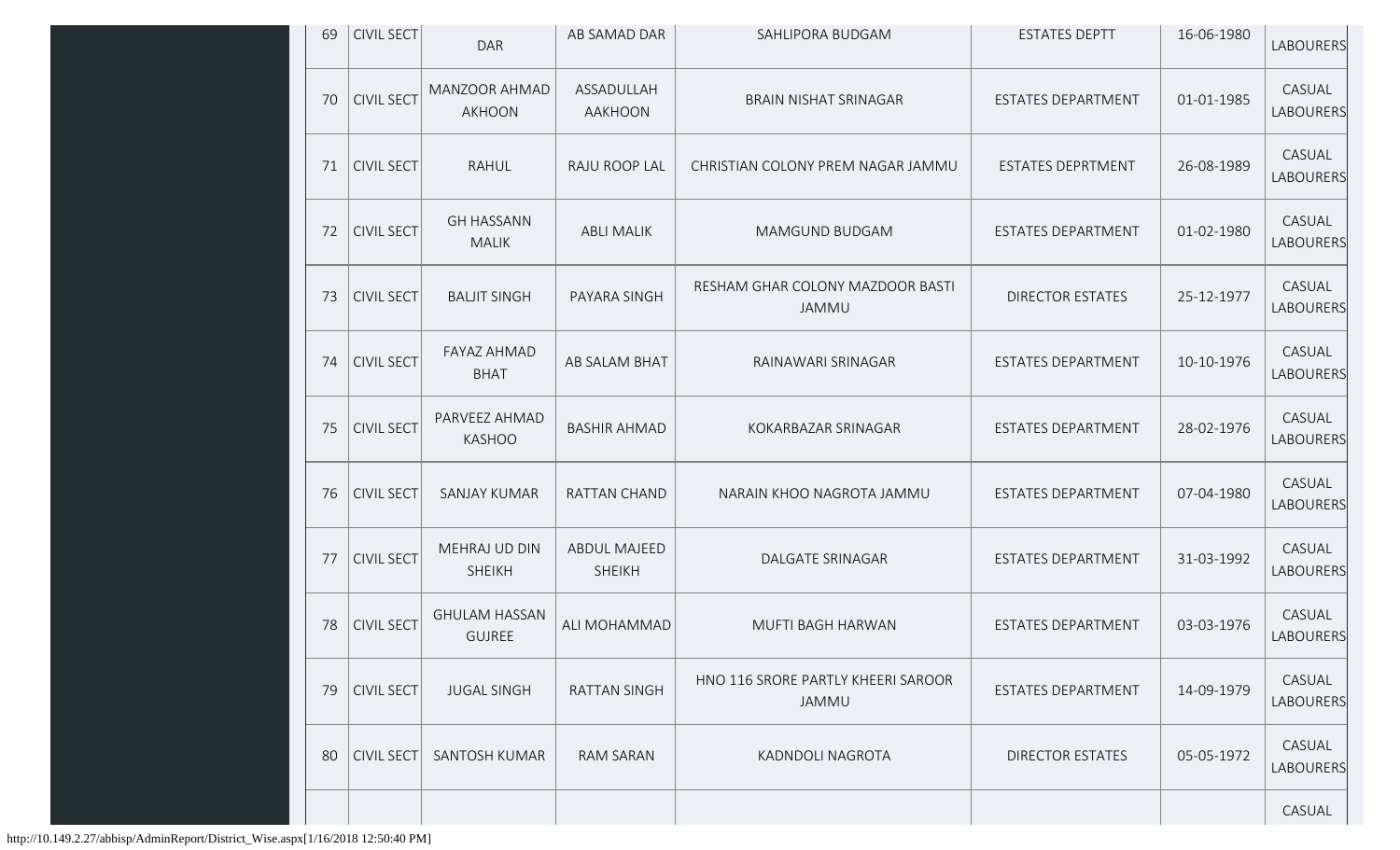| 81 | CIVIL SECT        | <b>KRISHAN SINGH</b>               | <b>JAGTAR SINGH</b>                | <b>GHARATA JAMMU</b>                            | ESTATES DEPARTMENT        | 08-07-1970 | LABOURERS                  |
|----|-------------------|------------------------------------|------------------------------------|-------------------------------------------------|---------------------------|------------|----------------------------|
| 82 | <b>CIVIL SECT</b> | <b>ADIL BASHIR BHAT</b>            | <b>BASHIR AHMAD</b><br><b>BHAT</b> | <b>BEMINA SRINAGAR</b>                          | <b>ESTATES DEPTT</b>      | 04-10-1988 | CASUAL<br>LABOURERS        |
| 83 | <b>CIVIL SECT</b> | <b>BALBIR SINGH</b>                | <b>KHARAK SINGH</b>                | CHAK ABLTARA TEH BISHNA ADDA JAMMU              | <b>ESTATES DEPARTMENT</b> | 08-06-1982 | CASUAL<br>LABOURERS        |
| 84 | <b>CIVIL SECT</b> | <b>MOHD YOUSF</b><br><b>GANIE</b>  | AB KHALIQ GANIE                    | <b>HMT SRINAGAR</b>                             | ESTATES DEPARTMENT        | 07-07-1981 | CASUAL<br>LABOURERS        |
| 85 | <b>CIVIL SECT</b> | UTTAM CHAND                        | SHNIHAL CHAND                      | LANGOTIAN R S PURA DISTT<br>RNBIRSINGHPORA      | <b>ESTATES DEPARTMENT</b> | 01-08-1968 | CASUAL<br><b>LABOURERS</b> |
| 86 | <b>CIVIL SECT</b> | RAJESH KUMAR                       | SH SAWAMI RAJ                      | <b>BATTAL DODA</b>                              | <b>ESTATES DEPRTMENT</b>  | 26-01-1992 | CASUAL<br>LABOURERS        |
| 87 | <b>CIVIL SECT</b> | MOHIT MATTOO                       | PAPPU MATTOO                       | PREM NAGAR CHRISTIAN COLONY JAMMU               | ESTATES DEPARTMENT        | 28-04-1993 | CASUAL<br><b>LABOURERS</b> |
| 88 | <b>CIVIL SECT</b> | <b>IRSHAD AHMAD</b><br><b>DAR</b>  | LATE GH AHMAD<br><b>DAR</b>        | <b>KUNZAR TANGMARGH</b>                         | <b>ESTATES DEPTT</b>      | 19-11-1987 | CASUAL<br>LABOURERS        |
| 89 | <b>CIVIL SECT</b> | <b>BASHIR AHMAD</b><br><b>BHAT</b> | <b>GH HASSAN BHAT</b>              | <b>BERU BUDGAM</b>                              | ESTATES DEPARTMENT        | 01-03-1980 | CASUAL<br>LABOURERS        |
| 90 | <b>CIVIL SECT</b> | <b>SURJEET KUMAR</b>               | <b>OM PARKASH</b>                  | CHENNI HIMMAT HNO 168 SECTOR 1A<br><b>JAMMU</b> | ESTATES DEPARTMENT        | 26-06-1982 | CASUAL<br>LABOURERS        |
| 91 | <b>CIVIL SECT</b> | AB GANI CHOPAN                     | AB AZIZ CHOPAN                     | <b>GAMBOORA BUDGAM</b>                          | <b>ESTATES DEPARTMENT</b> | 05-04-1979 | CASUAL<br><b>LABOURERS</b> |
| 92 | <b>CIVIL SECT</b> | MUKHTAR AHMAD<br><b>BHAT</b>       | <b>GH AHMAD BHAT</b>               | KHANDHAMA                                       | ESTATES DEPARTMENT        | 01-01-1986 | CASUAL<br>LABOURERS        |
|    |                   | MOHD YOUSF                         | LATE GH MOHD                       |                                                 |                           |            | CASUAL                     |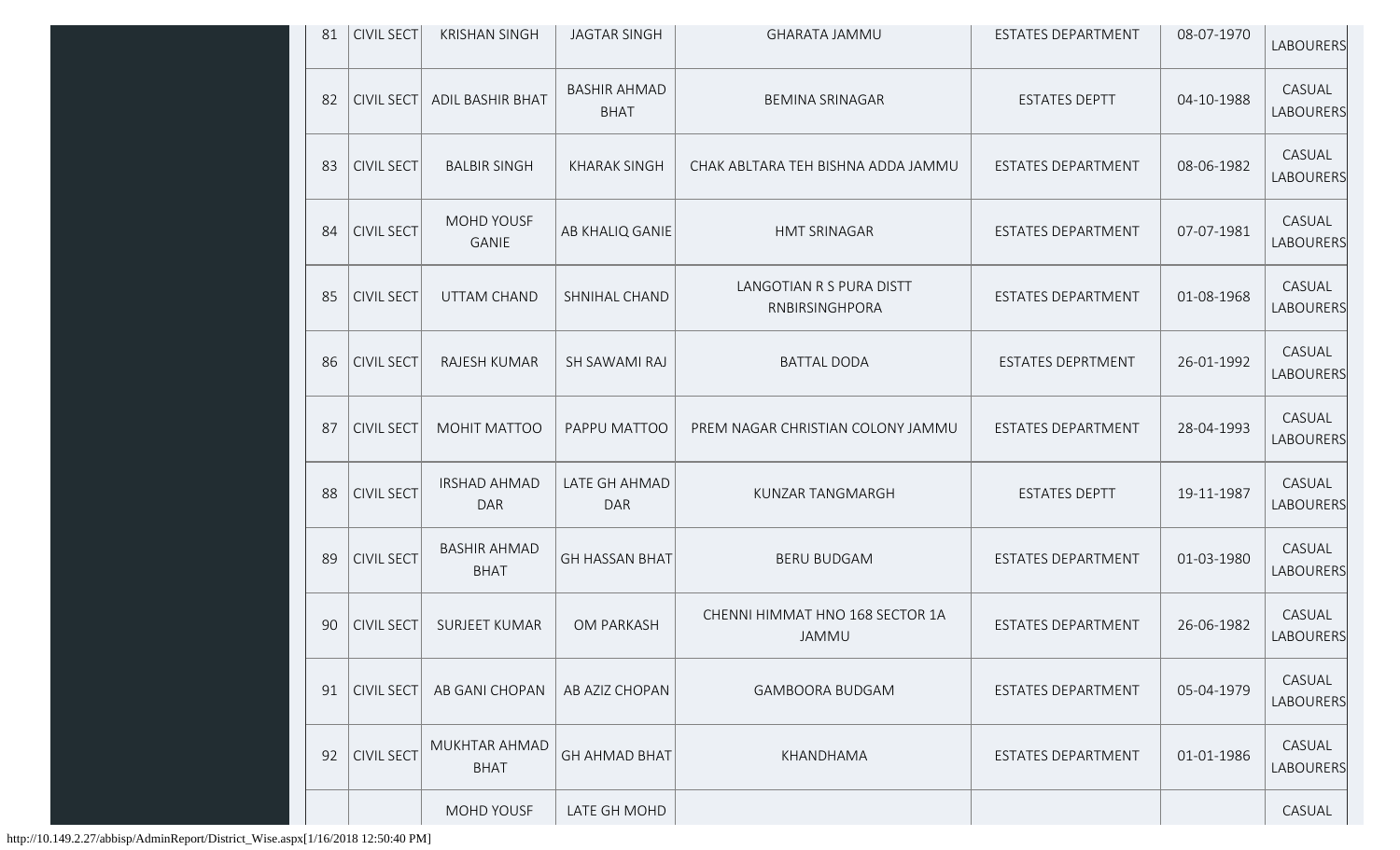| 93  | <b>CIVIL SECT</b> | <b>TANTARY</b>    | <b>TANTARY</b>              | DARBAGH HARWAN SRINAGAR                          | ESTATES DEPARTMENT           | 02-04-1978 | LABOURERS                  |
|-----|-------------------|-------------------|-----------------------------|--------------------------------------------------|------------------------------|------------|----------------------------|
| 94  | <b>CIVIL SECT</b> | AB HAMID YATOO    | MOHD RAMZAN<br><b>YATOO</b> | NAGAM BUDGAM                                     | ESTATES DEPARTMENT           | 05-04-1974 | CASUAL<br>LABOURERS        |
| 95  | JAMMU             | PAWAN KUMAR       | DAWLAT RAM                  | DHOK PANJ TOOT PALLANWALA JAMMU                  | DY DIRECTOR ESTATES<br>JAMMU | 25-03-1971 | CASUAL<br><b>LABOURERS</b> |
| 96  | JAMMU             | PARSHTAM LAL      | <b>ASHA NAND</b>            | OLD BASTI MOHALLA MANHAS GHAR BAHU<br>FORT JAMMU | DY DIRECTOR ESTATES<br>JAMMU | 16-08-1976 | CASUAL<br>LABOURERS        |
| 97  | <b>JAMMU</b>      | DAVINDER SINGH    | RANJEET SINGH               | SOHAL DAHOKE JAGIR KANIK JAMMU                   | DY DIRECTOR ESTATES<br>JAMMU | 26-11-1979 | CASUAL<br>LABOURERS        |
| 98  | JAMMU             | KAMLI             | WO MADAN LAL                | AMIT NAGAR MUTHI JAMMU                           | DY DIRECTRO ESTATES<br>JAMMU | 03-06-1968 | CASUAL<br>LABOURERS        |
| 99  | JAMMU             | RAJU              | SADAR                       | H 159 VALMIKI COLONY GANDHI NAGAR                | DY DIRECTOR ESTATES<br>JAMMU | 22-08-1981 | CASUAL<br>LABOURERS        |
| 100 | <b>JAMMU</b>      | <b>BACHAN LAL</b> | RAM CHAND                   | RANGPUR SADHRAY RS PURA JAMMU                    | DY DIRECTOR ESTATES<br>JAMMU | 28-03-1973 | CASUAL<br>LABOURERS        |
| 101 | JAMMU             | <b>DEVA</b>       | WO VASDAV                   | KOT KOT AKHNOOR JAMMU                            | DY DIRECTOR ESTATES          | 05-11-1976 | CASUAL<br>LABOURERS        |
| 102 | <b>JAMMU</b>      | <b>BACHAN LAL</b> | <b>RATTAN LAL</b>           | DHALERY NARAYANA KHARA KHOUR JAMMU               | DY DIRECTOR ESTATES<br>JAMMU | 20-01-1974 | CASUAL<br>LABOURERS        |
| 103 | JAMMU             | <b>TARA DEVI</b>  | RAVI KUMAR                  | RAJIV COLONY JAMMU                               | DY DIRECTOR ESTATES<br>JAMMU | 04-06-1976 | CASUAL<br>LABOURERS        |
| 104 | JAMMU             | <b>MADAN LAL</b>  | <b>DHIAN CHAND</b>          | <b>GHULAMI BAGH BUNGALOW NO 5</b>                | DY DIRECTOR ESTATES<br>JAMMU | 25-05-1975 | CASUAL<br><b>LABOURERS</b> |
|     |                   |                   |                             |                                                  | DY DIRECTOR ESTATES          |            | CASUAL                     |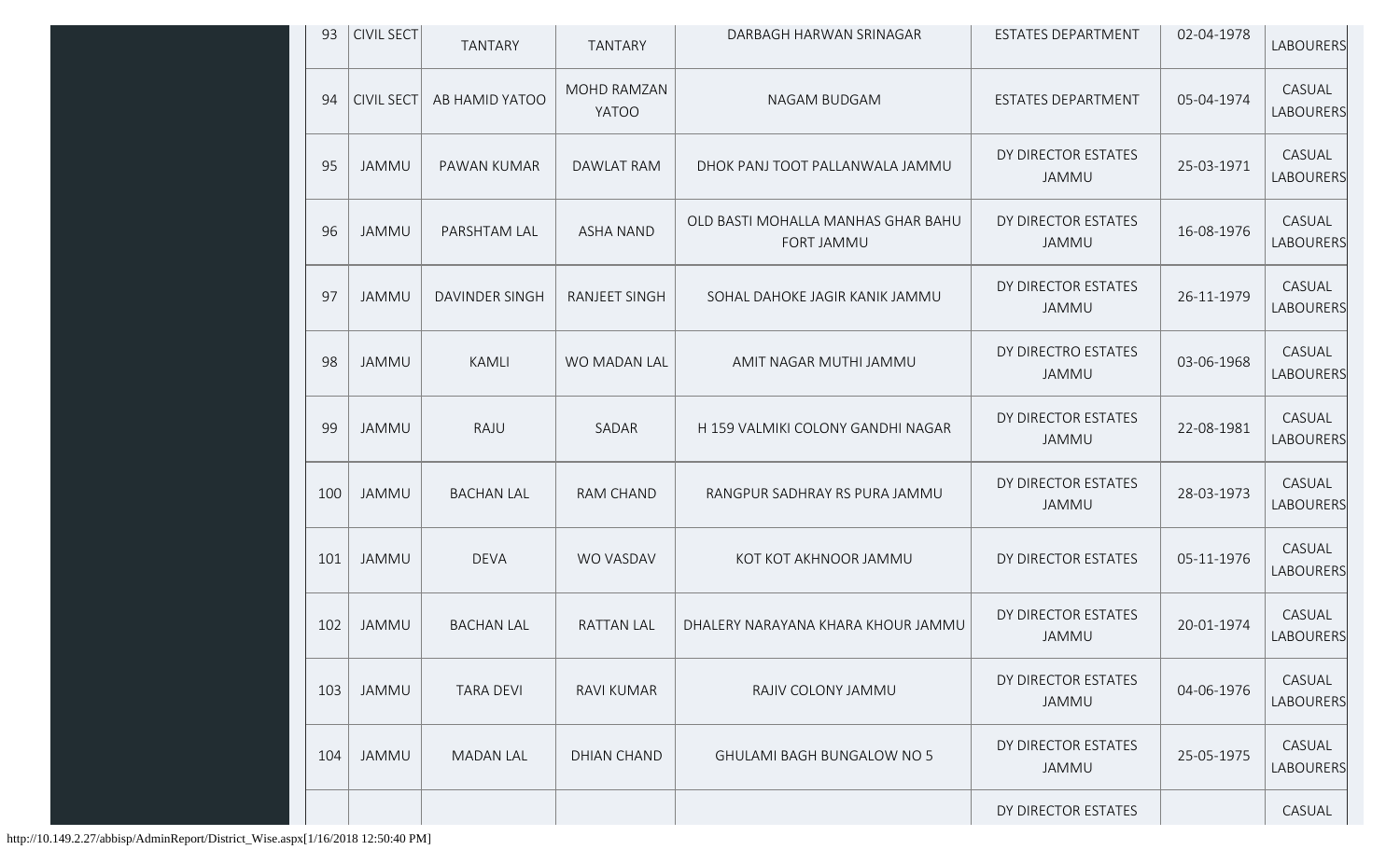| 105 | JAMMU        | <b>GETA</b>           | <b>DANIN</b>                      | <b>BHARAT NAGAR</b>                                  | JAMMU                                   | 01-01-1982 | LABOURERS           |
|-----|--------------|-----------------------|-----------------------------------|------------------------------------------------------|-----------------------------------------|------------|---------------------|
| 106 | JAMMU        | <b>SHIV KUMAR</b>     | <b>GIRDHARI LAL</b>               | BISHNAH SULTANPUR JAMMU                              | DY DIRECTOR ESTATES<br><b>JAMMU</b>     | 08-04-1974 | CASUAL<br>LABOURERS |
| 107 | JAMMU        | <b>BITTU</b>          | <b>MUKHTIAR</b>                   | VALMIKI COLONY GANDHI NAGAR JAMMU                    | DY DIRECTOR ESTATES<br>JAMMU            | 21-02-1971 | CASUAL<br>LABOURERS |
| 108 | JAMMU        | SAVITIRI DEVI         | <b>MANGHAT RAM</b>                | <b>GHO MANHASAN JAMMU</b>                            | DY DIRECTOR ESTATES<br>JAMMU            | 03-01-1961 | CASUAL<br>LABOURERS |
| 109 | JAMMU        | KALISH KUMARI         | <b>WO BANARASI</b><br><b>DASS</b> | MUTHI JAMMU                                          | DY DIRECTOR ESTATES<br>JAMMU            | 12-06-1975 | CASUAL<br>LABOURERS |
| 110 | <b>JAMMU</b> | <b>SUBESH CHANDER</b> | <b>MUNSI RAM</b>                  | KISHANPUR KOTI BILLAWAR KATHUA                       | DY DIRECTOR ESTATES<br>JAMMU            | 05-10-1973 | CASUAL<br>LABOURERS |
| 111 | JAMMU        | <b>ASHOK KUMAR</b>    | <b>CHAMAN LAL</b>                 | SAINTH AKHNOOR JAMMU                                 | DY DIRECTOR ESTATES                     | 22-03-1966 | CASUAL<br>LABOURERS |
| 112 | <b>JAMMU</b> | <b>KANNY MASIH</b>    | <b>SHARO MASIH</b>                | KALEETH KHOUR JAMMU AKHNOOR                          | DY DIRECTOR ESTATES<br>JAMMU            | 07-04-1979 | CASUAL<br>LABOURERS |
| 113 | JAMMU        | <b>SURAJ CHAND</b>    | LATE RANJEET<br>CHAND             | KESHAV NAGAR SUNDERBANI                              | DY DIRECTOR ESTATES<br>JAMMU            | 25-03-1963 | CASUAL<br>LABOURERS |
| 114 | JAMMU        | RAJ                   | <b>MANGATA</b>                    | QASIM NAGAR BAHU FORT GOWSWAMI<br><b>BASTI JAMMU</b> | DY DIRECTOR ESTATES<br>JAMMU            | 01-01-1971 | CASUAL<br>LABOURERS |
| 115 | JAMMU        | SOMA DEVI             | WO LATE OM<br>PRAKASH             | SARWAL REHARI MOHALLA JAMMU                          | <b>DEPUTY DIRECTOR ESTATES</b><br>JAMMU | 10-07-1965 | CASUAL<br>LABOURERS |
| 116 | JAMMU        | <b>BABLI</b>          | KIDER MASSI                       | RAIPORE DUMANA                                       | DY DIRECTOR ESTATES<br>JAMMU            | 01-01-1969 | CASUAL<br>LABOURERS |
|     |              |                       |                                   | NOQADAL POONCH HOUSE TALA TILLO                      | DY DIRECTOR ESTATES                     |            | CASUAL              |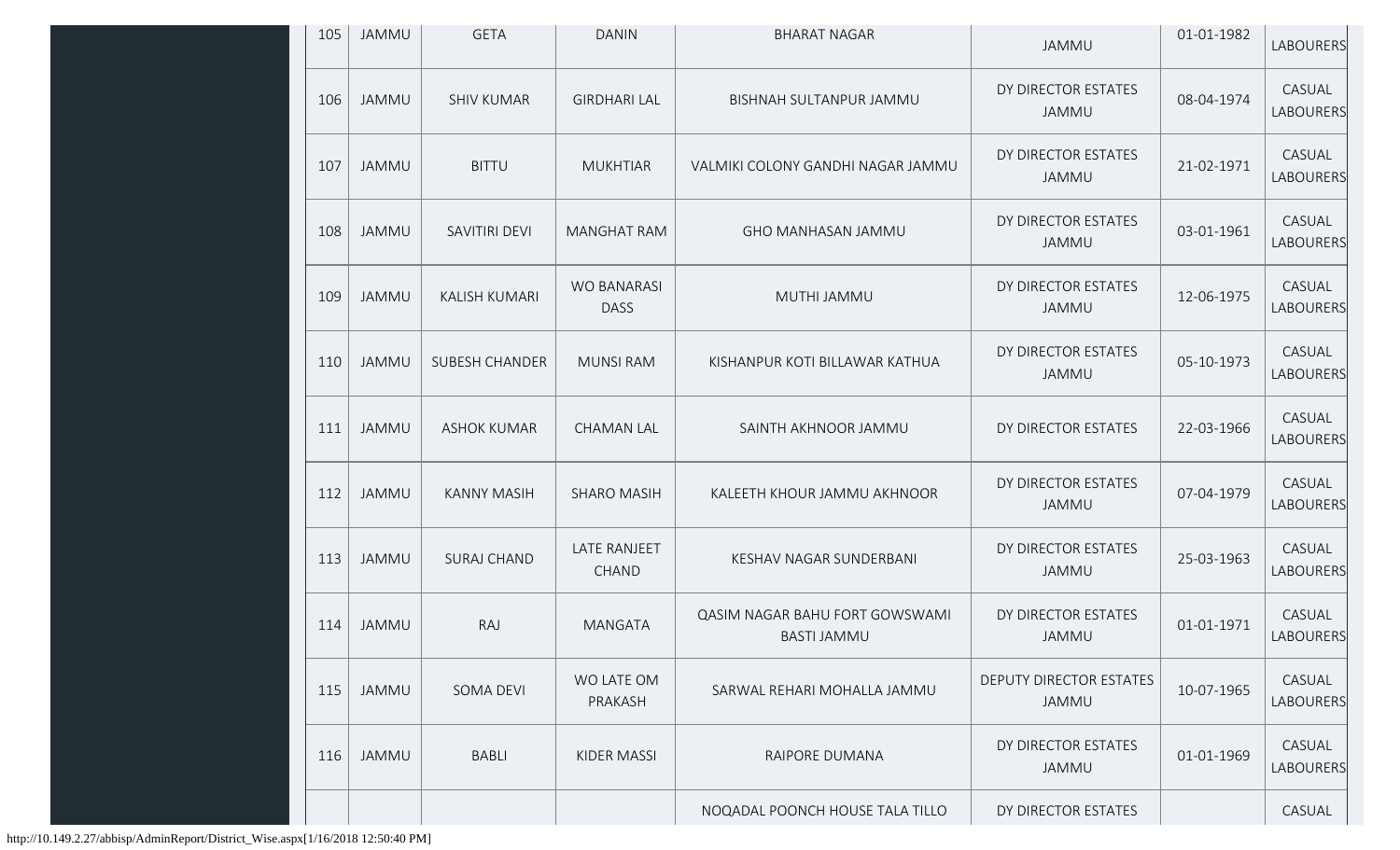| 117 | JAMMU        | <b>KULDEEP RAJ</b>    | <b>JAGGU RAM</b>    | JAMMU                                                    | JAMMU                                   | 01-04-1971 | LABOURERS           |
|-----|--------------|-----------------------|---------------------|----------------------------------------------------------|-----------------------------------------|------------|---------------------|
| 118 | JAMMU        | NIRMAL PETER          | WO PETER DAVID      | CHRISTIAN COLONY JAMMU                                   | DY DIRECTOR ESTATES<br>JAMMU            | 05-12-1976 | CASUAL<br>LABOURERS |
| 119 | JAMMU        | <b>JEET KUMAR</b>     | <b>BODH RAJ</b>     | 14 NEW RAM PALACE DOGRA HALL JAMMU                       | DY DIRECTOR ESTATES<br>JAMMU            | 17-04-1968 | CASUAL<br>LABOURERS |
| 120 | JAMMU        | <b>KANTA SOTRA</b>    | <b>BASHIR SOTRA</b> | RESHAM GHAR JAMMU                                        | DY DIRECTOR ESTATES<br>JAMMU            | 14-08-1968 | CASUAL<br>LABOURERS |
| 121 | <b>JAMMU</b> | SANJEEV KUMAR         | SAT PAL SHARMA      | NARIAN KHOO NAGROTA JAMMU                                | DY DIRECTOR ESTATES<br>JAMMU            | 11-03-1981 | CASUAL<br>LABOURERS |
| 122 | JAMMU        | <b>BABU RAM</b>       | <b>MANGA RAM</b>    | ROMALI BHAGWAN CHAK PALLAN WALA<br>JAMMU                 | DY DIRECTOR ESTATES                     | 25-06-1963 | CASUAL<br>LABOURERS |
| 123 | <b>JAMMU</b> | SAJID MATOO           | YAQOOB MATOO        | CHIRSTIAN COLONY SHEEDHI CHOWK<br>JAMMU                  | DY DIRECTOR ESTATES<br>JAMMU            | 17-12-1984 | CASUAL<br>LABOURERS |
| 124 | <b>JAMMU</b> | <b>VIKAS KUMAR</b>    | RACHHPAL LAL        | VILLA KALYAN PUR JAMMU                                   | DY DIRECTOR ESTATES<br><b>JAMMU</b>     | 25-10-1981 | CASUAL<br>LABOURERS |
| 125 | <b>JAMMU</b> | <b>TOSHI</b>          | WO BAHARI LAL       | PARKHU JAMMU                                             | DY DIRECTOR ESTATES<br><b>JAMMU</b>     | 17-03-1971 | CASUAL<br>LABOURERS |
| 126 | JAMMU        | YASH PAUL             | KANCHAN SINGH       | <b>GHULAMI BAGH BUNGALOW 2</b>                           | DY DIRECTOR ESTATES<br>JAMMU            | 13-05-1975 | CASUAL<br>LABOURERS |
| 127 | JAMMU        | <b>KEWAL KRISHAN</b>  | <b>BALAK RAM</b>    | QRT NO 7 POONCH HOUSE TALAB TILLO<br>JAMMU               | DY DIRECTOR ESTATES<br>SRINAGAR         | 20-01-1975 | CASUAL<br>LABOURERS |
| 128 | <b>JAMMU</b> | <b>CHANCHALA DEVI</b> | <b>SUDESH KUMAR</b> | NEAR ST XAVIER CONVENT SCHOOL DINA<br>NAGAR BARNAI JAMMU | <b>DEPUTY DIRECTOR ESTATES</b><br>JAMMU | 12-03-1974 | CASUAL<br>LABOURERS |
|     |              |                       | WO LATE MANI        |                                                          | DY DIRECTOR ESTATES                     |            | CASUAL              |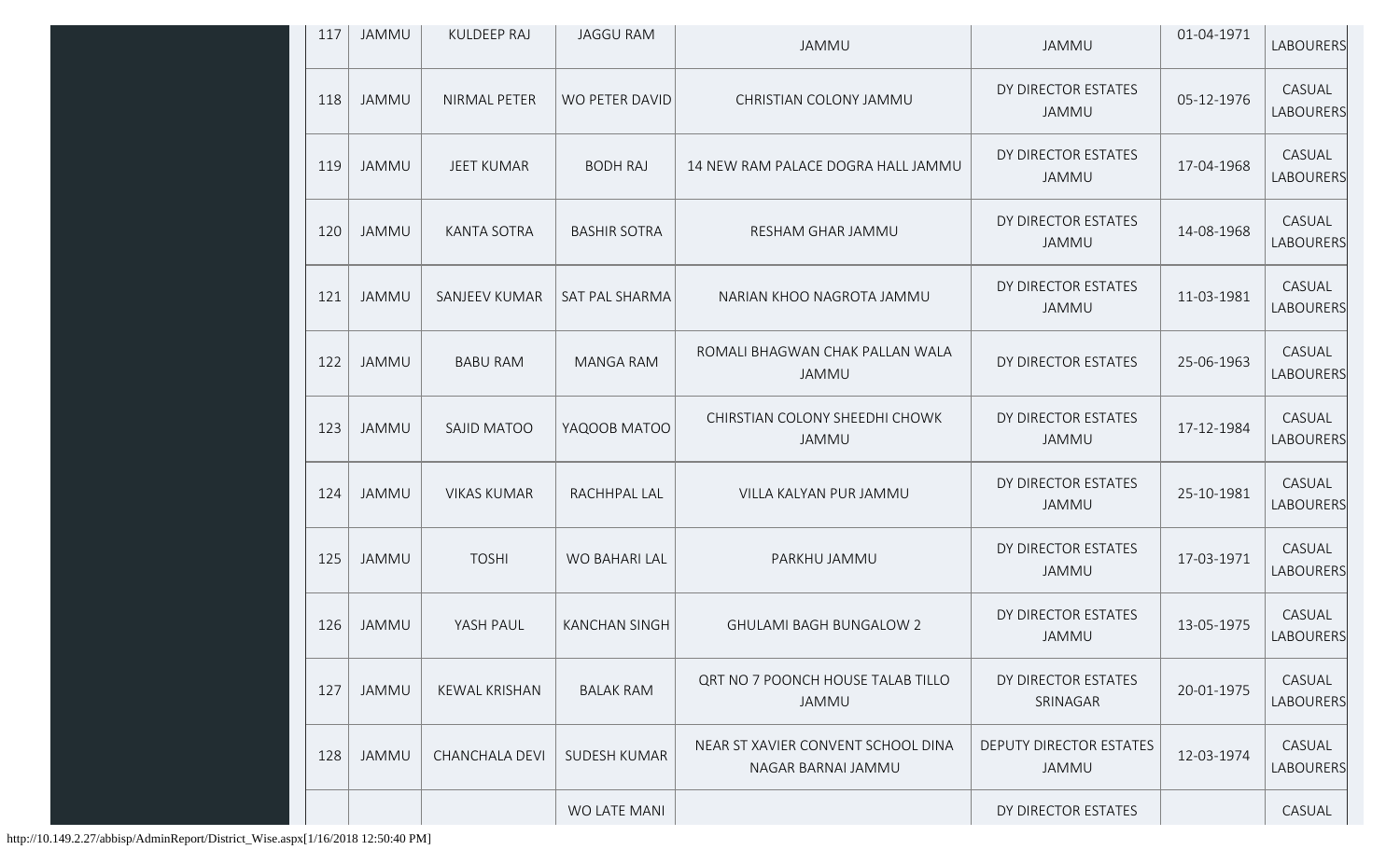| 129 | JAMMU        | KILASHO DEVI                       | <b>RAM</b>                      | KATR BATAL KANDOLI NAGORTA JAMMU  | JAMMU                               | 11-01-1958 | <b>LABOURERS</b>           |
|-----|--------------|------------------------------------|---------------------------------|-----------------------------------|-------------------------------------|------------|----------------------------|
| 130 | JAMMU        | <b>BIMLA RANI</b>                  | <b>CHUNI LAL</b>                | NEWABAD TALAB TILLO JAMMU         | DY DIRECTOR ESTATES<br>JAMMU        | 01-01-1996 | CASUAL<br><b>LABOURERS</b> |
| 131 | <b>JAMMU</b> | <b>AMANAT ALI</b>                  | <b>NOOR AHMAD</b>               | GURHA KERAN BANTALAB JAMMU        | DY DIRECTOR ESTATES<br>JAMMU        | 01-01-1968 | CASUAL<br><b>LABOURERS</b> |
| 132 | <b>JAMMU</b> | <b>SUDESH KUMARI</b>               | <b>SURJEET SINGH</b>            | KOT JAMMU                         | DY DIRECTOR ESTATES<br>JAMMU        | 05-12-1976 | CASUAL<br><b>LABOURERS</b> |
| 133 | JAMMU        | MOHD HANEEF<br>CHOUDHARY           | <b>SHAH DIN</b>                 | RS PORA LANGOTIAN JAMMU           | DY DIRECTOR ESTATES<br><b>JAMMU</b> | 06-06-1993 | CASUAL<br><b>LABOURERS</b> |
| 134 | <b>JAMMU</b> | AYUDAYA DEVI                       | <b>WO PURAN</b><br><b>CHAND</b> | KRISHNA NAGAR JAMMU               | DY DIRECTOR ESTATES<br>JAMMU        | 04-01-1975 | CASUAL<br><b>LABOURERS</b> |
| 135 | <b>JAMMU</b> | <b>SUBASH SINGH</b><br><b>CHIB</b> | <b>CHARAN DASS</b>              | PANDOLA COLONY PALOURA JAMMU      | DY DIRECTOR ESTATES<br><b>JAMMU</b> | 25-05-1972 | CASUAL<br>LABOURERS        |
| 136 | <b>JAMMU</b> | <b>HARI KRISHAN</b>                | <b>RAVAIL SINGH</b>             | SHTIYARI ATHOLI KISTWAR           | DY DIRECTOR ESTATES<br>JAMMU        | 24-04-1992 | CASUAL<br>LABOURERS        |
| 137 | <b>JAMMU</b> | <b>MONA DEVI</b>                   | DARSHAN                         | PREET NAGAR DIGIANA JAMMU         | DY DIRECTOR ESTATS<br>JAMMU         | 14-11-1972 | CASUAL<br><b>LABOURERS</b> |
| 138 | <b>JAMMU</b> | RAMESHO KUMARI                     | PARKAS CHAND                    | KOT AKHNOOR JAMMU                 | DY DIRECTOR ESTATES<br>JAMMU        | 05-05-1965 | CASUAL<br>LABOURERS        |
| 139 | <b>JAMMU</b> | <b>VIJAY MASIH</b>                 | <b>HAYAT MASIH</b>              | H 402 KASIM NAGAR BAHU FORT JAMMU | DY DIRECTOR ESTATES JAMU            | 02-11-1969 | CASUAL<br><b>LABOURERS</b> |
| 140 | JAMMU        | RANO DEVI                          | WO BHARABAT<br><b>SINGH</b>     | SUNJWAN DONGIYAN JAMMU            | DY DIRECTOR ESTATES<br>JAMMU        | 11-10-1955 | CASUAL<br>LABOURERS        |
|     |              |                                    |                                 |                                   | DY DIRECTOR ESTATES                 |            | CASUAL                     |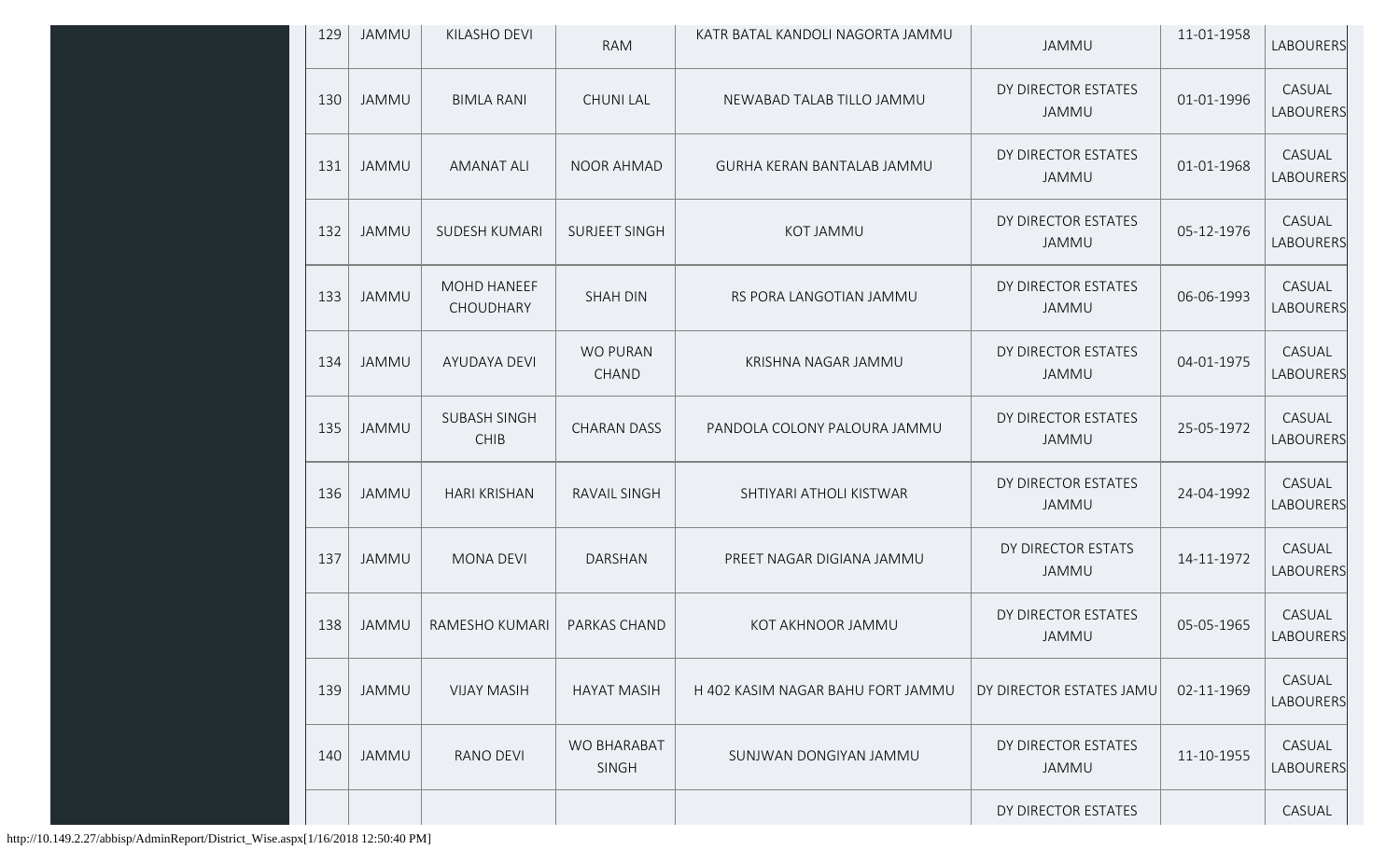| 141 | JAMMU        | <b>JASWANT SINGH</b> | <b>BUTA SINGH</b>               | ROOP NAGAR DEGAYANA JAMMU                               | <b>JAMMU</b>                            | 04-07-1982 | <b>LABOURERS</b>           |
|-----|--------------|----------------------|---------------------------------|---------------------------------------------------------|-----------------------------------------|------------|----------------------------|
| 142 | JAMMU        | NEELAM KUMARI        | <b>BANSILAL</b>                 | LANENO 8 GURHA KERAN BANTALAB JAMMU                     | DEPUTY DIRECTOR ESTATES<br>JAMMU        | 01-01-1979 | CASUAL<br><b>LABOURERS</b> |
| 143 | JAMMU        | <b>BHAGGA SINGH</b>  | <b>LABHA SINGH</b>              | VALMIKI COLONY GANDHI NAGAR JAMMU                       | DY DIRECTOR ESTATES<br>JAMMU            | 12-10-1978 | CASUAL<br>LABOURERS        |
| 144 | <b>JAMMU</b> | <b>SUSHMA GILL</b>   | <b>JIL LAL GILL</b>             | NEW PLOT REHARI MOHALLA JAMMU                           | DY DIRECTOR ESTATES<br>JAMMU            | 15-10-1968 | CASUAL<br><b>LABOURERS</b> |
| 145 | <b>JAMMU</b> | RANDHIR KUMAR        | <b>WARYAM RAM</b>               | <b>GHAROTA BLOCK KOT BILAWAR</b>                        | DY DIRECTOR ESTATES<br>JAMMU            | 08-03-1984 | CASUAL<br><b>LABOURERS</b> |
| 146 | <b>JAMMU</b> | <b>SUSHIL KUMAR</b>  | <b>TARA CHAND</b>               | KACHA TALAB BAHU FORT JAMMU                             | DY DIRECTOR ESTATES<br>JAMMU            | 18-09-1986 | CASUAL<br><b>LABOURERS</b> |
| 147 | <b>JAMMU</b> | RAJ KUMAR            | <b>MUKHTYAR</b>                 | <b>BALMIKI COLONY</b>                                   | <b>DEPUTY DIRECTOR ESTATES</b><br>JAMMU | 25-02-1978 | CASUAL<br>LABOURERS        |
| 148 | <b>JAMMU</b> | <b>HARJEET KOUR</b>  | <b>WALIYAT SINGH</b>            | COMP GOLE GUJRAL BYEPASS JAMMU                          | DY DIRECTOR ESTATES<br>JAMMU            | 16-06-1968 | CASUAL<br>LABOURERS        |
| 149 | <b>JAMMU</b> | NEELAM SHARMA        | WO VIPAN<br>SHARMA              | <b>GOLI HOUSE CHOWGAN BLOTHIAN</b><br>PUNJTHARTHI JAMMU | DY DIRECTOR ESTATES<br>JAMMU            | 22-12-1965 | CASUAL<br><b>LABOURERS</b> |
| 150 | JAMMU        | <b>DARSHNA</b>       | WO VIJY KUMAR                   | KALI JANI JAMMU                                         | DY DIRECTOR ESTATES<br>JAMMU            | 07-05-1974 | CASUAL<br>LABOURERS        |
| 151 | JAMMU        | <b>SAKINA BIBI</b>   | <b>KHAZIR</b><br><b>MOHMMAD</b> | TALAB KHATIKHAN JAMMU                                   | DY DIRECTOR ESTATES<br><b>JAMMU</b>     | 10-06-1940 | CASUAL<br><b>LABOURERS</b> |
| 152 | <b>JAMMU</b> | <b>DARSHANA DEVI</b> | WO BODH RAJ                     | AMPHALLA REHARI JAMMU                                   | DY DIRECTOR ESTATES<br>JAMMU            | 02-10-1969 | CASUAL<br><b>LABOURERS</b> |
|     |              |                      |                                 |                                                         | DY DIRECTOR ESTATES                     |            | CASUAL                     |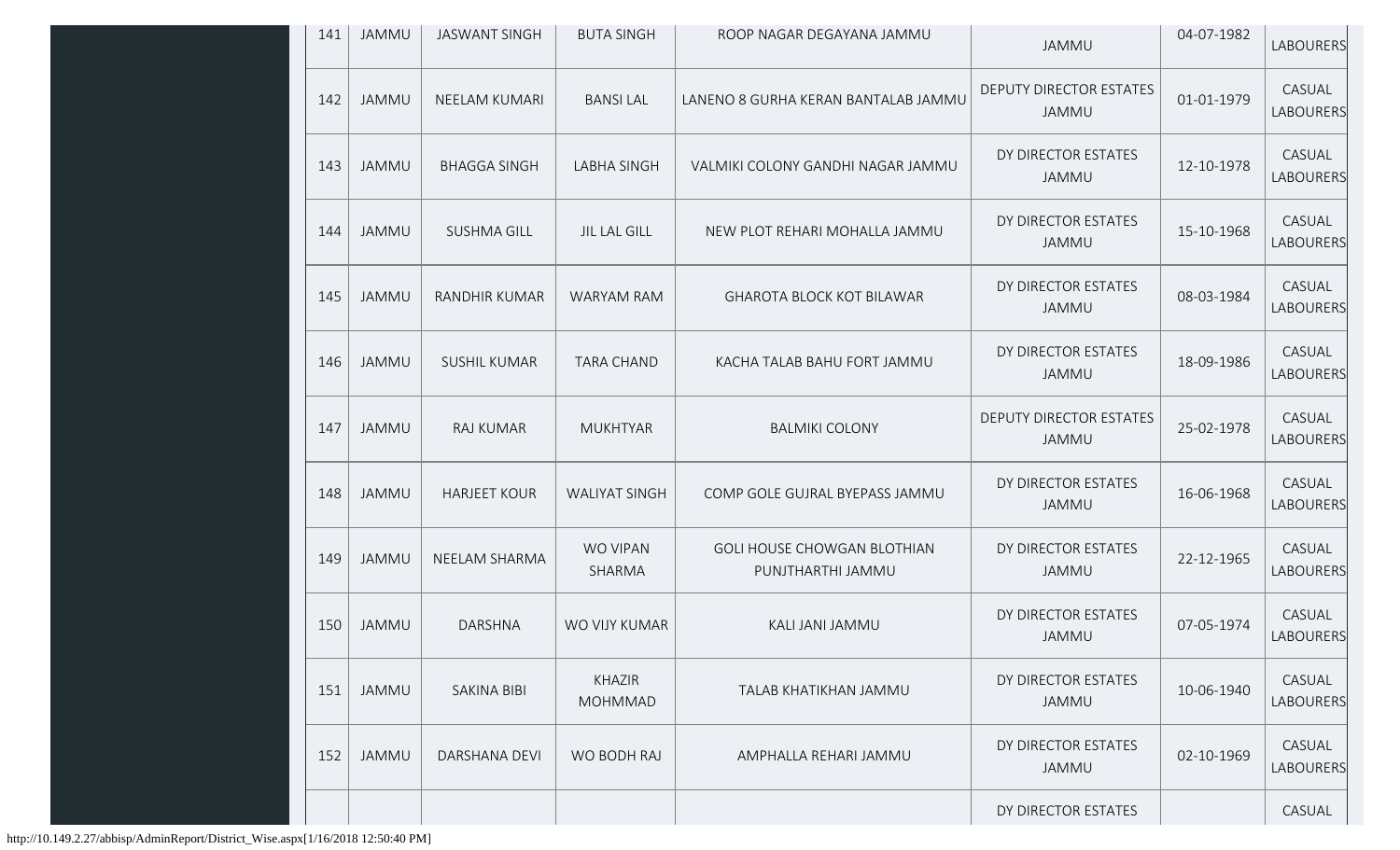| 153 | JAMMU        | RAMESH CHANDER        | <b>RAM DASS</b>              | PANGAIRI JAMMU                             | JAMMU                                   | 20-01-1982 | <b>LABOURERS</b>           |
|-----|--------------|-----------------------|------------------------------|--------------------------------------------|-----------------------------------------|------------|----------------------------|
| 154 | JAMMU        | <b>CHAMAN LAL</b>     | <b>JIA LAL</b>               | SHIROTI SAROOR BAROTI                      | DY DIRECTOR ESTATES<br>JAMMU            | 02-04-1986 | CASUAL<br><b>LABOURERS</b> |
| 155 | JAMMU        | <b>BACHNO DEVI</b>    | WO KAKA RAM                  | BAND WAZIRIAN PUNI CHAK AKHAL PUR<br>JAMMU | DY DIRECTOR ESTATES<br>JAMMU            | 10-07-1971 | CASUAL<br>LABOURERS        |
| 156 | <b>JAMMU</b> | CHASHMA BEGUM         | <b>GUFAR DAR</b>             | UPPER THATHAR BAN TALAB JAMMU              | DY DIRECTOR ESTATES<br>JAMMU            | 02-02-1966 | CASUAL<br><b>LABOURERS</b> |
| 157 | JAMMU        | <b>VIPUL SHARM</b>    | <b>VIJAY KUMAR</b><br>SHARMA | CHAK CHAMMAN JAMMU                         | DEPUTY DIRECTOR ESTATES<br><b>JAMMU</b> | 19-01-1991 | CASUAL<br><b>LABOURERS</b> |
| 158 | JAMMU        | <b>RAKHI DEVI</b>     | WO SOSHAN LAL                | BHADRODE TALAB TILLO JAMMU                 | DY DIRECTOR ESTATES                     | 26-01-1979 | CASUAL<br><b>LABOURERS</b> |
| 159 | <b>JAMMU</b> | <b>MADAN LAL</b>      | <b>CHUNI LAL</b>             | GUMPUL DOMANA PHALORA JAMMU                | DY DIRECTOR ESTATES<br>JAMMU            | 22-11-1973 | CASUAL<br>LABOURERS        |
| 160 | JAMMU        | <b>AJAY KUMAR</b>     | <b>KAMAL RAJ</b>             | REKH NAGBANI SOGRAM JAMMU                  | DY DIRECTOR ESTATES<br>JAMMU            | 01-05-1980 | CASUAL<br>LABOURERS        |
| 161 | JAMMU        | <b>USHA KHOKHAR</b>   | <b>SABAR KHOKHAR</b>         | RESIDENCY ROAD JAMMU                       | DY DIRECTOR ESTATES<br>JAMMU            | 26-10-1960 | CASUAL<br>LABOURERS        |
| 162 | JAMMU        | POLI                  | <b>JAMEEL GILL</b>           | KOTE BHALWAL BURNI JAMMU                   | <b>DEPUTY DIRECTOR ESTATES</b><br>JAMMU | 10-12-1965 | CASUAL<br>LABOURERS        |
| 163 | JAMMU        | <b>INDERPAL SINGH</b> | <b>JASVEER SINGH</b>         | AJEET COLONY CAMP GOLE GUJRAL JAMMU        | DY DIRECTOR ESTATES<br>JAMMU            | 12-07-1990 | CASUAL<br><b>LABOURERS</b> |
| 164 | <b>JAMMU</b> | MOHAMMAD SHAFI        | ABDUL KARIM<br>HAJAM         | KACHI CHAWANI JAMMU                        | DEPUTY DIRECTOR ESTATES<br>JAMMU        | 07-08-1976 | CASUAL<br>LABOURERS        |
|     |              |                       | SHAM SUNDAR                  |                                            | DY DIRECTOR ESTATES                     |            | CASUAL                     |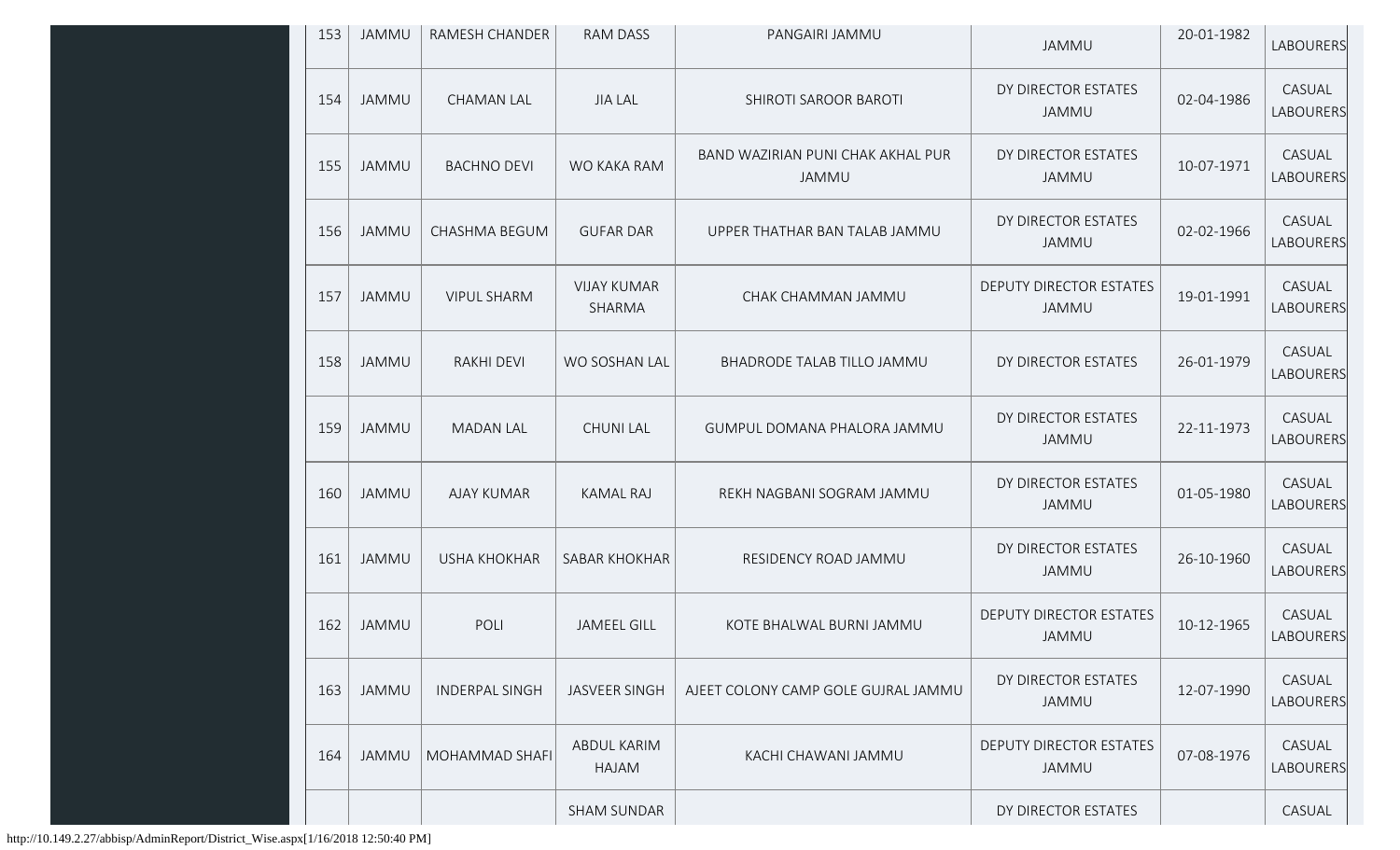| 165 | <b>JAMMU</b> | <b>CHAND DEVI</b>     | <b>DUTTA</b>                     | SARASVTI VIHAR JAMMU               | <b>JAMMU</b>                 | 25-02-1983 | LABOURERS                  |
|-----|--------------|-----------------------|----------------------------------|------------------------------------|------------------------------|------------|----------------------------|
| 166 | <b>JAMMU</b> | SANTOSH               | WO JAGAN NATH                    | H 164 POTRANI HAWALI USTAD MOHALLA | DY DIRECTOR ESTATES<br>JAMMU | 01-01-1972 | CASUAL<br>LABOURERS        |
| 167 | <b>JAMMU</b> | <b>MANISH KHONJA</b>  | SADIQ KHONJA                     | CHRISTIAN COLONY JAMMU             | DY DIRECTOR ESTATES<br>JAMMU | 09-07-1981 | CASUAL<br>LABOURERS        |
| 168 | <b>JAMMU</b> | RANO                  | WO SALAMAT<br><b>MASHI</b>       | BARNA BARAN JAMMU                  | DY DIRECTOR ESTATES<br>JAMMU | 25-07-1969 | CASUAL<br>LABOURERS        |
| 169 | <b>JAMMU</b> | <b>RAJAN SINGH</b>    | <b>IQBAL SINGH</b>               | COMPNAY BAGH JAMMU                 | DY DIRECTOR ESTATES<br>JAMMU | 16-05-1971 | CASUAL<br><b>LABOURERS</b> |
| 170 | <b>JAMMU</b> | <b>SUBESH CHANDER</b> | <b>GAIN CHAND</b>                | JANIPORE COLONY JAMMU              | DY DIRECTOR ESTATES<br>JAMMU | 03-03-1965 | CASUAL<br>LABOURERS        |
| 171 | <b>JAMMU</b> | <b>SATYA DEVI</b>     | YOG RAJ                          | GARHI DOMANA JAMMU                 | DY DIRECTOR ESTATES<br>JAMMU | 04-06-1970 | CASUAL<br>LABOURERS        |
| 172 | <b>JAMMU</b> | MUKTHAR AHMAD         | <b>ABDUL GANI</b><br><b>WANI</b> | TOPNEEL DODA CHUCHETER JAMMU       | DY DIRECTOR ESTATES<br>JAMMU | 12-10-1988 | CASUAL<br>LABOURERS        |
| 173 | <b>JAMMU</b> | RAM PAUL              | <b>CHARAN DASS</b>               | SHSMUNS PALLANWALA JAMMU           | DY DIRECTOR ESTATES<br>JAMMU | 10-11-1977 | CASUAL<br>LABOURERS        |
| 174 | <b>JAMMU</b> | <b>KULWANT SINGH</b>  | <b>RAM SARAN</b>                 | KOT JAMMU                          | DY DIRECTOR ESTATES<br>JAMMU | 03-06-1963 | CASUAL<br>LABOURERS        |
| 175 | <b>JAMMU</b> | <b>RAJ GILL</b>       | WO TITU GILL                     | TALAB TILLO KABIR COLONY JAMMU     | DY DIRECTOR ESTATES<br>JAMMU | 30-06-1977 | CASUAL<br>LABOURERS        |
| 176 | <b>JAMMU</b> | RAJINDER SINGH        | <b>JULF SINGH</b>                | KOTI BILLAWAR KATHUA               | DY DIRECTOR ESTATES<br>JAMMU | 28-08-1976 | CASUAL<br><b>LABOURERS</b> |
|     |              |                       |                                  |                                    | DY DIRECTOR ESTATES          |            | CASUAL                     |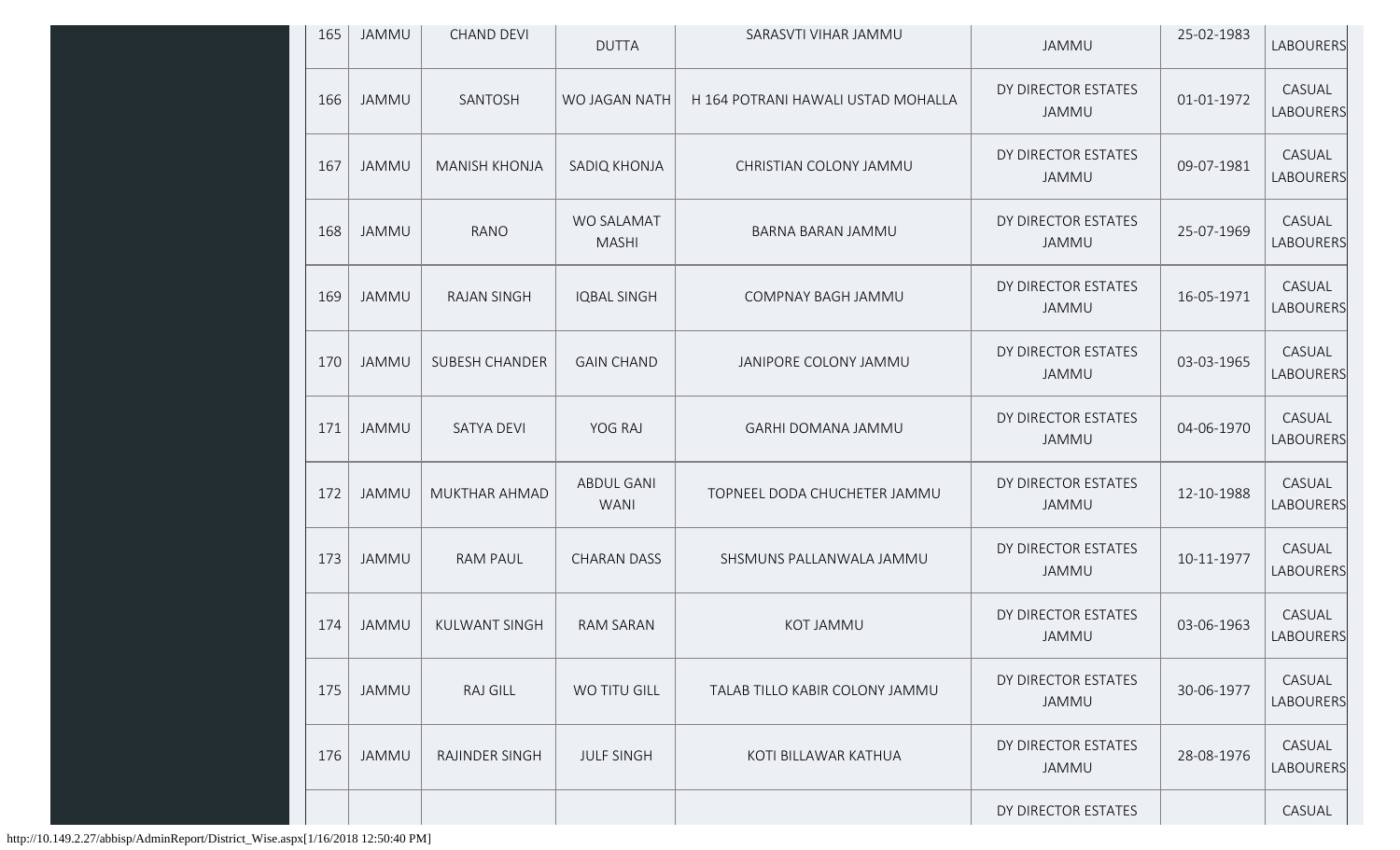| 177 | JAMMU        | NANAK CHAND           | <b>MAKHAR RAM</b>     | AMIR NAGAR JAMMU                        | JAMMU                                   | 24-04-1965 | LABOURERS           |
|-----|--------------|-----------------------|-----------------------|-----------------------------------------|-----------------------------------------|------------|---------------------|
| 178 | JAMMU        | <b>AJAY</b>           | <b>BALINDER SINGH</b> | VALMIKI COLONY GANDHI NAGAR JAMMU       | DY DIRECTOR ESTATES<br>JAMMU            | 18-08-1983 | CASUAL<br>LABOURERS |
| 179 | <b>JAMMU</b> | <b>KEWAL KRISHAN</b>  | LATE RATAN LAL        | SARWAL COLONY JAMMU                     | DY DIRECTOR ESTATES<br>JAMMU            | 23-10-1971 | CASUAL<br>LABOURERS |
| 180 | <b>JAMMU</b> | SATPAL SINGH          | <b>HARNAM SINGH</b>   | JANIPRORE COLONY JAMMU                  | DY DIRECTOR ESTATES<br>JAMMU            | 03-09-1975 | CASUAL<br>LABOURERS |
| 181 | <b>JAMMU</b> | SUSHMA                | WO RATAN LAL          | KOT KOT JAMMU                           | DY DIRECTOR ESTATES<br>JAMMU            | 08-08-1976 | CASUAL<br>LABOURERS |
| 182 | <b>JAMMU</b> | RAJINDER KUMAR        | <b>JAGGU RAM</b>      | PRAT LAMBERI SUNDRABANI RAJOURI         | DY DIRECTOR ESTATES<br>JAMMU            | 07-04-1977 | CASUAL<br>LABOURERS |
| 183 | <b>JAMMU</b> | <b>BUSHAN LAL</b>     | <b>MADO RAM</b>       | LANE GOVIND NAGAR BANDK COLONY<br>JAMMU | DY DIRECTOR EST JAMMU                   | 20-06-1965 | CASUAL<br>LABOURERS |
| 184 | <b>JAMMU</b> | <b>SHARDA SOLANKI</b> | WO VINOD<br>SOLANKI   | MAZDOOR BASTI RESHIM GARH COLONY        | <b>DEPUTY DIRECTOR ESTATES</b><br>JAMMU | 25-12-1989 | CASUAL<br>LABOURERS |
| 185 | <b>JAMMU</b> | AJAZ AHMAD            | <b>HABIBULLA</b>      | NEW GHULAMI BAGH JAMMU                  | DY DIRECTOR ESTATES<br>JAMMU            | 06-04-1964 | CASUAL<br>LABOURERS |
| 186 | <b>JAMMU</b> | MOHD SADIQ            | <b>RAHIM BAHISH</b>   | KHANA CHARGAL JAMMU                     | DY DIRECTOR ESTATES<br>JAMMU            | 14-03-1978 | CASUAL<br>LABOURERS |
| 187 | <b>JAMMU</b> | <b>RENU GILL</b>      | WO ARUN GILL          | CHRISTIAN COLONY JAMMU                  | DY DIRECTOR ESTATES<br>JAMMU            | 05-02-1974 | CASUAL<br>LABOURERS |
| 188 | <b>JAMMU</b> | <b>RACHNA</b>         | RAJI                  | H 29 GANGA NAGAR JAMMU                  | DY DIRECTOR ESTATES<br>JAMMU            | 22-08-1974 | CASUAL<br>LABOURERS |
|     |              |                       |                       |                                         | DY DIRECTOR ESTATES                     |            | CASUAL              |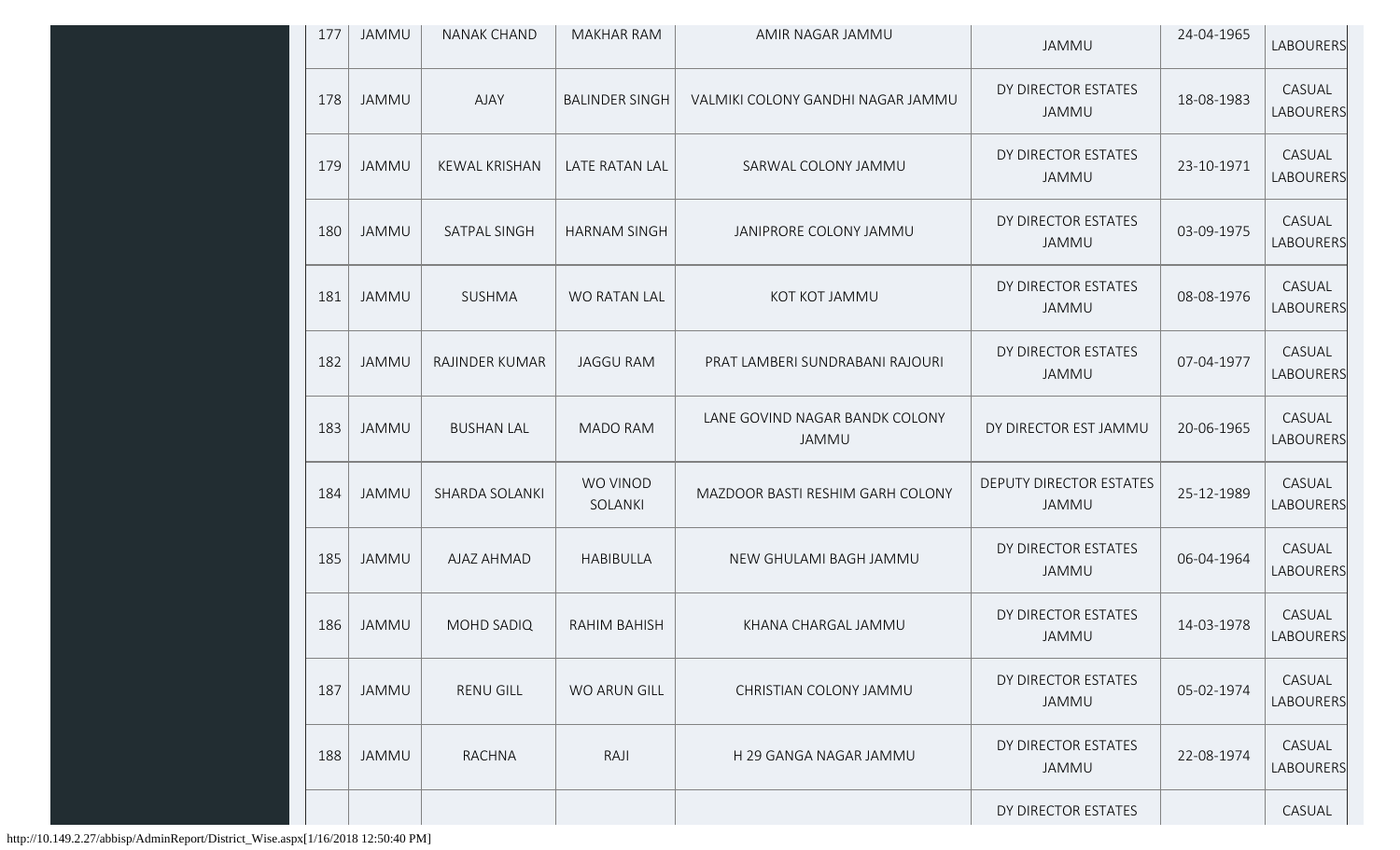| 189 | <b>JAMMU</b> | <b>SUKHREEV SINGH</b> | <b>SURKH SINGH</b>                 | MANOHA KATHAR AKHNOOR                              | JAMMU                               | 05-12-1977 | <b>LABOURERS</b>           |
|-----|--------------|-----------------------|------------------------------------|----------------------------------------------------|-------------------------------------|------------|----------------------------|
| 190 | JAMMU        | <b>ANJU BALA</b>      | <b>BUSHAN KUMAR</b><br><b>BALI</b> | H 120 RESHAM GHAR COLONY JAMMU                     | DY DIRECTOR ESTATES<br>JAMMU        | 16-07-1976 | CASUAL<br><b>LABOURERS</b> |
| 191 | <b>JAMMU</b> | PUSHPA DEVI           | WO SATU RAM                        | TALAB TILLO POONCH HOUSE JAMMU                     | DY DIRCTOR ESTATES<br>JAMMU         | 02-03-1964 | CASUAL<br><b>LABOURERS</b> |
| 192 | <b>JAMMU</b> | <b>KIRAN GILL</b>     | <b>VIPAN GILL</b>                  | H 208 LANE 5 KRISHAN COLONY REHARI<br>JAMMU        | DY DIRECTOR ESTATES<br>JAMMU        | 06-06-1965 | CASUAL<br><b>LABOURERS</b> |
| 193 | <b>JAMMU</b> | <b>SURESH KUMAR</b>   | <b>SHIV RAM</b><br>SHARMA          | MOTHI JAMMU                                        | DY DIRECTOR ESTATES<br>JAMMU        | 01-04-1981 | CASUAL<br><b>LABOURERS</b> |
| 194 | JAMMU        | <b>SUBASH RANI</b>    | <b>ISHAR DASS</b>                  | H 567 PACCA TALAB BAHU FORT JAMMU                  | DY DIRECTOR ESTATES<br><b>JAMMU</b> | 14-04-1972 | CASUAL<br><b>LABOURERS</b> |
| 195 | JAMMU        | <b>NEETA DEVI</b>     | <b>ASHOK KUMAR</b>                 | H NO 46F BNEAR JAGAM MANDIR KRISHNA<br>NAGAR JAMMU | DY DIRECTOR ESTATES<br>JAMMU        | 01-04-1976 | CASUAL<br><b>LABOURERS</b> |
| 196 | <b>JAMMU</b> | <b>ASHA</b>           | <b>NOOR DIN</b>                    | DHOK WZARIAN NAGROTA JAMMU                         | DY DIRECTOR ESTATES<br><b>JAMMU</b> | 20-04-1976 | CASUAL<br><b>LABOURERS</b> |
| 197 | <b>JAMMU</b> | SOMA                  | <b>WO SAMUEL</b>                   | KOT BHALWAL AKHNOOR JAMMU                          | DY DIRECTOR ESTATES<br><b>JAMMU</b> | 22-07-1975 | CASUAL<br><b>LABOURERS</b> |
| 198 | JAMMU        | SATISH KUMAR          | <b>MANGAL DASS</b>                 | SHARIKA NAGAR GOLE PANJ TALAB TILLO                | DY DIRECTOR ESTATES<br><b>JAMMU</b> | 19-09-1972 | CASUAL<br>LABOURERS        |
| 199 | JAMMU        | <b>BALWINDER</b>      | ANWAR MASHI                        | NEAR CHRISTIAN COLONY KOT KOT JAMMU                | DY DIRECTOR ESTATES<br><b>JAMMU</b> | 18-04-1970 | CASUAL<br><b>LABOURERS</b> |
| 200 | <b>JAMMU</b> | <b>VINOD KUMAR</b>    | <b>SAI DASS</b>                    | <b>B 6 NEW GHULAMI BAGH</b>                        | DY DIRECTOR ESTATES<br><b>JAMMU</b> | 08-01-1967 | CASUAL<br><b>LABOURERS</b> |
|     |              |                       |                                    |                                                    | DY DIRECTOR ESTATES                 |            | CASUAL                     |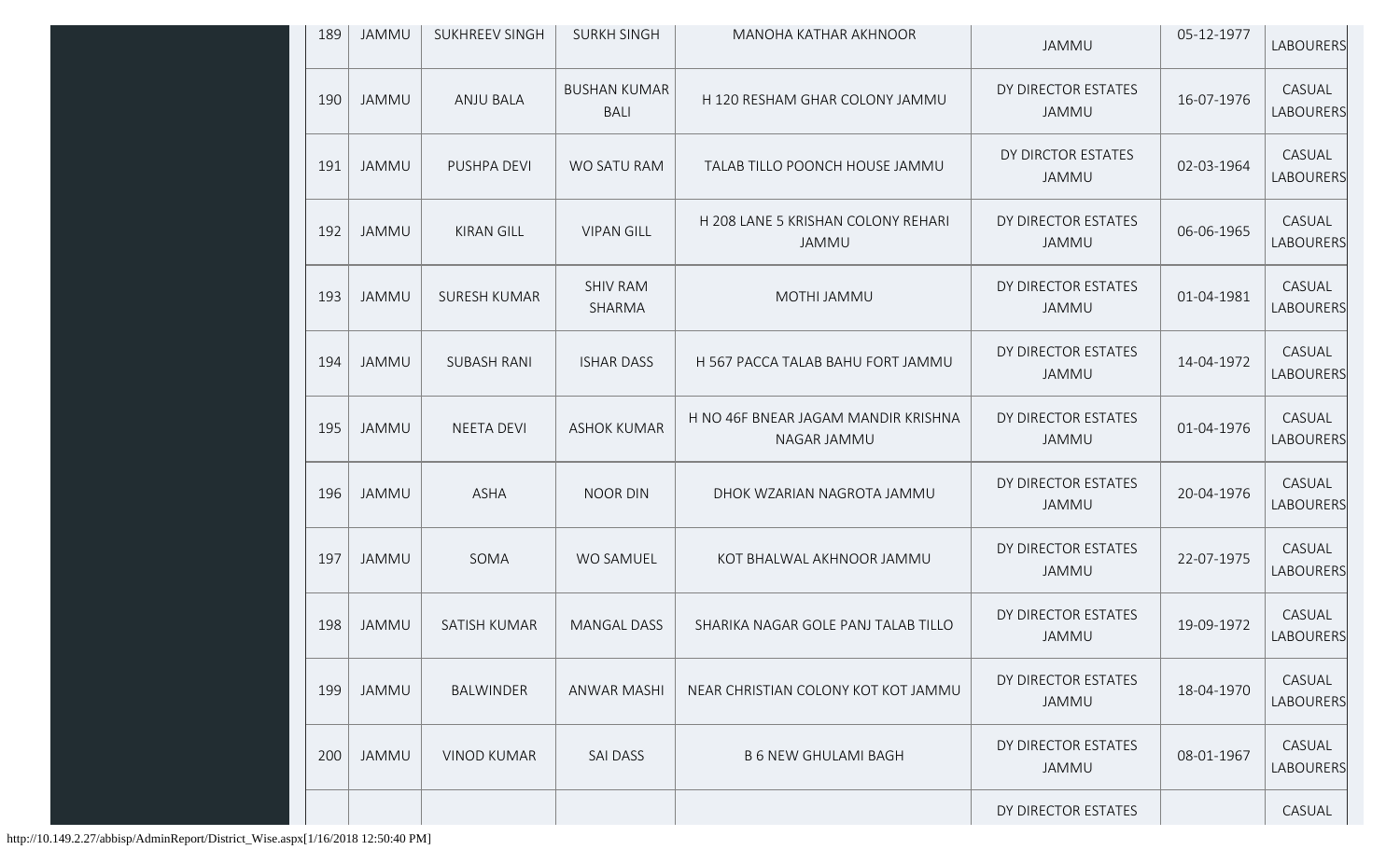| 201 | <b>JAMMU</b> | <b>TARA MARY</b>      | <b>STEPHEN MASSI</b>        | H 5 CHRISTIAN COLONY VIR MARG JAMMU                      | <b>JAMMU</b>                        | 17-05-1962 | <b>LABOURERS</b>           |
|-----|--------------|-----------------------|-----------------------------|----------------------------------------------------------|-------------------------------------|------------|----------------------------|
| 202 | <b>JAMMU</b> | <b>SUNIL RANDHAWA</b> | <b>SHYAM KUMAR</b>          | KESHAV NAGAR SUNDERBANI                                  | DY DIRECTOR ESTATES<br><b>JAMMU</b> | 03-03-1986 | CASUAL<br><b>LABOURERS</b> |
| 203 | <b>JAMMU</b> | RAM JI                | <b>TARA CHAND</b>           | VALMIKI COLONY JAMMU                                     | DY DIRECTOR ESTATES<br>JAMMU        | 18-01-1975 | CASUAL<br><b>LABOURERS</b> |
| 204 | <b>JAMMU</b> | PARVEEN KUMAR         | <b>GANGA RAM</b>            | 231 PRESS MOHR BAHU FORT JAMMU                           | DY DIRECTOR ESTATES<br>JAMMU        | 02-10-1972 | CASUAL<br><b>LABOURERS</b> |
| 205 | <b>JAMMU</b> | <b>JOEL SHAMSHAD</b>  | SHAMSHAD                    | <b>CHIRSTIAN COLONY</b>                                  | DY DIRECTOR ESTATES<br>JAMMU        | 13-05-1978 | CASUAL<br><b>LABOURERS</b> |
| 206 | JAMMU        | <b>SUNITA SOTRA</b>   | <b>VILLIAM SOTRA</b>        | HNO 22 WARD NO7 CHRISTIAN COLONY<br>RESIDENCY ROAD JAMMU | DEPUTY DIRECTOR ESTATES<br>JAMMU    | 10-11-1986 | CASUAL<br><b>LABOURERS</b> |
| 207 | <b>JAMMU</b> | <b>RATNO DEVI</b>     | WO LATE TEJU<br><b>RAM</b>  | KRISHNA NAGAR JAMMU                                      | DY DIRECTOR ESTATES<br>JAMMU        | 03-08-1960 | CASUAL<br>LABOURERS        |
| 208 | JAMMU        | <b>AKASH GILL</b>     | <b>IQBAL GILL</b>           | NEW PLOT JAMMU                                           | DY DIRECTOR ESTATES<br>JAMMU        | 10-10-1975 | CASUAL<br><b>LABOURERS</b> |
| 209 | <b>JAMMU</b> | <b>JANKO DEVI</b>     | WO JUGINDER<br><b>SINGH</b> | PATOLI MANGOTRIAN JANIP PORE JAMMU                       | DY DRIECTOR ESTATES<br>JAMMU        | 12-01-1970 | CASUAL<br>LABOURERS        |
| 210 | JAMMU        | <b>DEEPAK BURAT</b>   | <b>NASSEM BURE</b>          | CHRISTIAN COLONY PREM NAGAR JAMMU                        | DY DIRECTOR ESTATES<br>JAMMU        | 08-12-1976 | CASUAL<br>LABOURERS        |
| 211 | JAMMU        | <b>BALLA</b>          | TEJ RAM                     | VALMIKI COLONY GANDHI NAGAR JAMMU                        | DY DIRECTOR ESTATES<br>JAMMU        | 02-05-1990 | CASUAL<br><b>LABOURERS</b> |
| 212 | JAMMU        | LILY                  | <b>SHAM LAL</b>             | BEWA JEWAM SHAH NEAR TINY TOT SCHOOL                     | DY DIRECTOR ESTATES<br>JAMMU        | 27-07-1974 | CASUAL<br><b>LABOURERS</b> |
|     |              |                       |                             |                                                          |                                     |            | CASUAL                     |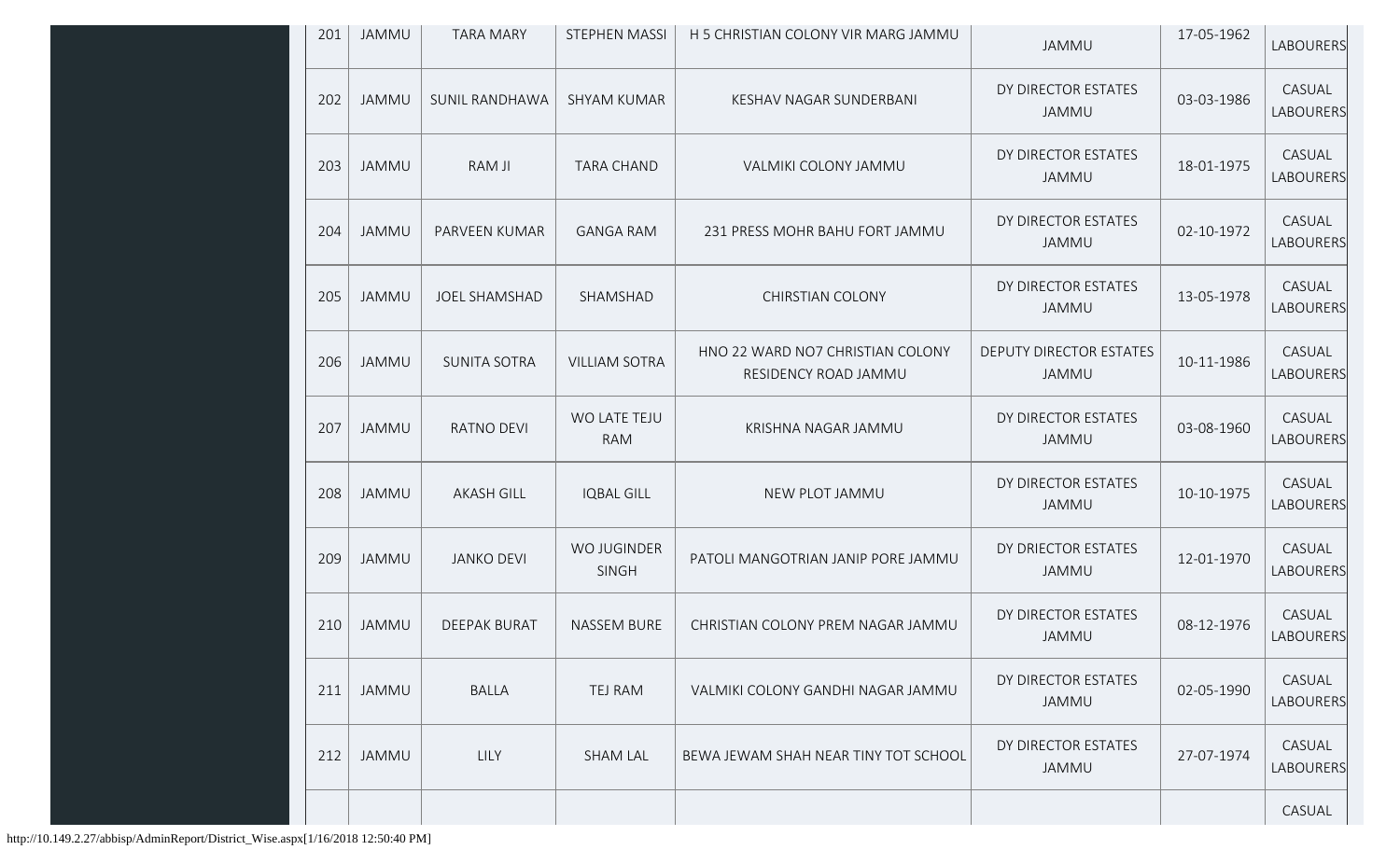| 213 | <b>JAMMU</b> | RAJ KUMARI          | WO BUA DITTA               | RAJIV COLONY VIKARM CHOWK REKA JAMMU                                | DY DIRECTOR ESTATES                                 | 01-11-1962 | <b>LABOURERS</b>           |
|-----|--------------|---------------------|----------------------------|---------------------------------------------------------------------|-----------------------------------------------------|------------|----------------------------|
| 214 | JAMMU        | <b>SANJAY KUMAR</b> | <b>BANSILAL</b>            | SATHER BAGHAN KATHUA                                                | DY DIRECTOR ESTATES<br><b>JAMMU</b>                 | 22-05-1984 | CASUAL<br>LABOURERS        |
| 215 | JAMMU        | <b>SURESH KUMAR</b> | <b>HARBANS LAL</b>         | VILLAGE BAGGA JANA TEHSIL RS PURA DISTT<br>JAMMU                    | <b>EXECUTIVE ENGINEER</b><br>ESTATES DIVISION JAMMU | 28-03-1986 | CASUAL<br><b>LABOURERS</b> |
| 216 | JAMMU        | <b>AJAY KUMAR</b>   | <b>BISHAN DASS</b>         | GHARI PO DOMANA JAMMU                                               | <b>EXECUTIVE ENGINEER</b><br>ESTATES DIVISIONJAMMU  | 29-04-1972 | CASUAL<br>LABOURERS        |
| 217 | <b>JAMMU</b> | <b>KARAN KUMAR</b>  | <b>GIRDHARI LAL</b>        | MOHALLA GUMPAL DOMANAN JAMMU                                        | <b>EXECUTIVE ENGINEER</b><br>ESTATES DIVISION JAMMU | 21-04-1990 | CASUAL<br><b>LABOURERS</b> |
| 218 | JAMMU        | <b>DALIP KUMAR</b>  | <b>LAL CHAND</b>           | NO 5 VIJAY PUR DISTT SAMBA                                          | <b>EXECUTIVE ENGINEER</b><br>ESTATES DIVISION JAMMU | 03-10-1980 | CASUAL<br><b>LABOURERS</b> |
| 219 | <b>JAMMU</b> | <b>AJAY KUMAR</b>   | <b>SH SATVIR</b>           | KABIR BASTI BC ROAD JAMMU HNO 427                                   | <b>EXECUTIVE ENGINEER</b><br>ESTATES DIVISION JAMMU | 16-01-1993 | CASUAL<br><b>LABOURERS</b> |
| 220 | JAMMU        | <b>RAJ KUMAR</b>    | <b>MOHAN LAL</b>           | BATEHRA BHATIRA JAMMU                                               | <b>EXECUTIVE ENGINEER</b><br>ESTATES DIVISION JAMMU | 10-02-1982 | CASUAL<br>LABOURERS        |
| 221 | <b>JAMMU</b> | <b>RAM SARAN</b>    | <b>SHANKER DASS</b>        | HNO 139 JAMMU DISTTJAMMU TEHSIL<br>JAMMU MOHALLA RESHAM GHAR COLONY | <b>EXECUTIVE ENGINEER</b><br>ESTATES DIVISION JAMMU | 27-12-1975 | CASUAL<br><b>LABOURERS</b> |
| 222 | JAMMU        | <b>AJAY KUMAR</b>   | <b>CHAMAN LAL</b>          | DHINDAY KALAN RS PURA DHANDA KALAN<br>RATTISH JAMMU                 | <b>EXECUTIVE ENGINEER</b><br>ESTATES DIVISION JAMMU | 03-01-1980 | CASUAL<br>LABOURERS        |
| 223 | JAMMU        | <b>IMTIAZ AHMED</b> | <b>SH WALI</b><br>MOHAMMAD | LORAN TEHSIL MANDI DISTT POONCH                                     | <b>EXECUTIVE ENGINEER</b><br>ESTATES DIVISION JAMMU | 01-04-1990 | CASUAL<br><b>LABOURERS</b> |
| 224 | <b>JAMMU</b> | SANDEEP SINGH       | <b>KAAN SINGH</b>          | GANDHI NAGAR BANTALAB JAMMU                                         | ESTATES DIVISION JAMMU                              | 10-05-1982 | CASUAL<br>LABOURERS        |
|     |              |                     | LT SH GHULAM               |                                                                     |                                                     |            |                            |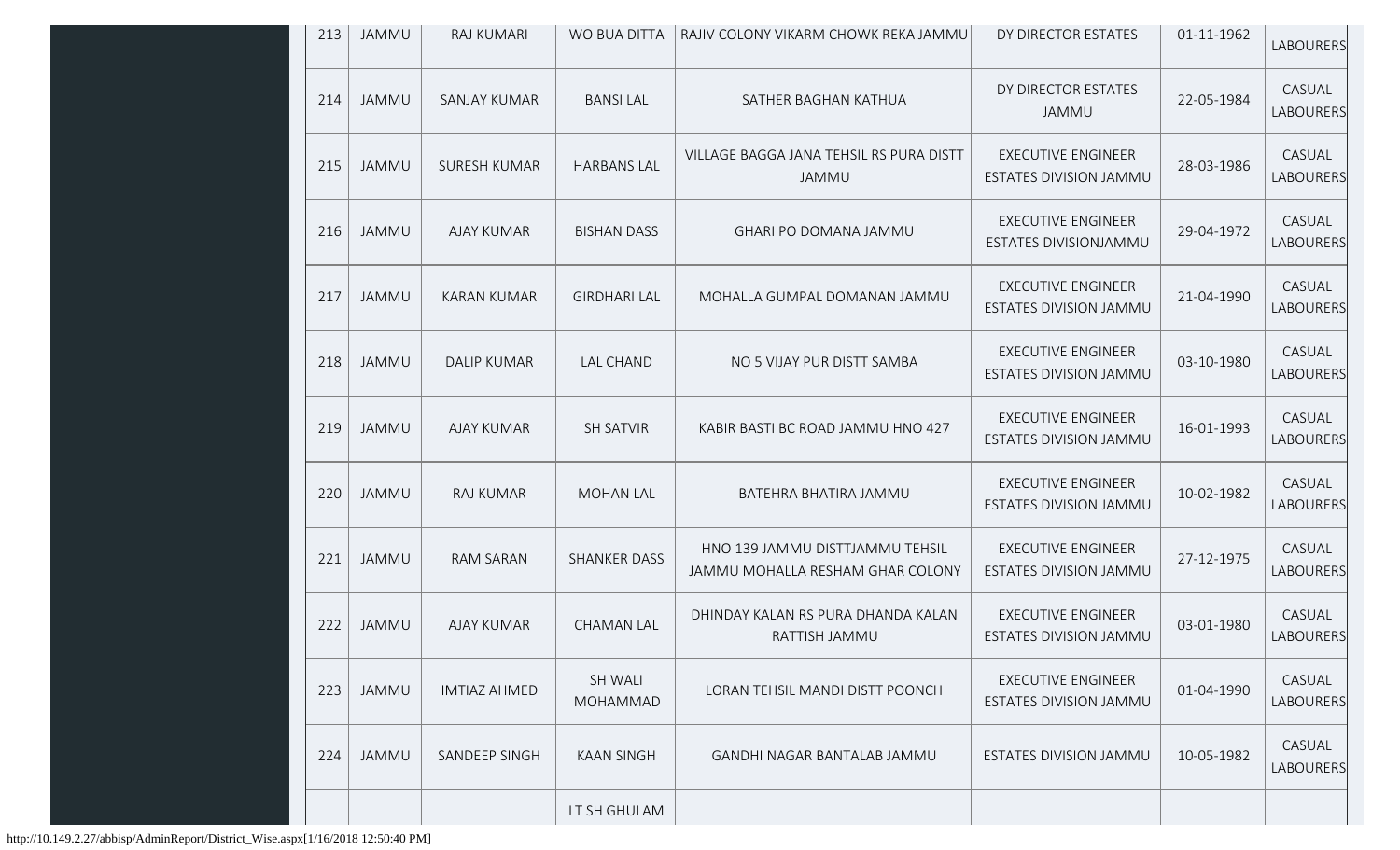| 225 | <b>JAMMU</b> | MOHAMMAD<br>YOUSUF MANTOO | RASOOL<br><b>MANTOO</b>         | MANTIPORA DISTT CHATTARGUL TEHSIL<br>ANANTNAG SHANGUS | <b>EXECUTIVE ENGINEER</b><br>ESTATES DIVISIONJAMMU         | 17-02-1977 | CASUAL<br>LABOURERS        |
|-----|--------------|---------------------------|---------------------------------|-------------------------------------------------------|------------------------------------------------------------|------------|----------------------------|
| 226 | JAMMU        | PAWAN KUMAR               | <b>SURINDER</b><br><b>KUMAR</b> | WARD NO 1 PO SAMBA                                    | <b>EXECUTIVE ENGINEER</b><br>ESTATES DIVISION JAMMU        | 13-05-1985 | CASUAL<br>LABOURERS        |
| 227 | JAMMU        | <b>KANTA DEVI</b>         | <b>WO DEV RAJ</b>               | <b>VILLAGE LADORE GHARI</b>                           | <b>EXECUTIVE ENGINEER</b><br>ESTATES DIVISION JAMMU        | 16-04-1975 | CASUAL<br>LABOURERS        |
| 228 | JAMMU        | DEEPAK SHARMA             | <b>KEWAL KRISHAN</b><br>SHARMA  | HNO 108 MAST GARH LINK ROAD                           | <b>EXECUTIVE ENGINEER</b><br>ESTATES DIVISION JAMMU        | 03-03-1983 | CASUAL<br>LABOURERS        |
| 229 | <b>JAMMU</b> | <b>VIVEK DOGRA</b>        | <b>SURINDER</b><br><b>KUMAR</b> | WARD NO 1 PO SAMBA PS SAMBA                           | <b>EXECUTIVE ENGINEER</b><br><b>ESTATES DIVISION JAMMU</b> | 20-11-1986 | CASUAL<br>LABOURERS        |
| 230 | <b>JAMMU</b> | MAHESH KUMAR              | <b>TILAK RAJ</b>                | HNO 35 GANGA NAGAR BANTALAB JAMMU                     | <b>EXECUTIVE ENGINEER</b><br>ESTATES DIVISION JAMMU        | 20-12-1991 | CASUAL<br><b>LABOURERS</b> |
| 231 | JAMMU        | RAMESH CHANDER            | <b>AMAR SINGH</b>               | WARD NO 3 NEAR GHS DHARALTA BILAWAR<br><b>KATHUA</b>  | <b>EXECUTIVE ENGINEER</b><br>ESTATES DIVISION JAMMU        | 03-01-1982 | CASUAL<br>LABOURERS        |
| 232 | <b>JAMMU</b> | DAVINDER SINGH            | <b>BALDEV SINGH</b>             | CHAK JARALAN TEHSIL BISHNAH JAMMU                     | <b>EXECUTIVE ENGINEER</b><br>ESTATES DIVISION JAMMU        | 25-07-1975 | CASUAL<br>LABOURERS        |
| 233 | <b>JAMMU</b> | MUKESH SHARMA             | <b>KALI DASS</b>                | MUNDH MANDRIAN JAMMU                                  | <b>EXECUTIVE ENGINEER</b><br>ESTATES DIVISION JAMMU        | 12-09-1986 | CASUAL<br><b>LABOURERS</b> |
| 234 | JAMMU        | RAM DASS                  | RASAL CHAND                     | GARHI DOMI DOMANA JAMMU                               | <b>EXECUTIVE ENGINEER</b><br>ESTATES DIVISION JAMMU        | 28-03-1985 | CASUAL<br>LABOURERS        |
| 235 | <b>JAMMU</b> | MUDDASAR AMIN             | MOHAMMAD<br>AMIN                | LATHONG SAMOT SURANKOTE                               | ESTATES DIVISION JAMMU                                     | 03-03-1990 | CASUAL<br>LABOURERS        |
| 236 | <b>JAMMU</b> | MOHAMMAD<br><b>RAFIQ</b>  | REHMATULLAH                     | SHEIKH GURMAT KASTI GARH DODA                         | ESTATES DEPARTMENT                                         | 01-03-1991 | CASUAL<br>LABOURERS        |
|     |              |                           |                                 |                                                       |                                                            |            |                            |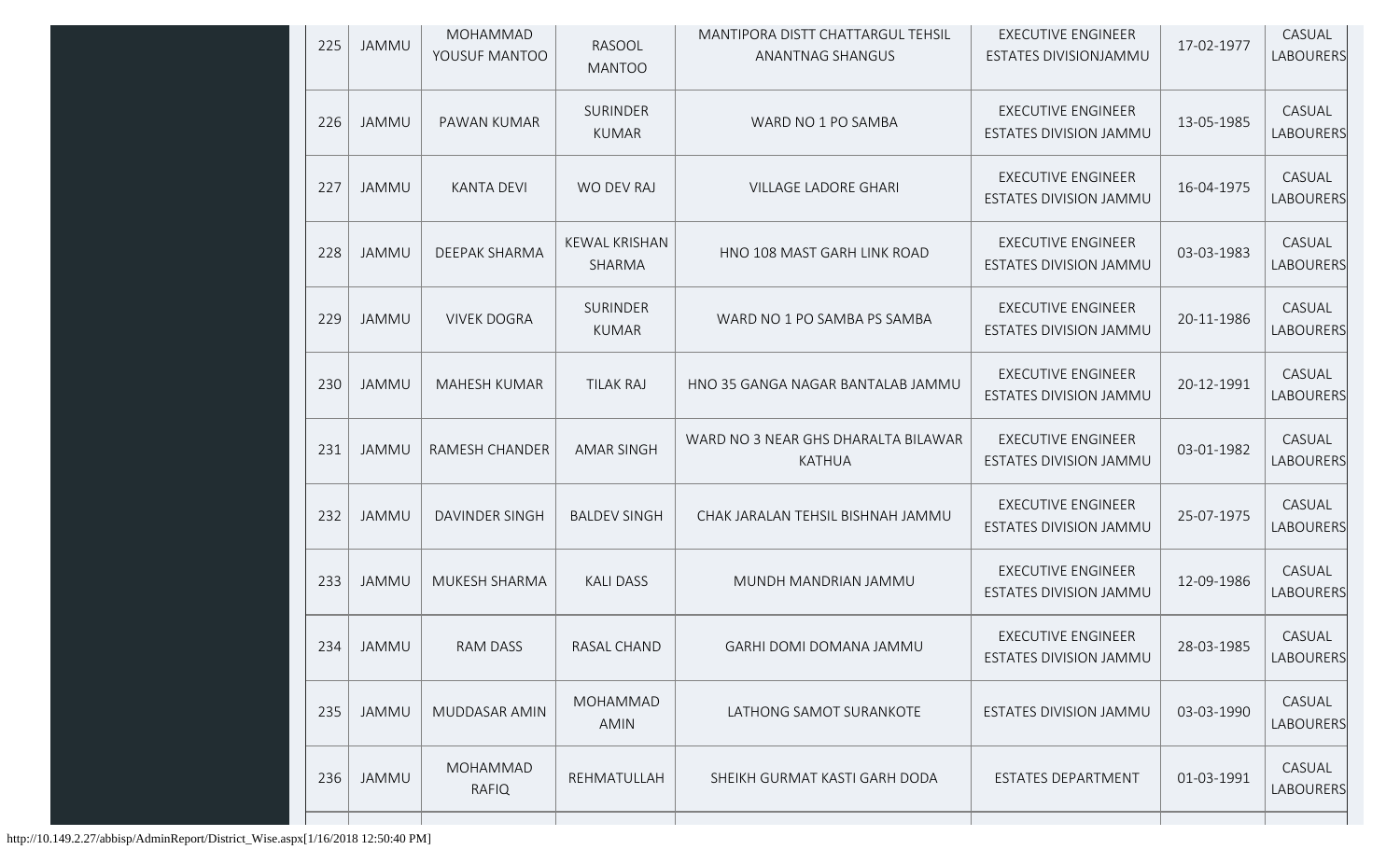| 237 | <b>JAMMU</b> | <b>RAJESH SINGH</b> | <b>MANOHAR</b><br>SINGH      | GOVT QTR NO 3 CM HOUSE RESIDENCY ROAD<br>DISTT JAMMU TEHSIL JAMMU       | <b>EXECUTIVE ENGINEER</b><br>ESTATES DIVISION JAMMU               | 06-11-1989 | CASUAL<br>LABOURERS        |
|-----|--------------|---------------------|------------------------------|-------------------------------------------------------------------------|-------------------------------------------------------------------|------------|----------------------------|
| 238 | <b>JAMMU</b> | <b>TILAK RAJ</b>    | <b>MOHINDER PAL</b>          | VILL TIKRI RAKWALAN PO GHARN<br>MANHOSAN DISTT JAMMU TIKRI<br>RAKWALLAN | <b>EXECUTIVE ENGINEER</b><br>ESTATES DIVISION JAMMU               | 07-05-1990 | CASUAL<br>LABOURERS        |
| 239 | <b>JAMMU</b> | RAMANKUMAR          | <b>MOHIONDER</b>             | VILL TIKRI RAKWALAN PO GHARN<br>MANHOSAN DISTT JAMMU                    | <b>EXECUTIVE ENGINEER</b><br><b>ESTATES DIVISION JAMMU</b>        | 07-05-1990 | CASUAL<br><b>LABOURERS</b> |
| 240 | <b>JAMMU</b> | <b>AMIT SHARMA</b>  | <b>VIJAY KUMAR</b><br>SHARMA | HNO 54 A NEW PLOT JAMMU NEAR STATE<br>MOTOR GARAGE JAMMU                | <b>EXECUTIVE ENGINEER</b><br>ESTATES DIVISION JAMMU               | 24-08-1987 | CASUAL<br>LABOURERS        |
| 241 | <b>JAMMU</b> | <b>BANTI KUMAR</b>  | <b>GOPAL DASS</b>            | HNO 444 KATCHA TALAB BAHU FORT JAMMU                                    | <b>EXECUTIVE ENGINEER</b><br>ESTATES DIVISION JAMMU               | 11-08-1982 | CASUAL<br>LABOURERS        |
| 242 | <b>JAMMU</b> | <b>MONU RAM</b>     | <b>DASS RAM</b>              | CHAK JARALN BISHNAH JAMMU                                               | <b>EXECUTIVE ENGINEER</b><br>ESTATES DIVISION JAMMU               | 09-09-1990 | CASUAL<br><b>LABOURERS</b> |
| 243 | JAMMU        | <b>SUNIL KUMAR</b>  | RAM DAYAL                    | KOT KALA KAM JAMMU                                                      | <b>EXECUTIVE ENGINEER</b><br>ESTATES DIVISION JAMMU               | 11-10-1985 | CASUAL<br>LABOURERS        |
| 244 | <b>JAMMU</b> | <b>INDER SINGH</b>  | DES RAJ                      | <b>GOVT QRT GUEST HOUSE</b>                                             | <b>JOINT DIRECTOR</b><br><b>HOSPITALITY AND</b><br>PROTOCOL JAMMU | 15-12-1990 | SEASONAL<br>LABOURERS      |
| 245 | <b>JAMMU</b> | <b>TITU KUMAR</b>   | <b>NATHI RAM</b>             | <b>GOVT QRT GUEST HOUSE</b>                                             | JOINT DIRECTOR H P JAMM<br>$\cup$                                 | 03-03-1984 | SEASONAL<br>LABOURERS      |
| 246 | <b>JAMMU</b> | RAJ KUMAR           | THARU RAM                    | <b>GOVT QRT GUEST HOUSE</b>                                             | JOINT DIRECTOR H P JAMMU                                          | 12-05-1979 | SEASONAL<br>LABOURERS      |
| 247 | <b>JAMMU</b> | RAKESH KUMAR        | <b>FAKIR CHAND</b>           | CHARJEE                                                                 | JOINT DIRECTOR H AND P<br>JAMMU                                   | 01-04-1983 | SEASONAL<br>LABOURERS      |
| 248 | <b>JAMMU</b> | MANU SHARMA         | ROMESH LAL                   | <b>GOVT QRT GUEST HOUSE</b>                                             | JOINT DIRECTOR H P JAMMU                                          | 01-01-1993 | SEASONAL                   |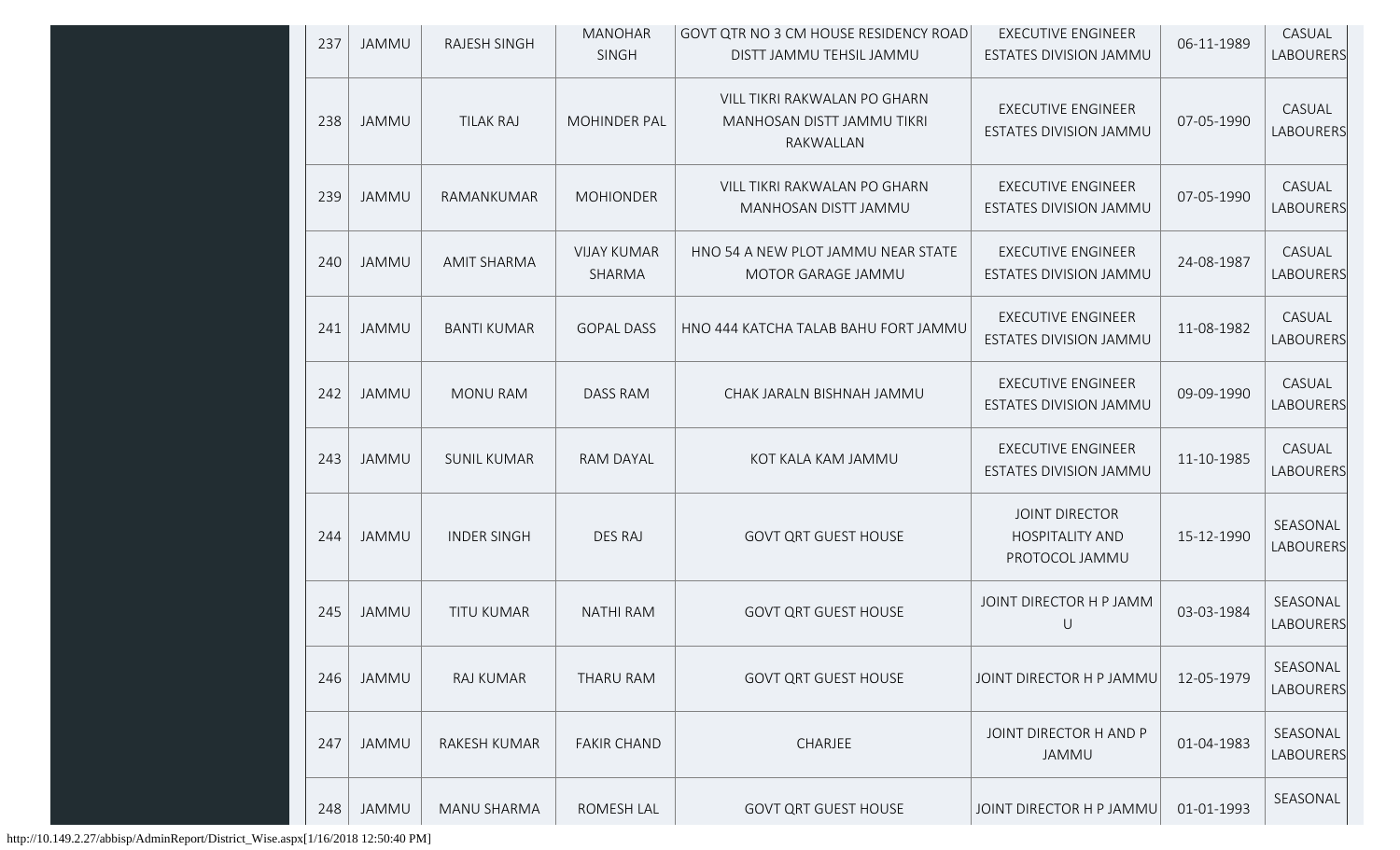|     |                |                                     |                                                  |                            |                                                                   |            | LABOURERS                    |
|-----|----------------|-------------------------------------|--------------------------------------------------|----------------------------|-------------------------------------------------------------------|------------|------------------------------|
| 249 | <b>JAMMU</b>   | <b>MANZOOR</b><br><b>HUSSAIN</b>    | <b>SARAJ DIN</b>                                 | SHAHPUR                    | JOINT DIRECTOR H AND P<br><b>JAMMU</b>                            | 24-11-1989 | SEASONAL<br><b>LABOURERS</b> |
| 250 | <b>JAMMU</b>   | <b>VISHAL MATTAN</b>                | <b>BISHAN LAL</b>                                | AMIR NAGAR HARRSA DABBAR   | JOINT DIRECTOR H AND P<br>JAMMU                                   | 29-03-1995 | SEASONAL<br>LABOURERS        |
| 251 | <b>JAMMU</b>   | RAJINDER KUMAR                      | <b>MAKHOLI RAM</b>                               | <b>GHORDI KHAS</b>         | JOINT DIRECTOR H AND P<br>JAMMU                                   | 25-11-1986 | SEASONAL<br>LABOURERS        |
| 252 | JAMMU          | RAKESH KUMAR                        | <b>BHAJAN DASS</b>                               | <b>BANTALAB</b>            | <b>JOINT DIRECTOR</b><br><b>HOSPITALITY AND</b><br>PROTOCOL JAMMU | 04-11-1985 | SEASONAL<br>LABOURERS        |
| 253 | <b>JAMMU</b>   | <b>ALTAF HUSSAIN</b>                | <b>MAKHNA</b>                                    | SHAJROO DADA               | <b>JOINT DIRECTOR</b><br><b>HOSPITALITY AND</b><br>PROTOCOL JAMMU | 06-11-1985 | SEASONAL<br>LABOURERS        |
| 254 | SRINAGAR       | <b>ABDUL MAJEED</b><br><b>RAINA</b> | <b>GHULAM</b><br><b>MOHAMMAD</b><br><b>RAINA</b> | GUND ARI KANGAN GANDERBAL  | DEPUTY DIRECTOR ESTATES<br>SRINAGAR                               | 16-06-1974 | CASUAL<br>LABOURERS          |
| 255 | SRINAGAR       | <b>MOHAMMAD</b><br>MAQBOOL BHAT     | <b>GHULAM QADIR</b><br><b>BHAT</b>               | HARRANGANDERBAL            | DEPUTY DIRECTOR ESTATES<br>SRINAGAR                               | 19-07-1964 | CASUAL<br>LABOURERS          |
|     | 256   SRINAGAR | MAJID AHMAD<br><b>BHAT</b>          | <b>GHULAM</b><br><b>MOHAMMAD</b><br><b>BHAT</b>  | <b>GOGO BUDGAM</b>         | <b>DEPUTY DIRECTOR ESTATES</b><br>SRINAGAR                        | 30-03-1979 | CASUAL<br>LABOURERS          |
|     | 257   SRINAGAR | <b>GHULAM HASSAN</b><br><b>BHAT</b> | <b>GHULAM QADIR</b><br><b>BHAT</b>               | <b>BANGER TENG NARWARA</b> | <b>DEPUTY DIRECTOR ESTATES</b><br>SRINAGAR                        | 20-02-1978 | CASUAL<br>LABOURERS          |
| 258 | SRINAGAR       | MUZAFFAR AHMAD<br>GANIE             | <b>GH NABI GANIE</b>                             | <b>ISHBAR NISHAT</b>       | DY DIRECTOR ESTATES<br>SRINAGAR                                   | 03-01-1990 | CASUAL<br>LABOURERS          |
|     |                |                                     |                                                  |                            |                                                                   |            |                              |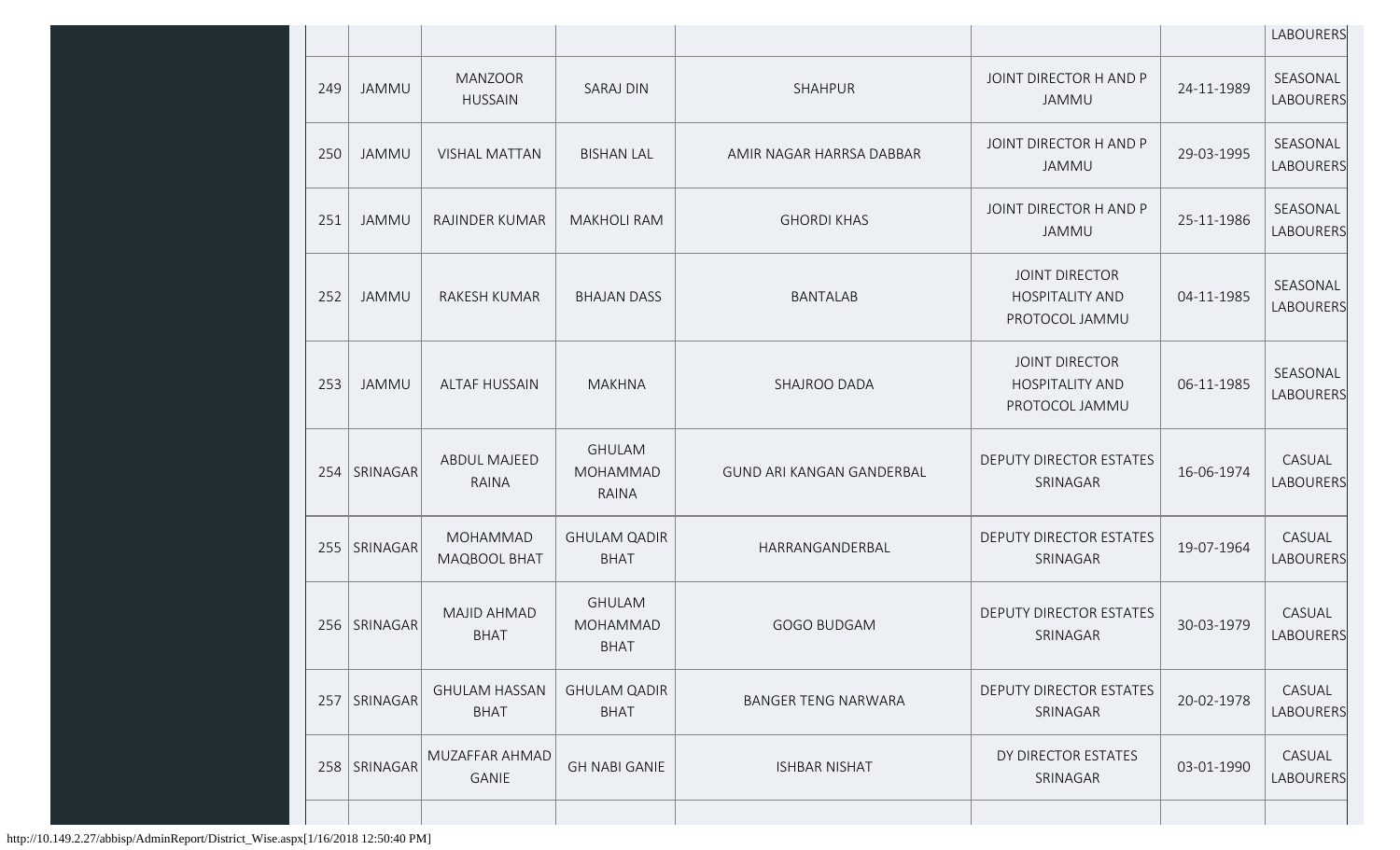| 259 | SRINAGAR        | MOHAMMAD SHAFI ALI MOHAMMAD<br><b>GANIE</b>     | <b>GANIE</b>                                  | RAKH HARRAN GADOORA GANDERBAL       | DEPUTY DIRECTOR ESTATES<br>SRINAGAR        | 11-02-1977 | CASUAL<br>LABOURERS |
|-----|-----------------|-------------------------------------------------|-----------------------------------------------|-------------------------------------|--------------------------------------------|------------|---------------------|
|     | 260   SRINAGAR  | <b>GOWHAR AHMAD</b><br><b>MIR</b>               | LATE ZAHOOR<br><b>AHMAD MIR</b>               | GULISTAN COLONY GULAB BAGH SRINAGAR | <b>DEPUTY DIRECTOR ESTATES</b><br>SRINAGAR | 01-01-1984 | CASUAL<br>LABOURERS |
|     | 261   SRINAGAR  | SHAKEELA                                        | <b>GH MOHAMMAD</b><br><b>SHEIKH</b>           | <b>ICHGAM BUDGAM</b>                | DEPUTY DIRECTOR ESTATES<br>SRINAGR         | 28-02-1975 | CASUAL<br>LABOURERS |
| 262 | SRINAGAR        | FAROOQ AHMAD<br><b>BHAT</b>                     | ABDUL RAHIM<br><b>BHAT</b>                    | RATHSUNA TRAL PULWAMA               | DEPUTY DIRECTOR ESTATES<br>SRINAGAR        | 05-01-1975 | CASUAL<br>LABOURERS |
| 263 | <b>SRINAGAR</b> | <b>ABDUL RASHID</b><br><b>GANIE</b>             | <b>GHULAM</b><br><b>HASSAN GANIE</b>          | LAIRBAL TRAL PULWAMA                | <b>DEPUTY DIRECTOR ESTATES</b><br>SRINAGAR | 02-04-1982 | CASUAL<br>LABOURERS |
| 264 | SRINAGAR        | MEHRAJUDDIN<br><b>WAR</b>                       | <b>GHULAM</b><br><b>HUSSAIN WAR</b>           | <b>GADOORA GANDERBAL</b>            | DEPUTY DIRECTOR ESTATES<br>SRINAGAR        | 12-11-1977 | CASUAL<br>LABOURERS |
|     | 265   SRINAGAR  | <b>BASHIR AHMAD</b><br><b>MOOCHI SHEIKH</b>     | ABDUL RAHMAN<br>MOOCHI SHEIKH                 | PORA HARDU SURASH KHAG BUDGAM       | <b>DEPUTY DIRECTOR ESTATES</b><br>SRINAGAR | 18-06-1978 | CASUAL<br>LABOURERS |
| 266 | SRINAGAR        | <b>MAHMOODA</b><br><b>AKTHTAR</b>               | <b>WO</b><br>MOHAMMAD<br><b>ISMAIL PARREY</b> | PALPORA SONAWAR                     | <b>DEPUTY DIRECTOR ESTATES</b><br>SRINAGAR | 06-02-1984 | CASUAL<br>LABOURERS |
| 267 | <b>SRINAGAR</b> | SYEDA BANO                                      | <b>GHULAM</b><br>MOHAMMAD<br><b>BHAT</b>      | PETIPORA PULWAMA                    | DEPUTY DIRECTOR ESTATES<br>SRINAGAR        | 01-03-1960 | CASUAL<br>LABOURERS |
|     | 268 SRINAGAR    | <b>TARIQ</b><br><b>MOHAMMAD</b><br><b>GANIE</b> | LATE GHULAM<br><b>NABI</b>                    | NAMABAL BAGINDER PAMPORE PULWAMA    | DEPUTY DIRECTOR ESTATES<br>SRINAGAR        | 27-11-1974 | CASUAL<br>LABOURERS |
| 269 | <b>SRINAGAR</b> | MOHAMMAD<br><b>RAFIQ MIR</b>                    | <b>MOHAMMAD</b><br>YOUSUF MIR                 | SUDRABAL HAZRATBAL SRINAGAR         | DEPUTY DIRECTOR ESTATES<br>SRINAGAR        | 05-10-1976 | CASUAL<br>LABOURERS |
|     |                 |                                                 |                                               |                                     |                                            |            |                     |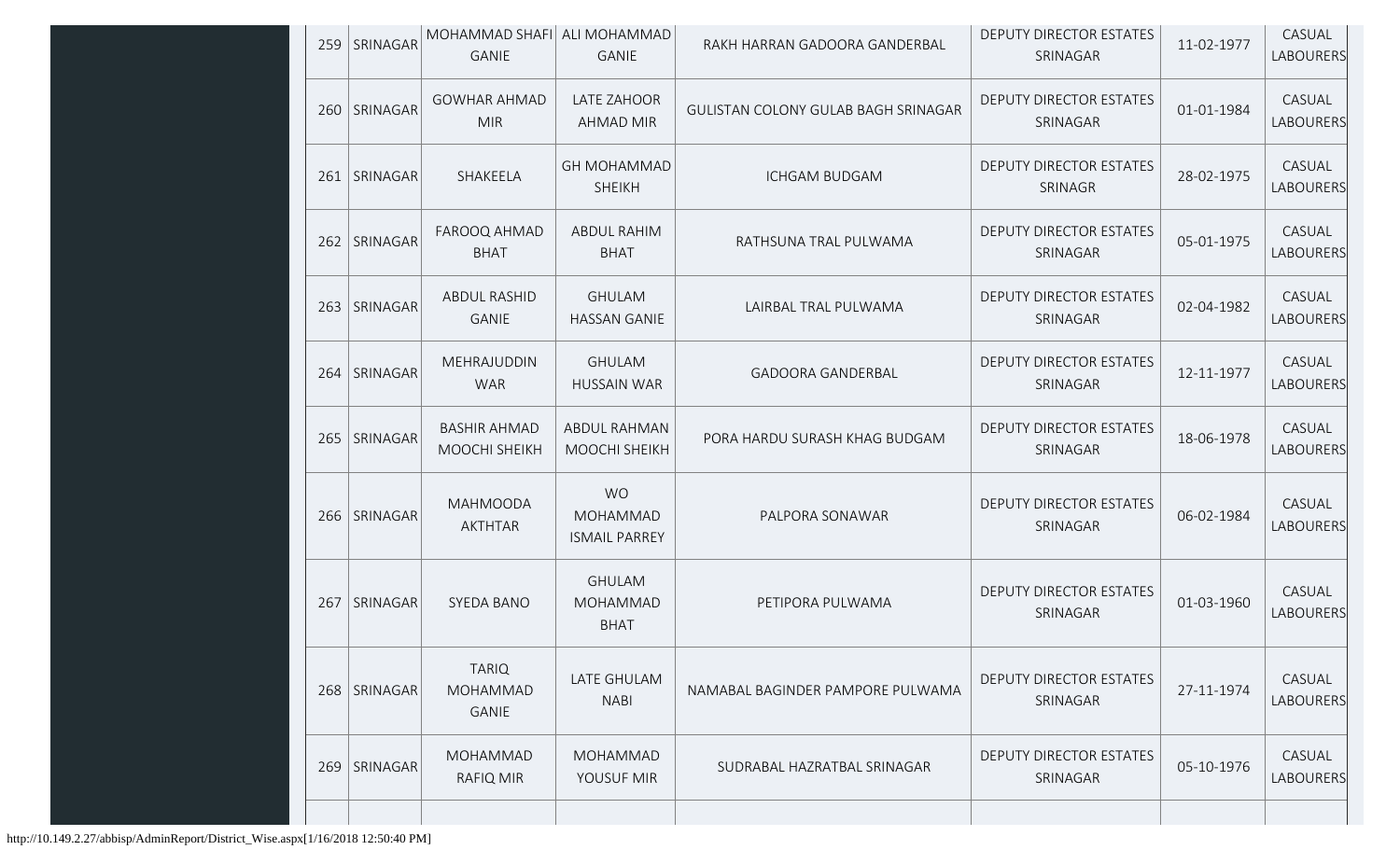| 270   | SRINAGAR       | <b>DILSHADA</b>                        | <b>GHULAM</b><br><b>HASSAN</b>                 | MAGARMAL BAGH HAFTCHINAR                          | DEPUTY DIRECTOR ESTATES<br>SRINAGAR        | 11-03-1975 | CASUAL<br>LABOURERS        |
|-------|----------------|----------------------------------------|------------------------------------------------|---------------------------------------------------|--------------------------------------------|------------|----------------------------|
|       | 271   SRINAGAR | MOHAMMAD SHAFI<br><b>WAR</b>           | <b>GHULAM</b><br><b>MOHAMMAD</b><br><b>WAR</b> | BAGHI JAGRI ARAMPORA MOHALLA<br>WARPORA GANDERBAL | <b>DEPUTY DIRECTOR ESTATES</b><br>SRINAGAR | 25-02-1970 | CASUAL<br>LABOURERS        |
| 2721  | SRINAGAR       | MOHAMMAD<br>YOUSUF SHEIKH              | <b>ABDUL GANI</b><br><b>SHEIKH</b>             | HAFT CHINAR SRINAGAR                              | DEPUTY DIRECTOR ESTATES<br>SRINAGAR        | 01-01-1975 | CASUAL<br>LABOURERS        |
|       | 273   SRINAGAR | MOHAMMAD<br>RAFIQ AKHOON<br><b>JOO</b> | <b>GH RASOOL</b><br>AKHOON JOO                 | NISHAT SYED COLONY                                | DEPUTY DIRECTOR ESTATES<br>SRINAGAR        | 04-03-1975 | CASUAL<br>LABOURERS        |
|       | 274   SRINAGAR | <b>GHULAM</b><br>MOHAMMAD BHAT         | <b>GHULAM AHMAD</b><br><b>BHAT</b>             | BAGATI KANIPORA BUDGAM                            | DEPUTY DIRECTOR ESTATES<br>SRINAGAR        | 10-12-1972 | CASUAL<br><b>LABOURERS</b> |
| $275$ |                | SRINAGAR ABDUL RASHID MIR              | <b>GHULAM QADIR</b><br><b>MIR</b>              | MANZGAM BRANE SRINAGAR                            | DEPUTY DIRECTOR ESTATES<br>SRINAGAR        | 10-03-1979 | CASUAL<br>LABOURERS        |
| 276   | SRINAGAR       | ZAHOOR AHMAD<br><b>BHAT</b>            | <b>BASHIR AHMAD</b><br><b>BHAT</b>             | DANAWARI CHATTABAL SRINAGAR                       | DEPUTY DIRECTOR ESTATES<br>SRINAGAR        | 05-09-1983 | CASUAL<br>LABOURERS        |
| 277   | SRINAGAR       | NISAR AHMAD DAR                        | <b>MOHAMMAD</b><br><b>AKRAM DAR</b>            | <b>IMRAN GALI MEHJOOR NAGAR</b>                   | DEPUTY DIRECTOR ESTATES<br>SRINAGAR        | 12-10-1976 | CASUAL<br>LABOURERS        |
| 278   | SRINAGAR       | MANZOOR AHMAD<br><b>KUTHU</b>          | <b>ABDUL GANI</b><br><b>KUTHU</b>              | TAIL BAL ASTANPORA SRINAGAR KASHMIR               | DEPUTY DIRECTOR ESTATES<br>SRINAGAR        | 10-11-1972 | CASUAL<br>LABOURERS        |
| 279   | SRINAGAR       | <b>GHULAM HASSAN</b><br>LONE           | ABDUL SAMAD<br>LONE                            | <b>GADOORA GANDERBAL</b>                          | <b>DEPUTY DIRECTOR ESTATES</b><br>SRINAGAR | 12-02-1980 | CASUAL<br>LABOURERS        |
|       | 280 SRINAGAR   | <b>GULZAR AHMAD</b><br>GANIE           | ALI MOHAMMAD<br><b>GANIE</b>                   | <b>MARIN GUND NOWPORA</b>                         | <b>DEPUTY DIRECTOR ESTATES</b><br>SRINAGAR | 20-04-1983 | CASUAL<br>LABOURERS        |
|       |                | 281   SRINAGAR   ABDUL RASHID MIR      | <b>MOHAMMAD</b>                                | KUPWARA KHUMRIYAL                                 | DEPUTY DIRECTOR ESTATES                    | 02-03-1973 | CASUAL                     |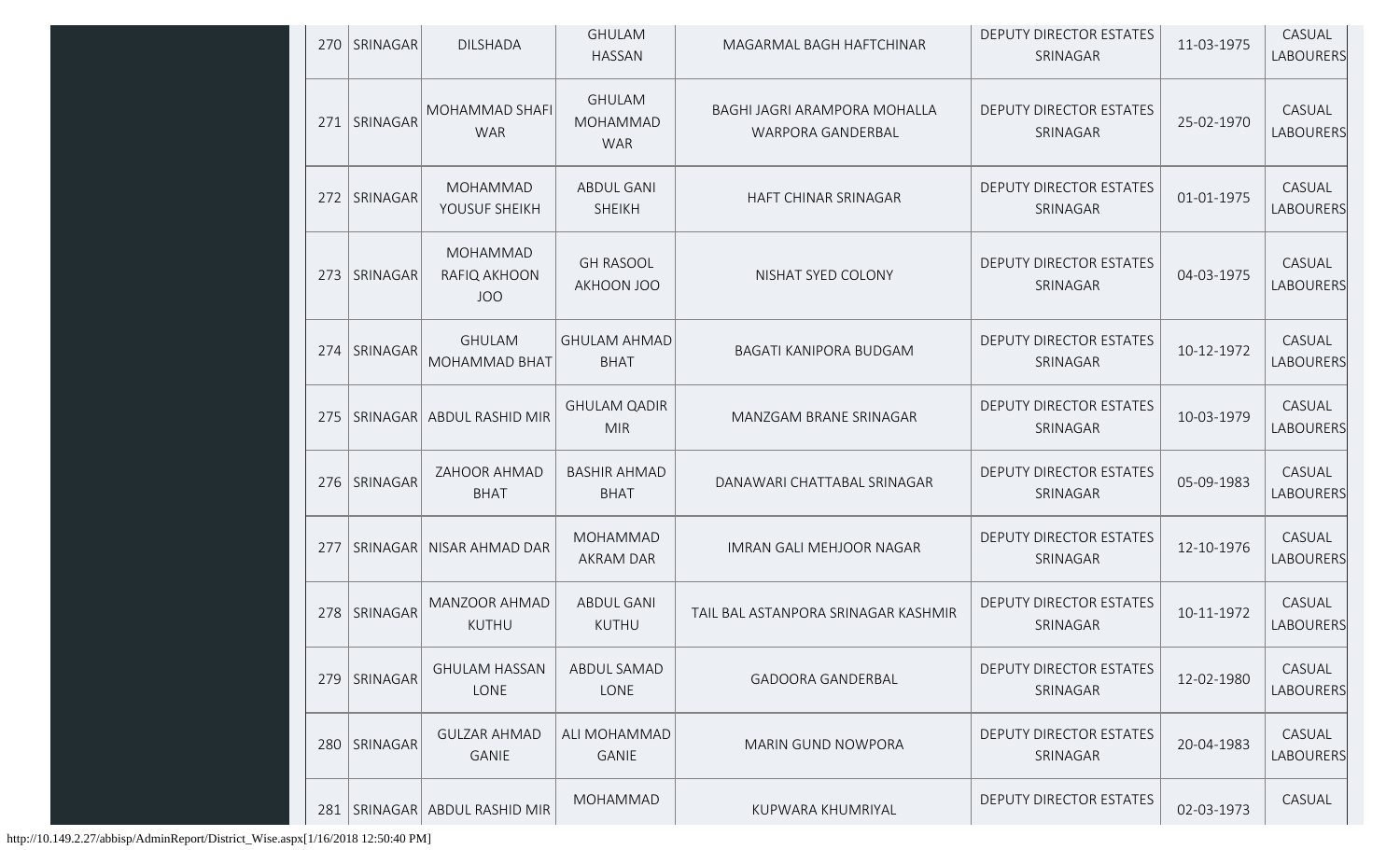|     |                |                                      | <b>RUSTUM MIR</b>                      |                            | SRINAGAR                                   |            | <b>LABOURERS</b>           |
|-----|----------------|--------------------------------------|----------------------------------------|----------------------------|--------------------------------------------|------------|----------------------------|
|     | 282   SRINAGAR | JABEENA                              | AB RAZIQ BHAT                          | ARIPANTHAN BUDGAM          | DEPUTY DIRECTOR ESTATES<br>SRINAGAR        | 16-02-1970 | CASUAL<br>LABOURERS        |
|     | 283 SRINAGAR   | SAMEER AHMAD<br><b>GANAI</b>         | <b>BASHIR AHMAD</b><br><b>GANAI</b>    | <b>ISHBAR NISHAT</b>       | DEPUTY DIRECTOR ESTATES<br>SRINAGAR        | 01-02-1992 | CASUAL<br><b>LABOURERS</b> |
|     | 284 SRINAGAR   | <b>MOHMAD YOUSF</b><br><b>SHEIKH</b> | ALI MOHMMAD<br><b>SHEIKH</b>           | <b>NOWGAM</b>              | DY DIRECTOR ESTATES<br>SRINAGAR            | 04-03-1975 | CASUAL<br><b>LABOURERS</b> |
|     | 285   SRINAGAR | <b>GHULAM RASOOL</b><br><b>WANI</b>  | ASSADULLAH<br><b>WANI</b>              | SOURA MALIK SAHIB SRINAGAR | <b>DEPUTY DIRECTOR ESTATES</b><br>SRINAGAR | 16-04-1955 | CASUAL<br>LABOURERS        |
|     | 286   SRINAGAR | REHANA                               | <b>GH AHMAD</b><br><b>MALA</b>         | <b>BEMIAN SRINAGAR</b>     | DY DIRECTOR ESTAES<br>SRINAGAR             | 26-01-1983 | CASUAL<br>LABOURERS        |
| 287 | SRINAGAR       | ABDUL HAMEED<br><b>BHAT</b>          | LATE<br>MOHAMMAD<br><b>SUBHAN BHAT</b> | SHAKERPORA WANBAL CHADOORA | DEPUTY DIRECTOR ESTATES<br>SRINAGAR        | 01-01-1975 | CASUAL<br>LABOURERS        |
|     | 288 SRINAGAR   | SHABIR HUSSAIN<br>SHAH               | LT ABDUL SALAM<br>SHAH                 | KEHNIHAMMA BUDGAM          | DEPUTY DIRECTOR ESTATES<br>SRINAGAR        | 07-07-1971 | CASUAL<br><b>LABOURERS</b> |
| 289 | SRINAGAR       | FAROOQ AHMAD<br><b>HAJI</b>          | <b>GH MOHMMAD</b><br><b>HAJI</b>       | HAMDANIA COLONY BEMINA     | DY DIRECTOR ESTATES<br>SRINAGAR            | 01-04-1970 | CASUAL<br><b>LABOURERS</b> |
|     | 290 SRINAGAR   | MOHAMMAD<br>ASHRAF SHEIKH            | <b>ABDUL RAHIM</b><br>SHEIKH           | <b>BUGAM BUDGAM</b>        | DEPUTY DIRECTOR ESTATES<br>SRINAGAR        | 10-11-1980 | CASUAL<br><b>LABOURERS</b> |
| 291 | SRINAGAR       | <b>JANA BEGUM</b>                    | <b>GH MOHMMAD</b><br><b>SHEIKH</b>     | CHURCH LANE SONWAR         | DY DIRECTOR ESTATES<br>SRINAGAR            | 07-08-1950 | CASUAL<br>LABOURERS        |
| 292 |                | SRINAGAR FAYAZ AHMAD SOFI            | <b>GH RASOOL SOFI</b>                  | SOGAM BUDGAM               | DY DIRECTOR ESTATES<br>SRINAGAR            | 15-03-1974 | CASUAL<br>LABOURERS        |
|     |                |                                      |                                        |                            |                                            |            |                            |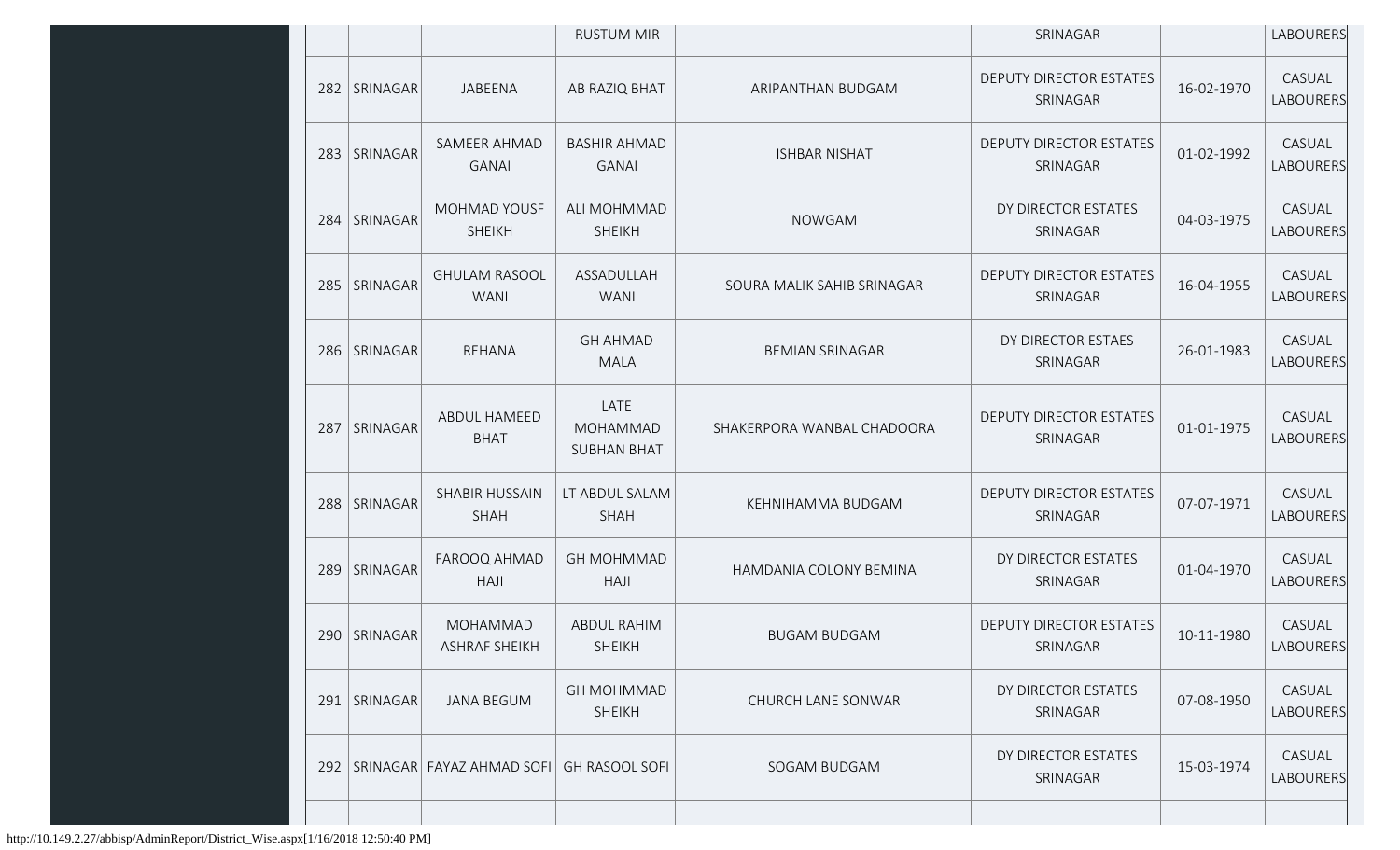| 293 | SRINAGAR        | SHOWKT AHMAD<br><b>DAR</b>        | <b>GHULAM NABI</b><br><b>DAR</b>                   | <b>BATMALOO SRINAGAR</b>          | <b>DEPUTY DIRECTOR ESTATES</b><br>SRINAGAR | 24-11-1974 | CASUAL<br>LABOURERS        |
|-----|-----------------|-----------------------------------|----------------------------------------------------|-----------------------------------|--------------------------------------------|------------|----------------------------|
| 294 | <b>SRINAGAR</b> | RIYAZ AHMAD DAR                   | <b>GHULAM</b><br><b>HASSAN DAR</b>                 | LAL BAZAR SRINAGAR                | <b>DEPUTY DIRECTOR ESTATES</b><br>SRINAGAR | 15-03-1977 | CASUAL<br><b>LABOURERS</b> |
|     | 295   SRINAGAR  | FEROZ AHMAD<br><b>RATHER</b>      | LATE GHULAM<br>AHMAD RATHER                        | SONWAR BAGH SRINAGAR              | <b>DEPUTY DIRECTOR ESTATES</b><br>SRINAGAR | 21-03-1975 | CASUAL<br>LABOURERS        |
| 296 | SRINAGAR        | MUZAFFAR AHMAD<br><b>SHEIKH</b>   | <b>NAZIR AHMAD</b><br><b>SHEIKH</b>                | <b>GADAPORA SHOPIAN</b>           | <b>DEPUTY DIRECTOR ESTATES</b><br>SRINAGAR | 01-02-1979 | CASUAL<br>LABOURERS        |
| 297 | SRINAGAR        | SHAKEELA                          | <b>MOHMMAD</b><br><b>SULTA DAR</b>                 | RAM BAGH SRINAGAR                 | DY DIRECTOR ESTATES<br>SRINAGAR            | 29-09-1974 | CASUAL<br>LABOURERS        |
| 298 | <b>SRINAGAR</b> | ABDUL RASHID<br>PISWAL            | HABIBULLAH<br>PISWAL                               | AHARBAL TANGMARG                  | <b>DEPUTY DIRECTOR ESTATES</b><br>SRINAGAR | 04-02-1980 | CASUAL<br>LABOURERS        |
| 299 | SRINAGAR        | FAYAZ AHMAD<br><b>BHAT</b>        | <b>GH AHMAD BHAT</b>                               | WATHORA CHADOURA BUDGAM           | DY DIRECTOR ESTATES<br>SRINAGAR            | 20-06-1974 | CASUAL<br>LABOURERS        |
|     | 300 SRINAGAR    | MOHAMMAD<br><b>SULTAN SHEIKH</b>  | <b>GHULAM</b><br><b>MOHIUDDIN</b><br><b>SHEIKH</b> | SOGAM KUPWARA                     | DEPUTY DIRECTOR ESTATES<br>SRINAGAR        | 04-05-1985 | CASUAL<br>LABOURERS        |
|     | 301   SRINAGAR  | <b>JAVAID AHMAD</b><br><b>DAR</b> | LATE<br><b>MOHAMMAD</b><br><b>SULTAN DAR</b>       | RAMBAGH PAYEEN SRINAGAR           | DEPUTY DIRECTOR ESTATES<br>SRINAGAR        | 02-03-1980 | CASUAL<br>LABOURERS        |
| 302 | SRINAGAR        | <b>GHULAM AHMAD</b><br><b>WAR</b> | <b>ABDUL KHALIQ</b><br><b>WAR</b>                  | <b>GADOORA GANDERBAL</b>          | <b>DEPUTY DIRECTOR ESTATES</b><br>SRINAGAR | 11-05-1970 | CASUAL<br>LABOURERS        |
|     | 303 SRINAGAR    | NIYAZ AHMAD<br><b>BHAT</b>        | <b>ABDUL GANI</b><br><b>BHAT</b>                   | CHANAPORA HOUSING COLONY SRINAGAR | DEPUTY DIRECTOR ESTATES<br>SRINAGAR        | 01-03-1979 | CASUAL<br>LABOURERS        |
| 304 | SRINAGAR        | <b>MOHD FAREED</b>                | <b>GHULAM ALI</b>                                  | <b>UDHAMPUR GLUBGAD</b>           | DY DIRECTOR ESTATES                        | 12-05-1977 | CASUAL                     |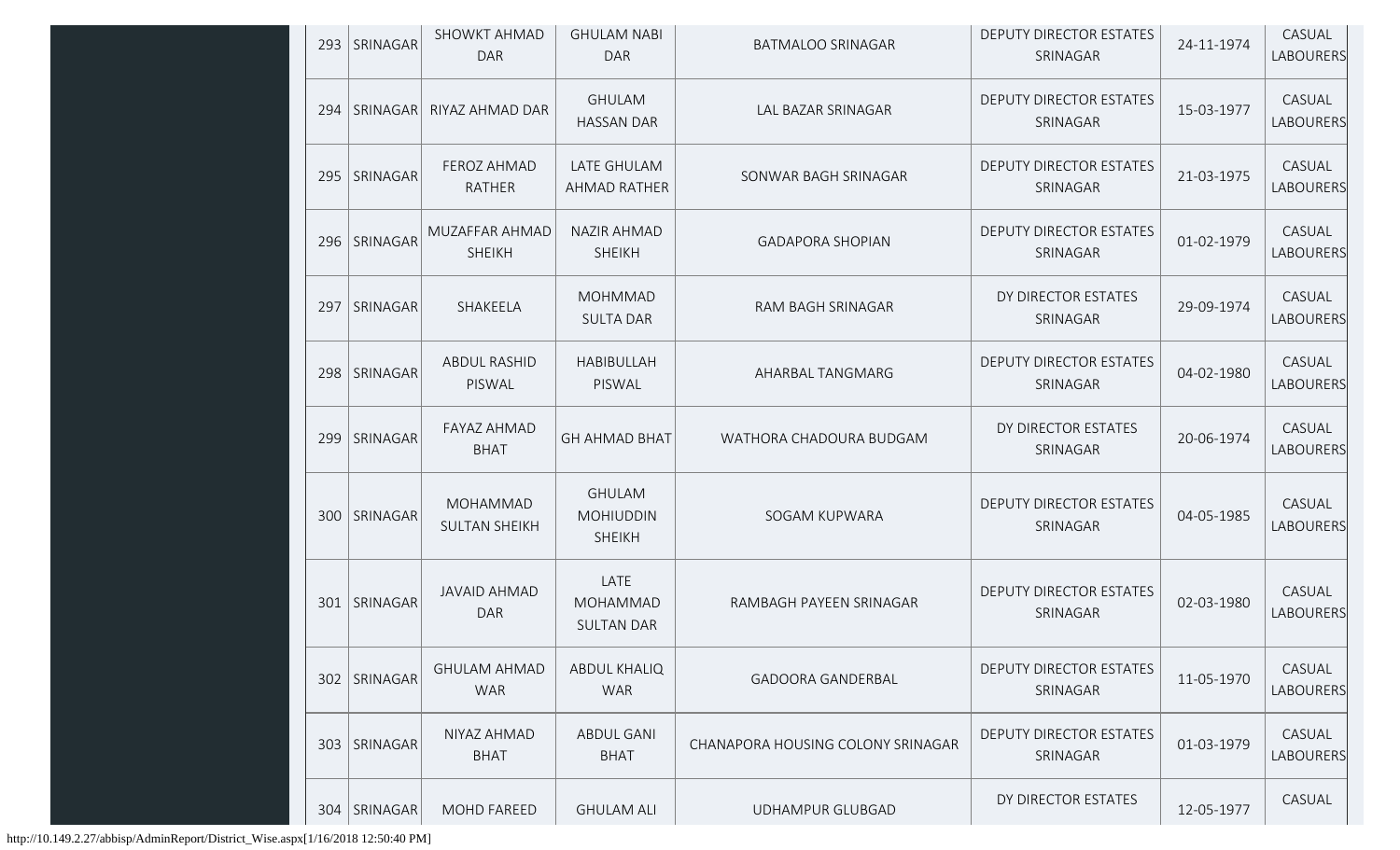|     |                 |                                    |                                                 |                                                   | SRINAGAR                                   |            | LABOURERS                  |
|-----|-----------------|------------------------------------|-------------------------------------------------|---------------------------------------------------|--------------------------------------------|------------|----------------------------|
|     |                 | 305   SRINAGAR   HILAL AHMAD BHAT  | <b>GHULAM NABI</b><br><b>BHAT</b>               | NATIPORA SRINAGAR                                 | DEPUTY DIRECTOR ESTATES<br>SRINAGAR        | 25-03-1977 | CASUAL<br><b>LABOURERS</b> |
|     | 306   SRINAGAR  | <b>SAMEER ZAHOOR</b>               | LT ZAHOOR<br><b>AHMAD MIR</b>                   | GULISTAN COLONY GULAB BAGH SRINAGAR               | DEPUTY DIRECTOR ESTATES<br>SRINAGAR        | 12-06-1977 | CASUAL<br>LABOURERS        |
| 307 | SRINAGAR        | <b>BASHIR AHMAD</b><br><b>MIR</b>  | <b>MOHAMMAD</b><br>RAJAB MIR                    | WULRAMA PAHALGAM ANANTNAG                         | <b>DEPUTY DIRECTOR ESTATES</b><br>SRINAGAR | 01-02-1969 | CASUAL<br>LABOURERS        |
| 308 | SRINAGAR        | <b>BASHIR AHMAD</b><br><b>BHAT</b> | <b>GHULAM</b><br><b>MOHAMMAD</b><br><b>BHAT</b> | <b>HARRAN GANDERBAL</b>                           | <b>DEPUTY DIRECTOR ESTATES</b><br>SRINAGAR | 01-03-1979 | CASUAL<br>LABOURERS        |
| 309 | <b>SRINAGAR</b> | MUZAFFAR AHMAD<br><b>WANI</b>      | <b>GHULAM NABI</b><br><b>WANI</b>               | ISHBER NISHAT SRINAGAR                            | DEPUTY DIRECTOR ESTATES<br>SRINAGAR        | 03-03-1979 | CASUAL<br>LABOURERS        |
|     | 310   SRINAGAR  | <b>GHULAM AHMED</b><br>PARRAY      | <b>GHULAM</b><br>MOHAMMAD<br>PARRAY             | SHAMSABAD NEAR MAIN ROAD HAWOORA<br><b>BUDGAM</b> | <b>DEPUTY DIRECTOR ESTATES</b><br>SRINAGAR | 10-02-1971 | CASUAL<br>LABOURERS        |
|     | 311   SRINAGAR  | <b>BASHIR AHMAD</b><br><b>BHAT</b> | <b>ABDUL GANI</b><br><b>BHAT</b>                | <b>KULGAM LISOO</b>                               | <b>DEPUTY DIRECTOR ESTATES</b><br>SRINAGAR | 01-04-1968 | CASUAL<br>LABOURERS        |
|     | 312   SRINAGAR  | PARVAIZ AHMAD<br><b>MIR</b>        | LALUDIN MIR                                     | GOGAL KUPWARA SOGAM                               | DEPUTY DIRECTOR ESTATES<br>SRINAGAR        | 01-02-1975 | CASUAL<br>LABOURERS        |
|     | 313   SRINAGAR  | FAROOQ AHMAD<br><b>SHEIKH</b>      | <b>ABDUL AZIZ</b><br><b>SHEIKH</b>              | <b>GADOORA GANDERBAL</b>                          | DEPUTY DIRECTOR ESTATES<br>SRINAGAR        | 14-10-1980 | CASUAL<br>LABOURERS        |
|     | 314   SRINAGAR  | PARVAIZ AHMAD<br>RATHER            | <b>ABDUL RASHID</b><br>RATHER                   | USMANIA COLONY WANTIPORA IDD GAH                  | DEPUTY DIRECTOR ESTATES<br>SRINAGAR        | 30-03-1973 | CASUAL<br><b>LABOURERS</b> |
|     | 315   SRINAGAR  | <b>GHULAM AHMAD</b><br>AHANGER     | ABDUL SAMAD<br>AHANGER                          | AHANGER MOHALLA GADOORA GANDERBAL                 | <b>DEPUTY DIRECTOR ESTATES</b><br>SRINAGAR | 01-05-1977 | CASUAL<br>LABOURERS        |
|     |                 |                                    |                                                 |                                                   |                                            |            |                            |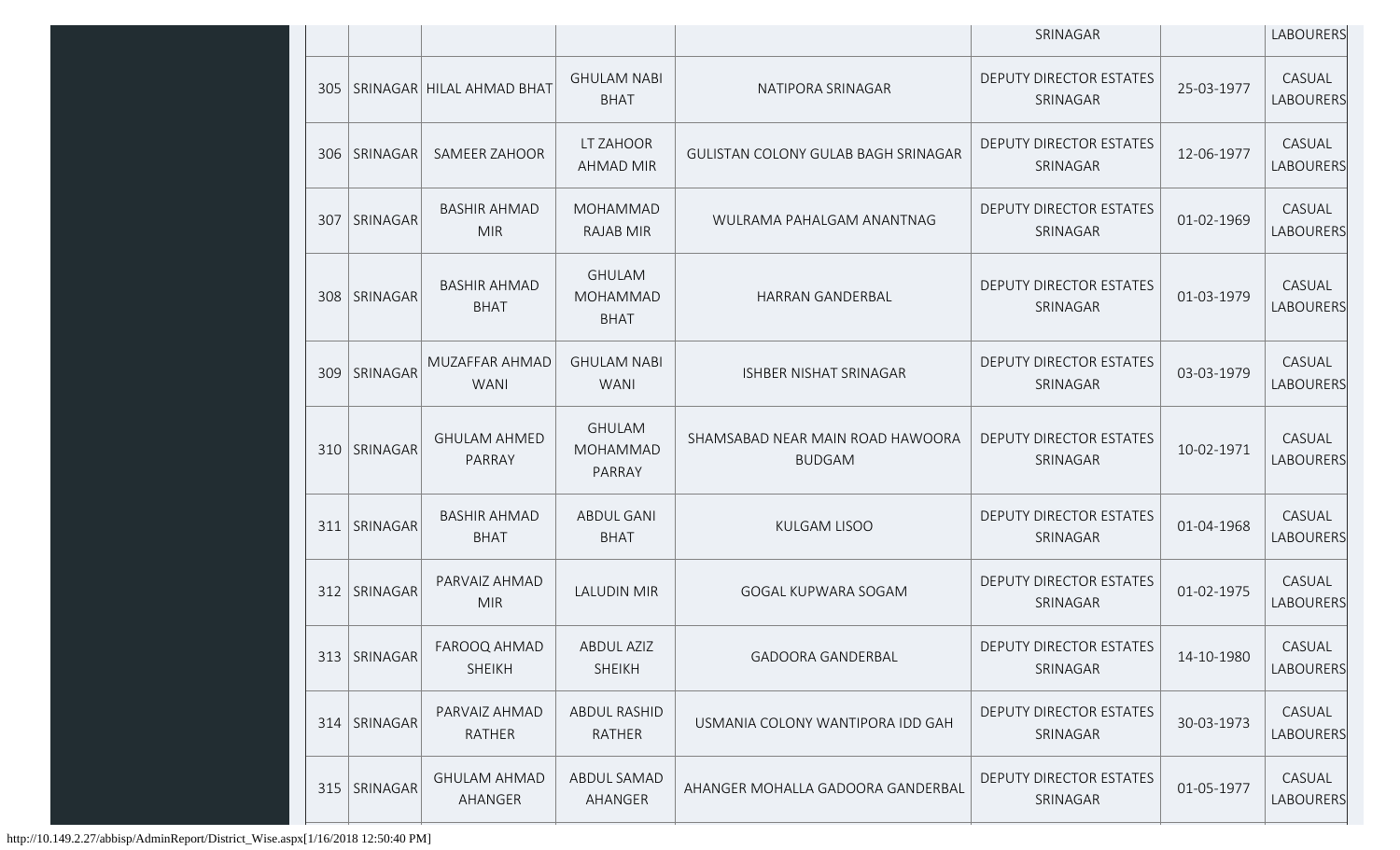|     | 316   SRINAGAR  | SHABIR AHMAD<br>KUTHU                            | AB GANDI KUTHU                                    | TALBAL ASTHAN PORA SRINAGAR     | <b>DEPUTY DIRECTOR ESTATES</b><br>SRINAGAR | 01-03-1976 | CASUAL<br>LABOURERS        |
|-----|-----------------|--------------------------------------------------|---------------------------------------------------|---------------------------------|--------------------------------------------|------------|----------------------------|
| 317 | <b>SRINAGAR</b> | <b>MOHAMMAD</b><br>RAMZAN SHEIKH<br><b>MOCHI</b> | <b>GHULAM</b><br><b>MOHAMMAD</b><br><b>MOCHIE</b> | DARDPORA BUDGAM MALPORA         | DEPUTY DIRECTOR ESTATES<br>SRINAGAR        | 01-01-1979 | CASUAL<br>LABOURERS        |
|     | 318   SRINAGAR  | FAROOQ AHMAD<br><b>MIR</b>                       | <b>GHULAM</b><br><b>MOHAMMAD</b><br><b>MIR</b>    | LAL BAZAR SRINAGAR              | DEPUTY DIRECTOR ESTATES<br>SRINAGAR        | 01-01-1968 | CASUAL<br>LABOURERS        |
| 319 | SRINAGAR        | MANZOOR AHMAD<br><b>SHEIKH</b>                   | <b>GHULAM SHEIKH</b>                              | <b>ISKANDAR PORA BUDGAM</b>     | DEPUTY DIRECTOR ESTATES<br>SRINAGAR        | 05-03-1987 | CASUAL<br><b>LABOURERS</b> |
|     | 320 SRINAGAR    | SHABIR AHMAD<br><b>ZULLA</b>                     | ABDUL SAMAD<br>ZULLA                              | BABA DEMB KHANYAR SRINAGAR      | DEPUTY DIRECTOR ESTATES<br>SRINAGAR        | 30-11-1975 | CASUAL<br><b>LABOURERS</b> |
| 321 | SRINAGAR        | <b>GULZAR AHMAD</b><br>AHANGER                   | ABDUL SAMAD<br>AHANGER                            | <b>GADOORA GANDERBAL</b>        | <b>DEPUTY DIRECTOR ESTATES</b><br>SRINAGAR | 24-05-1973 | CASUAL<br><b>LABOURERS</b> |
| 322 | <b>SRINAGAR</b> | <b>HASEENA</b>                                   | <b>WO GHULAM</b><br>RASOOL SHEIKH                 | SOLINA BAZAR SRINAGAR           | DEPUTY DIRECTOR ESTATES<br>SRINAGAR        | 10-11-1972 | CASUAL<br>LABOURERS        |
| 323 | SRINAGAR        | MANZOOR AHMAD<br><b>DAR</b>                      | SONAULLAH DAR                                     | <b>GUNG BUGH HYDERPORA</b>      | DEPUTY DIRECTOR ESTATES<br>SRINAGAR        | 12-06-1972 | CASUAL<br>LABOURERS        |
| 324 | SRINAGAR        | SHOWKAT AHMAD<br><b>KHAN</b>                     | <b>MOHAMMAD</b><br><b>ISMAIL KHAN</b>             | RADIO COLONY SRINAGAR           | DEPUTY DIRECTOR ESTATES<br>SRINAGAR        | 20-08-1983 | CASUAL<br>LABOURERS        |
| 325 | SRINAGAR        | MANZOOR AHMAD<br><b>KHAN</b>                     | <b>GHULAM NABI</b><br><b>KHAN</b>                 | <b>GULAB BAGH SRINAGAR</b>      | DEPUTY DIRECTOR ESTATES<br>SRINAGAR        | 10-08-1968 | CASUAL<br>LABOURERS        |
| 326 | SRINAGAR        | <b>GHULAM NABI</b><br><b>MAGRAY</b>              | MOHAMMAD<br><b>SULTAN MAGRAY</b>                  | SHARAI TANGMARG DISTT BARAMULLA | <b>DEPUTY DIRECTOR ESTATES</b><br>SRINAGAR | 07-03-1965 | CASUAL<br>LABOURERS        |
|     |                 | MOHAMMAD                                         | <b>GHULAM</b>                                     |                                 | DEPUTY DIRECTOR ESTATES                    |            | CASUAL                     |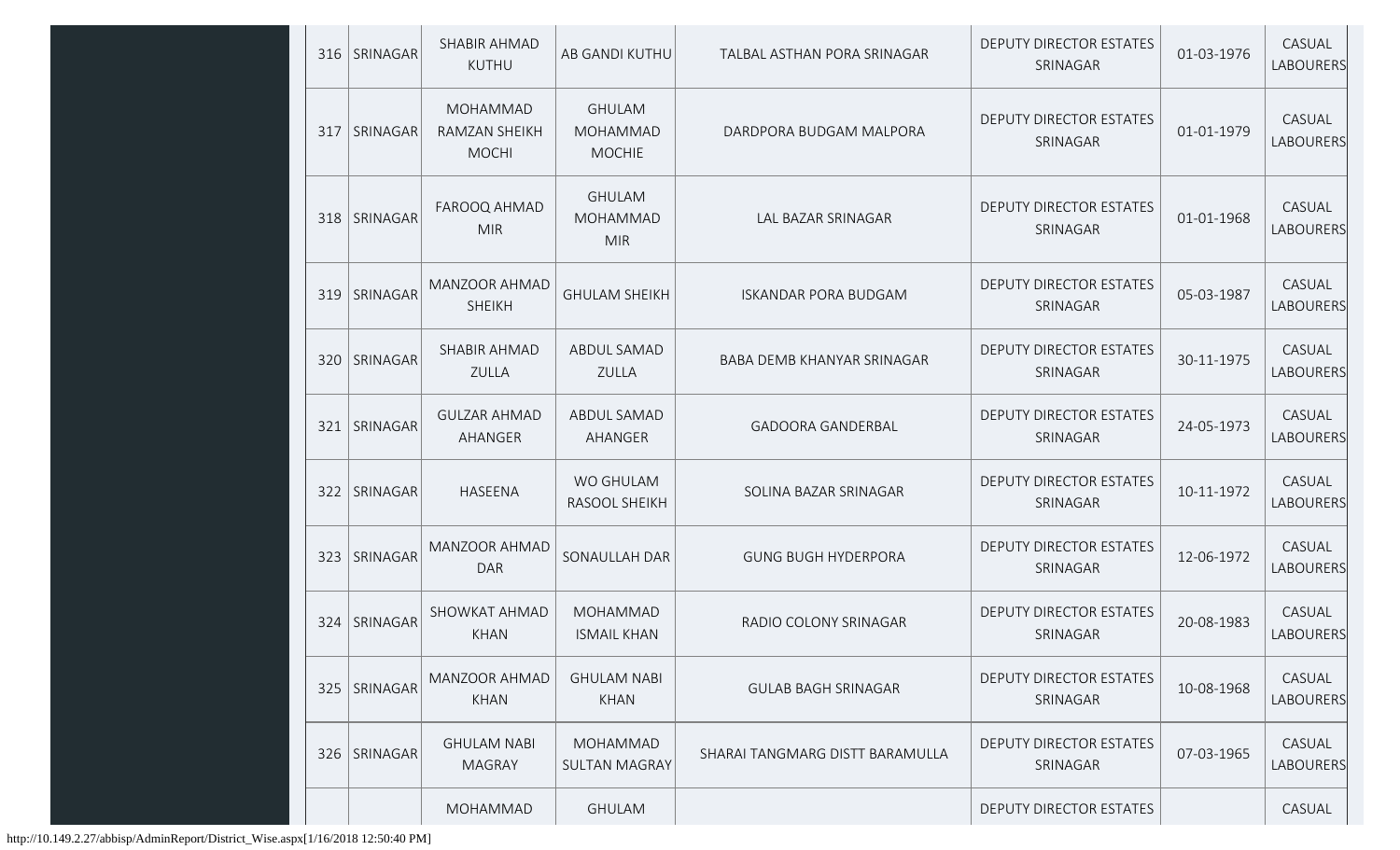| 327 | SRINAGAR       | MAQBOOL DAR                          | <b>HASSAN DAR</b>                                | SHALIMAR HARWAN SRINAGAR                                                  | SRINAGAR                                             | 08-02-1975 | LABOURERS           |
|-----|----------------|--------------------------------------|--------------------------------------------------|---------------------------------------------------------------------------|------------------------------------------------------|------------|---------------------|
| 328 | SRINAGAR       | RUBEENA AKHTAR                       | LALA<br><b>MOHAMMAD</b><br><b>BHAT</b>           | RAMBAGH SRINAGAR                                                          | <b>DEPUTY DIRECTOR ESTATES</b><br>SRINAGAR           | 01-03-1972 | CASUAL<br>LABOURERS |
| 329 | SRINAGAR       | MANZOOR AHMAD<br><b>RESHI</b>        | ALI MOHAMMAD<br><b>RESHI</b>                     | AWANPORA AWANTIPORA                                                       | <b>DEPUTY DIRECTOR ESTATES</b><br>SRINAGAR           | 01-01-1974 | CASUAL<br>LABOURERS |
|     | 330 SRINAGAR   | SHABIR AHMAD<br>RATHI                | <b>GHULAM</b><br>RASOOL RATHI                    | RATHI MOHALLA GULRANG GOTLI PORA<br>BARAMULLA                             | <b>DEPUTY DIRECTOR ESTATES</b><br>SRINAGAR           | 02-03-1977 | CASUAL<br>LABOURERS |
|     | 331   SRINAGAR | <b>NOORA</b>                         | ALI MOHAMMAD<br><b>WANI</b>                      | DRUGAN DALGATE SRINAGAR                                                   | <b>DEPUTY DIRECTOR ESTATES</b><br>SRINAGAR           | 03-09-1965 | CASUAL<br>LABOURERS |
|     | 332 SRINAGAR   | MOHAMMAD AMIN<br><b>BHAT</b>         | <b>MOHAMMAD</b><br><b>AKBAR BHAT</b>             | KHANDA BUDGAM                                                             | <b>DEPUTY DIRECTOR ESTATES</b><br>SRINAGAR           | 10-04-1980 | CASUAL<br>LABOURERS |
|     | 333   SRINAGAR | MANZOOR AHMAD<br><b>WANI</b>         | ALI MOHMMAD<br><b>WANI</b>                       | AKHRAN KULGAM                                                             | DY DIRECTOR ESTATES                                  | 01-04-1970 | CASUAL<br>LABOURERS |
| 334 | SRINAGAR       | MANZOOR AHMAD<br><b>MIR</b>          | <b>ABDUL GAFFAR</b><br><b>MIR</b>                | HMT ZAINAKOTE SRINAGAR NEAR HIGHER<br>SECONDARY SCHOOL ZAINAKOTE SRINAGAR | <b>DEPUTY DIRECTOR ESTATES</b><br>SRINAGAR           | 15-03-1976 | CASUAL<br>LABOURERS |
|     | 335   SRINAGAR | <b>MOHAMMAD</b><br><b>AYOUB BHAT</b> | LT ABDUL SALAM<br><b>BHAT</b>                    | SOOTHOO KUTTER BAGH SK BAGH NOWGAM<br><b>DISTT BUDGAM</b>                 | <b>DEPUTY DIRECTOR ESTATES</b><br>DEPARTMENT SRINGAR | 12-03-1977 | CASUAL<br>LABOURERS |
|     | 336 SRINAGAR   | MOHAMMAD<br>AFZAL NENGROO            | <b>NOOR</b><br><b>MOHAMMAD</b><br><b>NENGROO</b> | CHRAWANI BUDGAM                                                           | <b>DEPUTY DIRECTOR ESTATES</b><br>SRINAGAR           | 02-02-1971 | CASUAL<br>LABOURERS |
| 337 | SRINAGAR       | <b>QAZIR PEER</b><br>NASRULLAH SHAH  | <b>GHULAM NABI</b><br><b>SHAH</b>                | KHALLAMULLA ALASTANG                                                      | <b>DEPUTY DIRECTOR ESTATES</b><br>SRINAGAR           | 01-05-1980 | CASUAL<br>LABOURERS |
|     | 338 SRINAGAR   | MOHAMMAD<br>MAQBOOL WAR              | LATE ABDUL AZIZ<br><b>WAR</b>                    | <b>GADOORA GANDERBAL</b>                                                  | DEPUTY DIRECTOR ESTATES<br>SRINAGAR                  | 03-02-1980 | CASUAL<br>LABOURERS |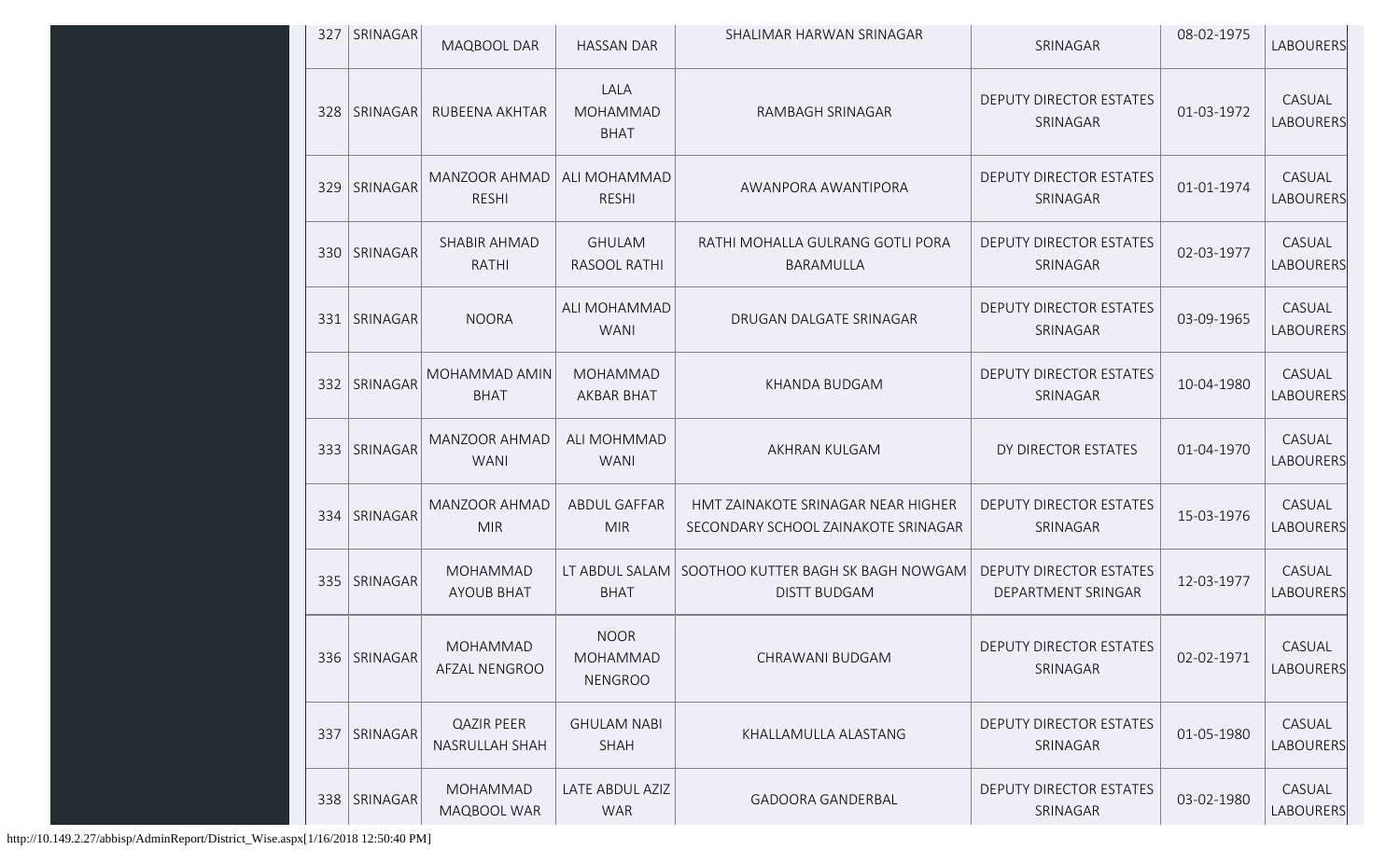| 339 | SRINAGAR       | <b>FIRDOUS AHMAD</b><br><b>SHEIKH</b> | <b>GHULAM</b><br><b>MOHAMMAD</b><br><b>SHEIKH</b> | HARDA SORESH KHAG BUDGAM                                  | DEPUTY DIRECTOR ESTATES<br>SRINAGAR        | 01-03-1992 | CASUAL<br>LABOURERS        |
|-----|----------------|---------------------------------------|---------------------------------------------------|-----------------------------------------------------------|--------------------------------------------|------------|----------------------------|
|     | 340   SRINAGAR | <b>GHULAM NABI</b><br><b>RENZOO</b>   | <b>MOHAMMAD</b><br><b>SULTAN RENZOO</b>           | KHALIFIPORA KHANYAR SRINAGAR                              | DEPUTY DIRECTOR ESTATES<br>SRINAGAR        | 01-01-1966 | CASUAL<br>LABOURERS        |
|     | 341   SRINAGAR | <b>HILAL AHMAD</b><br><b>WANI</b>     | ALI MOHAMMAD<br><b>WANI</b>                       | PAHLOO KULGAM                                             | DEPUTY DIRECTOR ESTATES<br>SRINAGAR        | 15-02-1976 | CASUAL<br>LABOURERS        |
|     | 342   SRINAGAR | <b>ABDUL MAJEED</b><br>SOFI           | <b>GHULAM AHMAD</b><br>SOFI                       | RAZWAN DANGERPORA BUDGAM                                  | DEPUTY DIRECTOR ESTATES<br>SRINAGAR        | 02-05-1967 | CASUAL<br><b>LABOURERS</b> |
| 343 | SRINAGAR       | <b>BILAL AHMAD</b><br><b>SHEIKH</b>   | <b>GHULAM</b><br><b>MOHAMMAD</b><br><b>SHEIKH</b> | <b>BUNI PORA HARDU SURESH KHAG DISTT</b><br><b>BUDGAM</b> | DEPUTY DIRECTOR ESTATES<br>SRINAGAR        | 27-05-1988 | CASUAL<br>LABOURERS        |
|     | 344 SRINAGAR   | FAROOQ AHMAD<br><b>BHAT</b>           | <b>GHULAM AHMAD</b><br><b>BHAT</b>                | <b>BRAINE NISHAT SRINAGAR</b>                             | DEPUTY DIRECTOR ESTATES<br>SRINAGAR        | 02-12-1972 | CASUAL<br>LABOURERS        |
|     | 345   SRINAGAR | <b>IMTIYAZ AHMAD</b><br><b>WANI</b>   | <b>BASHIR AHMAD</b><br><b>WANI</b>                | <b>BAGATI KANIPORA</b>                                    | DEPUTY DIRECTOR ESTATES<br>SRINAGAR        | 01-09-1979 | CASUAL<br>LABOURERS        |
|     | 346   SRINAGAR | <b>GULZAR AHMAD</b><br><b>PACHOO</b>  | <b>ABDUL AHAD</b><br><b>PACHOO</b>                | SONWAR SRINAGAR                                           | DEPUTY DIRECTOR ESTATES<br>SRINAGAR        | 15-05-1972 | CASUAL<br>LABOURERS        |
|     | 347   SRINAGAR | <b>GULZAR AHMAD</b><br><b>SHEIKH</b>  | <b>GHULAM</b><br>MOHAMMAD<br><b>SHEIKH</b>        | BAGHI SHUKUR SHAH PAMPORE BUDGAM                          | DEPUTY DIRECTOR ESTATES<br>SRINAGAR        | 11-07-1980 | CASUAL<br>LABOURERS        |
|     | 348   SRINAGAR | ZAHOOR AHMAD<br><b>MIR</b>            | <b>GHULAM QADIR</b><br><b>MIR</b>                 | KATHI DARWAZA SRINAGAR                                    | <b>DEPUTY DIRECTOR ESTATES</b><br>SRINAGAR | 01-09-1978 | CASUAL<br>LABOURERS        |
|     | 349 SRINAGAR   | MOHAMMAD<br><b>ISMAIL AALI KADLI</b>  | <b>GHULAM</b><br>MOHAMMAD                         | SHIVPORA SRINAGAR                                         | DEPUTY DIRECTOR ESTATES<br>SRINAGAR        | 14-02-1975 | CASUAL<br>LABOURERS        |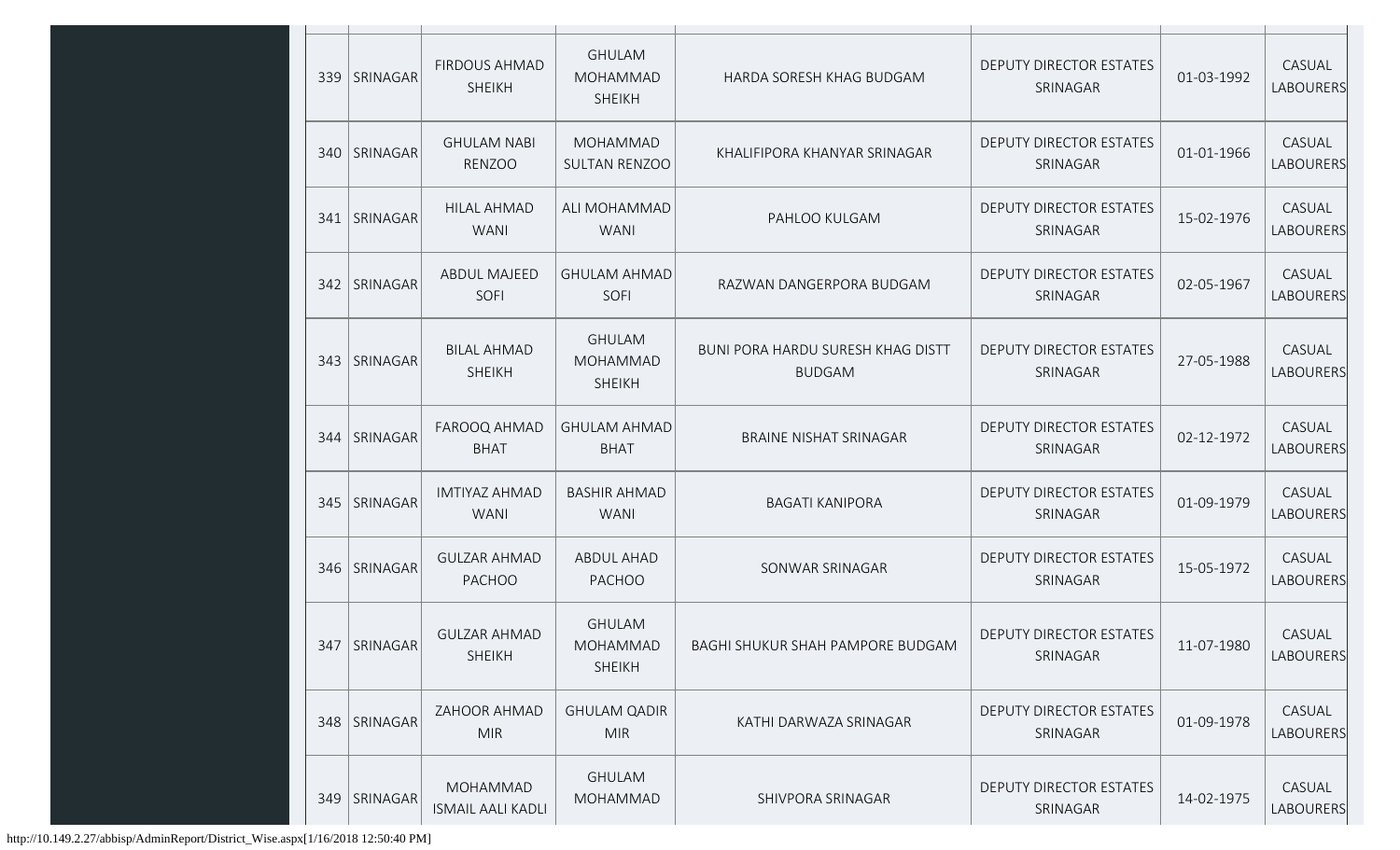|     |                |                                       | AALIKADLI                             |                                |                                            |            |                     |
|-----|----------------|---------------------------------------|---------------------------------------|--------------------------------|--------------------------------------------|------------|---------------------|
|     | 350 SRINAGAR   | <b>GHULAM HASSAN</b><br><b>YATTOO</b> | MOHAMMAD<br>SHABAN YATTOO             | <b>KANLU PATTAN</b>            | DEPUTY DIRECTOR ESTATES<br>SRINAGAR        | 16-03-1976 | CASUAL<br>LABOURERS |
|     | 351   SRINAGAR | <b>NUZHAT NASEEM</b>                  | <b>GHULAM AHMAD</b><br><b>NAJAR</b>   | SEHYAR ALEE KADAL HOUSE NO 114 | DEPUTY DIRECTOR ESTATES<br>SRINAGAR        | 01-01-1975 | CASUAL<br>LABOURERS |
| 352 | SRINAGAR       | MANZOOR AHMAD<br><b>DAR</b>           | ALI MOHAMMAD<br><b>DAR</b>            | PAZWAL PORA ZOONIMAR SRINAGAR  | DEPUTY DIRECTOR ESTATES<br>SRINAGAR        | 10-09-1975 | CASUAL<br>LABOURERS |
| 353 | SRINAGAR       | ZAHOOR AHMAD<br><b>SHEIKH</b>         | <b>GHULAM NABI</b><br><b>SHEIKH</b>   | <b>ISHBAR NISHAT</b>           | <b>DEPUTY DIRECTOR ESTATES</b><br>SRINAGAR | 03-04-1978 | CASUAL<br>LABOURERS |
| 354 | SRINAGAR       | MUZAFFR AHMAD<br><b>DAR</b>           | <b>MOHD ISMAIL</b><br><b>DAR</b>      | BARZULLA MIR MOLLAHA           | DY DIRECTOR ESTATES<br>SRINAGAR            | 03-11-1984 | CASUAL<br>LABOURERS |
|     | 355   SRINAGAR | <b>HABIBULLAH</b><br><b>SHEIKH</b>    | <b>GHULAM</b><br><b>HASSAN SHEIKH</b> | TANGMARG BARAMULLA             | <b>DEPUTY DIRECTOR ESTATES</b><br>SRINAGAR | 18-03-1970 | CASUAL<br>LABOURERS |
|     | 356   SRINAGAR | AB RASHID SHEIKH                      | MOHD SHABAN<br><b>SHEIKH</b>          | KHAYAM SRINAGAR                | DY DIRECTOR ESTATES<br>SRINAGAR            | 01-01-1973 | CASUAL<br>LABOURERS |
| 357 | SRINAGAR       | FAROOQ AHMAD<br><b>SHEIKH</b>         | ALI MOHMMAD<br><b>SHEIKH</b>          | RAINAPORA                      | <b>DEPUTY DIRECTOR ESTATES</b><br>SRINAGAR | 10-10-1965 | CASUAL<br>LABOURERS |
|     | 358 SRINAGAR   | <b>GHULAM</b><br>MOHIUDDIN GANIE      | <b>GHULAM</b><br>MOHAMMAD<br>GANIE    | <b>GADOORA GANDERBAL</b>       | <b>DEPUTY DIRECTOR ESTATES</b><br>SRINAGAR | 12-03-1975 | CASUAL<br>LABOURERS |
|     | 359   SRINAGAR | <b>TEHMEENA</b>                       | MUFEED AHMAD                          | <b>BEMINA SRINAGAR</b>         | <b>DEPUTY DIRECTOR ESTATES</b><br>SRINAGAR | 01-06-1984 | CASUAL<br>LABOURERS |
| 360 | SRINAGAR       | <b>MOHAMMAD</b><br>MAQBOOL DAR        | ABDUL SAMAD<br>DAR                    | <b>GUPT GANGA NISHAT</b>       | <b>DEPUTY DIRECTOR ESTATES</b><br>SRINAGAR | 15-03-1982 | CASUAL<br>LABOURERS |
|     |                |                                       |                                       |                                |                                            |            |                     |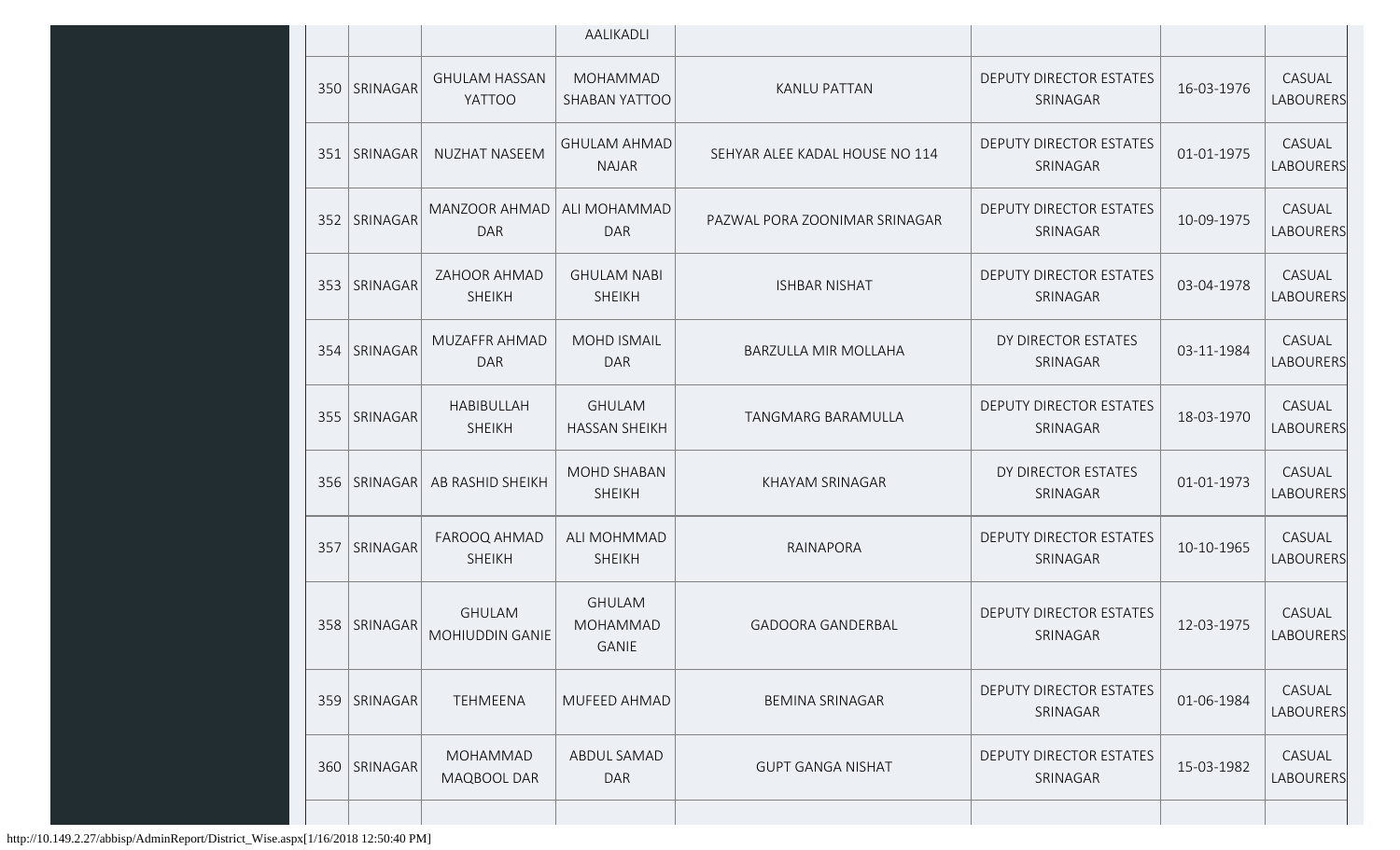|     | 361   SRINAGAR | NASEEMA AKHTAR                             | FAROOQ AHMAD<br><b>SHEIKH</b>      | ALLOCHI BAGH SHALLA PORA                                            | <b>DEPUTY DIRECTOR ESTATES</b><br>SRINAGAR | 01-01-1975 | CASUAL<br>LABOURERS        |
|-----|----------------|--------------------------------------------|------------------------------------|---------------------------------------------------------------------|--------------------------------------------|------------|----------------------------|
| 362 | SRINAGAR       | <b>MOHAMMAD</b><br>YOUSUF BHAT             | <b>GHULAM AHMAD</b><br><b>BHAT</b> | CHANNAPORA SRINAGAR HYDERPORA NEW<br>AIRPORT ROAD NEAR MASJID USMAN | <b>DEPUTY DIRECTOR ESTATES</b><br>SRINAGAR | 17-11-1972 | CASUAL<br>LABOURERS        |
|     |                | 363   SRINAGAR   HABIB ULLAH BABA          | SADAR DIN BABA                     | <b>HARRAN GANDERBAL</b>                                             | DEPUTY DIRECTOR ESTATES<br>SRINAGAR        | 15-03-1969 | CASUAL<br>LABOURERS        |
|     |                | 364   SRINAGAR   ABDUL RASHID MIR          | ABDUL SALAM<br><b>MIR</b>          | HAWORA BUDGAM KHANSAHAB                                             | DEPUTY DIRECTOR ESTATES<br>SRINAGAR        | 01-05-1976 | CASUAL<br>LABOURERS        |
|     | 365   SRINAGAR | <b>GHULAM</b><br>MOHAMMAD<br><b>GANIE</b>  | <b>GHULAM NABI</b><br><b>GANIE</b> | RAKH HARRAN GANDERBAL                                               | DEPUTY DIRECTOR ESTATES<br>SRINAGAR        | 01-02-1970 | CASUAL<br><b>LABOURERS</b> |
|     | 366   SRINAGAR | NEFESA AKTHER                              | <b>LATE MANZOOR</b><br>AHMAD GANIE | <b>BRREIN NISHAT</b>                                                | DY DIRECTOR ESTATES<br>SRINAGAR            | 22-05-1980 | CASUAL<br><b>LABOURERS</b> |
|     | 367   SRINAGAR | MOHAMMAD<br><b>HANEEF WANI</b>             | ABDUL SAMAD<br><b>WANI</b>         | NIGEEN DAR MOHALLA KASHMIR UNIVERSITY                               | DEPUTY DIRECTOR ESTATES<br>SRINAGAR        | 13-09-1985 | CASUAL<br><b>LABOURERS</b> |
|     | 368 SRINAGAR   | <b>FIRDOUS AHMAD</b><br><b>MIR</b>         | <b>MOHAMMAD</b><br>ASSADULLAH      | <b>BANDIPORA</b>                                                    | DEPUTY DIRECTOR ESTATES<br>SRINAGAR        | 15-03-1976 | CASUAL<br><b>LABOURERS</b> |
|     | 369   SRINAGAR | <b>GHULAM</b><br>MOHAMMAD BHAT             | MOHAMMAD<br>AKBAR BHAT             | <b>GUNDI HASSI BHAT SRINAGAR</b>                                    | DEPUTY DIRECTOR ESTATES<br>SRINAGAR        | 01-01-1954 | CASUAL<br><b>LABOURERS</b> |
|     | 370   SRINAGAR | FAYAZ AHMAD<br><b>MALIK</b>                | AB SATAR MALIK                     | SARAFKADIL SRINAGAR                                                 | DY DIRECTOR ESTATES<br>SRINAGAR            | 29-10-1977 | CASUAL<br><b>LABOURERS</b> |
|     | 371   SRINAGAR | <b>GHULAM</b><br><b>MOHAMMAD</b><br>PARRAY | <b>GHULAM QADIR</b><br>PARRAY      | SHESGARI BAGH HYDERPORA BUDGAM                                      | DEPUTY DIRECTOR ESTATES<br>SRINAGAR        | 01-01-1975 | CASUAL<br>LABOURERS        |
|     | 372 SRINAGAR   | <b>ABDUL RASHID</b>                        | <b>ABDUL JABAR</b>                 | DURPORA MANIGAM GANDERBAL                                           | DEPUTY DIRECTOR ESTATES                    | 10-02-1973 | CASUAL                     |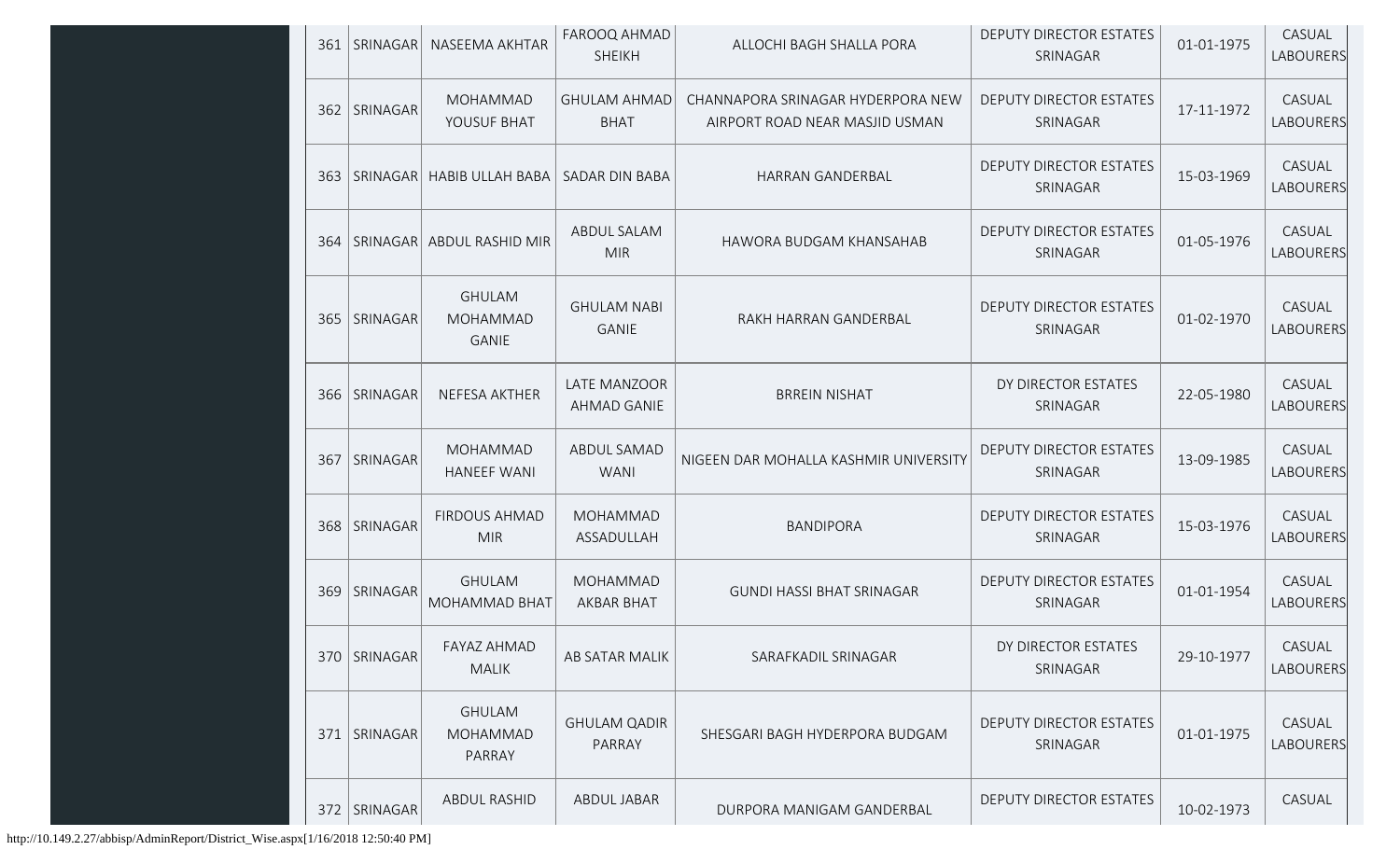|     |                | <b>RATHER</b>                             | <b>RATHER</b>                              |                                       | SRINAGAR                                   |            | <b>LABOURERS</b>    |
|-----|----------------|-------------------------------------------|--------------------------------------------|---------------------------------------|--------------------------------------------|------------|---------------------|
| 373 | SRINAGAR       | <b>WASIM SULTAN</b>                       | MOHAMMAD<br><b>SULTAN TELI</b>             | ASSAR COLONY HAZRATBAL                | DEPUTY DIRECTOR ESTATES<br>SRINAGAR        | 10-03-1980 | CASUAL<br>LABOURERS |
| 374 | SRINAGAR       | <b>BASHIR AHMAD</b><br><b>WAR</b>         | <b>KHAZIR WAR</b>                          | <b>GANDERBAL TULMULA</b>              | DEPUTY DIRECTOR ESTATES<br>SRINAGAR        | 19-06-1976 | CASUAL<br>LABOURERS |
| 375 | SRINAGAR       | MOHAMMAD<br><b>IQBAL SOFI</b>             | <b>GHULAM AHMAD</b><br>SOFI                | BATMALOO FIRDOUSABAD SRINAGAR         | <b>DEPUTY DIRECTOR ESTATES</b><br>SRINAGAR | 01-05-1979 | CASUAL<br>LABOURERS |
|     | 376   SRINAGAR | <b>MOHAMMAD</b><br><b>HANIF RATHER</b>    | WALI<br><b>MOHAMMAD</b><br><b>RATHER</b>   | LALU SHESHGARI BAGH SRINAGAR          | DEPUTY DIRECTOR ESTATES<br>SRINAGAR        | 04-06-1978 | CASUAL<br>LABOURERS |
| 377 | SRINAGAR       | NISAR AHMAD<br>LONE                       | ALI MOHAMMAD<br>LONE                       | <b>BEMINA SRINAGAR</b>                | DEPUTY DIRECTOR ESTATES<br>SRINAGAR        | 15-12-1963 | CASUAL<br>LABOURERS |
|     | 378 SRINAGAR   | FARIDA                                    | MOHAMMAD<br><b>MAQBOOL</b><br><b>NAJAR</b> | SONWAR BAGH SRINAGAR                  | DEPUTY DIRECTOR ESTATES<br>SRINAGAR        | 15-04-1976 | CASUAL<br>LABOURERS |
| 379 | SRINAGAR       | <b>GHULAM</b><br>MOHAMMAD<br><b>GANIE</b> | <b>GHULAM QADIR</b><br>GANIE               | HARRAN GANDERBAL                      | DEPUTY DIRECTOR ESTATES<br>SRINAGAR        | 12-03-1980 | CASUAL<br>LABOURERS |
| 380 | SRINAGAR       | MUSHTAQ AHMAD<br><b>BHAT</b>              | <b>GHULAM</b><br><b>HASSAN BHAT</b>        | <b>BUGAM BUDGAM TEHSIL CHADOORA</b>   | <b>DEPUTY DIRECTOR ESTATES</b><br>SRINAGAR | 01-03-1975 | CASUAL<br>LABOURERS |
|     | 381 SRINAGAR   | ZAHOOR AHMAD<br><b>MALIK</b>              | <b>ABDUL AZIZ</b><br><b>MALIK</b>          | NARBAL DISTT BUDGAM                   | <b>DEPUTY DIRECTOR ESTATES</b><br>SRINAGAR | 30-03-1977 | CASUAL<br>LABOURERS |
| 382 | SRINAGAR       | RAJA                                      | <b>GHULAM</b><br><b>HASSAN SHEIKH</b>      | DRABIYAR HABBAKADAL                   | DEPUTY DIRECTOR ESTATES<br>SRINAGAR        | 28-09-1970 | CASUAL<br>LABOURERS |
| 383 | SRINAGAR       | <b>NAZIR AHMAD</b>                        | ALI MOHAMMAD                               | <b>BUNA SHARAN TANGMARG BARAMULLA</b> | <b>DEPUTY DIRECTOR ESTATES</b>             | 14-06-1978 | CASUAL              |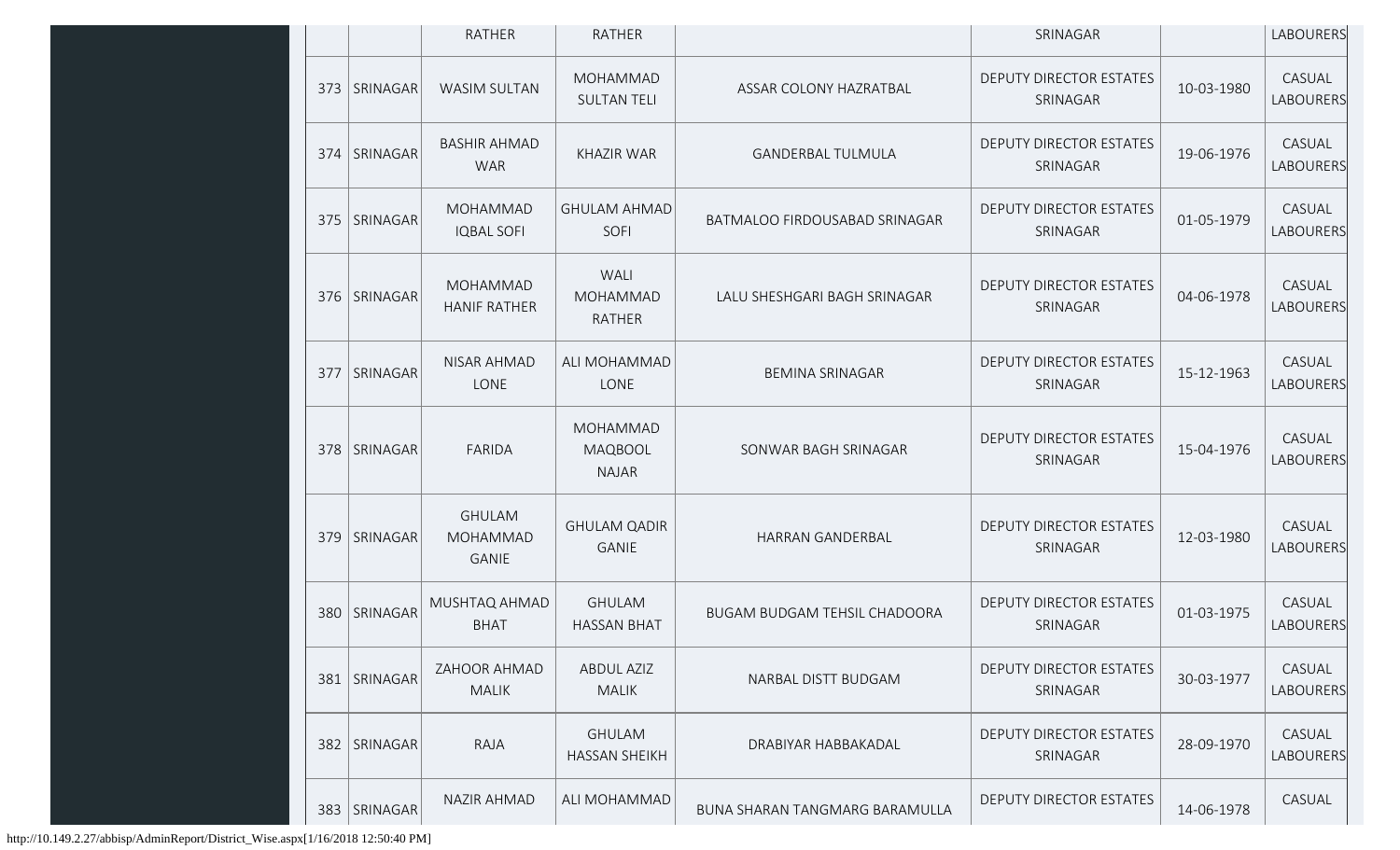|     |                 | <b>WANI</b>                           | <b>WANI</b>                                      |                                                            | SRINAGAR                                   |            | <b>LABOURERS</b>           |
|-----|-----------------|---------------------------------------|--------------------------------------------------|------------------------------------------------------------|--------------------------------------------|------------|----------------------------|
| 384 | SRINAGAR        | <b>MOHAMMAD</b><br><b>AKBAR MALIK</b> | <b>SUBHAN MALIK</b>                              | HARDSHOORA TANGMARG                                        | DEPUTY DIRECTOR ESTATES<br>SRINAGAR        | 05-06-1980 | CASUAL<br><b>LABOURERS</b> |
| 385 | SRINAGAR        | <b>GULZAR AHMAD</b><br><b>RESHI</b>   | <b>MOHAMMAD</b><br><b>AKRAM RESHI</b>            | LALMOOH AWANPORA TEHSIL AWANTIPORA<br><b>DISTT PULWAMA</b> | DEPUTY DIRECTOR ESTATES<br>SRINAGAR        | 01-01-1976 | CASUAL<br><b>LABOURERS</b> |
| 386 |                 | SRINAGAR NAZIR AHMAD WAR              | <b>GHULAM AHMAD</b><br><b>WAR</b>                | <b>GADOORA GANDERBAL</b>                                   | <b>DEPUTY DIRECTOR ESTATES</b><br>SRINAGAR | 21-01-1988 | CASUAL<br><b>LABOURERS</b> |
| 387 | SRINAGAR        | NAZIR AHMAD<br>WALLI                  | <b>GHULAM</b><br><b>MOHAMMAD</b><br><b>WALLI</b> | KHALIFAPORA KHANYAR                                        | DY DIRECTOR ESTATES<br>SRINAGAR            | 03-03-1980 | CASUAL<br><b>LABOURERS</b> |
| 388 | SRINAGAR        | MANZOOR AHMAD<br><b>MIR</b>           | MOHAMMAD<br><b>SIDIQ MIR</b>                     | MEERAK ABAD SHALIMAR                                       | DEPUTY DIRECTOR ESTATES<br>SRINAGAR        | 09-08-1977 | CASUAL<br><b>LABOURERS</b> |
| 389 | SRINAGAR        | ALI MOHMMAD<br><b>GANIE</b>           | <b>GHULAM</b><br><b>MOHAMMAD</b><br><b>GANIE</b> | OTLIGAM BUDGAM                                             | DY DIRECTOR ESTATES<br>SRINAGAR            | 20-06-1972 | CASUAL<br><b>LABOURERS</b> |
| 390 | <b>SRINAGAR</b> | AFI AHMAD MIR                         | ABDUL AHAD MIR                                   | AWANTA BHAWAN SRINAGAR                                     | <b>DEPUTY DIRECTOR ESTATES</b><br>SRINAGAR | 06-09-1978 | CASUAL<br>LABOURERS        |
| 391 | SRINAGAR        | <b>SUHAIB AHMAD</b><br><b>WANI</b>    | ALI MOHAMMAD<br><b>WANI</b>                      | <b>ISHBAR NISHAT</b>                                       | DEPUTY DIRECTOR ESTATES<br>SRINAGAR        | 06-07-1991 | CASUAL<br>LABOURERS        |
| 392 | SRINAGAR        | MOHAMMAD<br><b>ASLAM HAJAM</b>        | MOHAMMAD<br>ABDULLAH<br>HAJAM                    | KARFALLI MOHALLA SRINAGAR                                  | <b>DEPUTY DIRECTOR ESTATES</b><br>SRINAGAR | 01-01-1973 | CASUAL<br>LABOURERS        |
| 393 | SRINAGAR        | MOHAMMAD SHAFI<br>SHAH                | <b>GHULAM</b><br>MOHAMMAD<br>SHAH                | RAKH HARRAN GANDERBAL                                      | DEPUTY DIRECTOR ESTATES<br>SRINAGAR        | 01-01-1980 | CASUAL<br>LABOURERS        |
|     |                 |                                       |                                                  |                                                            |                                            |            |                            |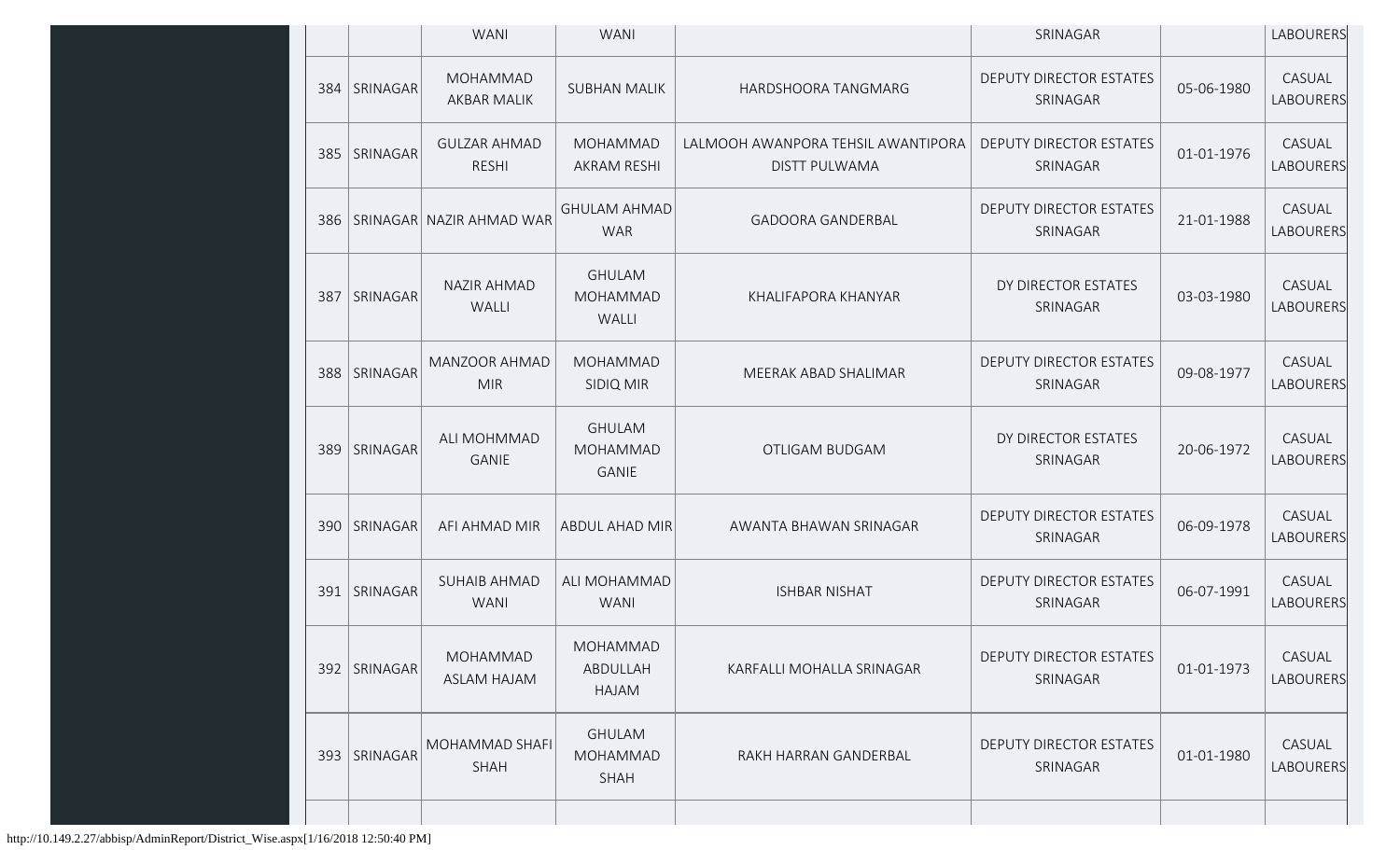|     | 394   SRINAGAR  | <b>ROUF AHMAD</b><br>HANDU           | <b>GHULAM</b><br><b>MOHIUDDIN</b><br><b>HANDU</b> | PAZWAL PORA ZOONIMAR            | DEPUTY DIRECTOR ESTATES<br>SRINAGAR        | 19-09-1980 | CASUAL<br><b>LABOURERS</b> |
|-----|-----------------|--------------------------------------|---------------------------------------------------|---------------------------------|--------------------------------------------|------------|----------------------------|
| 395 | SRINAGAR        | <b>NAZIR AHMAD</b><br><b>RATHER</b>  | <b>ABDUL AHAD</b><br>RATHER                       | <b>GADOORA GANDERBAL</b>        | <b>DEPUTY DIRECTOR ESTATES</b><br>SRINAGAR | 01-02-1970 | CASUAL<br>LABOURERS        |
| 396 | SRINAGAR        | <b>GHULAM HASSAN</b><br><b>MALLA</b> | <b>GHULAM QADIR</b><br><b>MALLA</b>               | MAZEHAMMA BEERU BUDGAM          | DY DIRECTOR ESTATES<br>SRINAGAR            | 11-12-1955 | CASUAL<br>LABOURERS        |
| 397 | <b>SRINAGAR</b> | <b>TARIQ AHMAD</b><br><b>RATHER</b>  | <b>MOHAMMAD</b><br><b>AYOUB RATHER</b>            | HARI PARIGAM AWANTIPORA PULWAMA | <b>DEPUTY DIRECTOR ESTATES</b><br>SRINAGAR | 20-02-1969 | CASUAL<br><b>LABOURERS</b> |
| 398 | SRINAGAR        | NISAR AHMAD<br><b>SHEIKH</b>         | <b>GH RASOOL</b><br><b>SHEIKH</b>                 | HYDERPORA SRINAGAR              | DY DIRECTOR ESTATES<br>SRINAGAR            | 02-08-1992 | CASUAL<br><b>LABOURERS</b> |
| 399 | SRINAGAR        | ALI MOHAMMAD<br><b>SHEIKH</b>        | <b>ABDUL AZIZ</b><br><b>SHEIKH</b>                | DOORU SHAHABAD BRAGAM ANANTNAG  | DEPUTY DIRECTOR ESTATES<br>SRINAGAR        | 25-04-1965 | CASUAL<br>LABOURERS        |
| 400 | SRINAGAR        | <b>BILAL AH SHEIKH</b>               | <b>BASHIR AH</b><br><b>SHEIKH</b>                 | BARZULLA BAGHAT RAWATPORA       | DY DIRECTOR ESTATES<br>SRINAGAR            | 25-11-1977 | CASUAL<br>LABOURERS        |
| 401 | SRINAGAR        | <b>SHABNUM AKHTER</b>                | <b>GH NABI SHEIKH</b>                             | <b>TULSI BAGH</b>               | DY DIRECTOR ESTATES<br>SRINAGAR            | 01-03-1979 | CASUAL<br>LABOURERS        |
| 402 | SRINAGAR        | <b>FAYAZ AHMNED</b><br>GANIE         | MOHAMMED<br>AKBER GANIE                           | <b>GANIEPORA BURAN</b>          | FO SGR                                     | 04-12-1988 | CASUAL<br><b>LABOURERS</b> |
| 403 | SRINAGAR        | RIYAZ AHMED<br><b>GANAI</b>          | SONAULLAH<br><b>GANAI</b>                         | <b>TENGPORA</b>                 | FO SGR                                     | 06-05-1984 | CASUAL<br>LABOURERS        |
| 404 | SRINAGAR        | ALTAF AHMED DAR                      | AB GAFFAR DAR                                     | <b>IDDGAH</b>                   | <b>FOSGR</b>                               | 20-03-1980 | CASUAL<br>LABOURERS        |
| 405 | SRINAGAR        | FAYAZ AHMAD<br>PADDER                | <b>BASHIR AHMAD</b><br><b>PADDER</b>              | DRWAY NIAMATPORA                | FO SGR                                     | 01-09-1982 | CASUAL<br>LABOURERS        |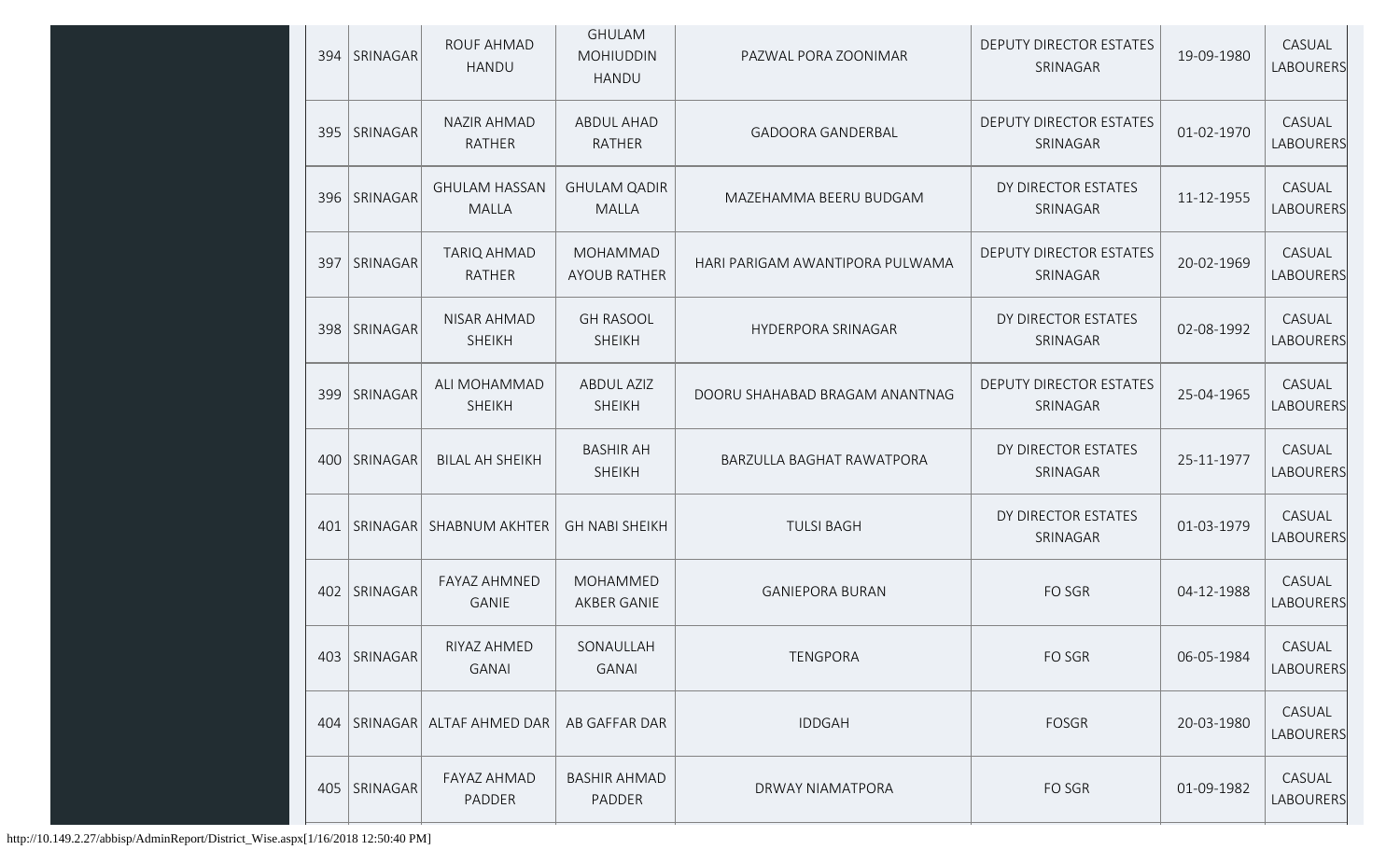|     | 406   SRINAGAR  | <b>SHOWKAT HUSSAIN</b><br>LONE     | AB MAJEED LONE                      | <b>GULSHAN PORA</b> | <b>FLORICULTURE OFFICER</b><br>SRINAGAR | 09-01-1992 | CASUAL<br><b>LABOURERS</b> |
|-----|-----------------|------------------------------------|-------------------------------------|---------------------|-----------------------------------------|------------|----------------------------|
| 407 |                 | SRINAGAR ROUF AHMED TEELI          | ALI MOHD TEELI                      | CHECKI KANGANHALL   | FO SGR                                  | 03-09-1996 | CASUAL<br><b>LABOURERS</b> |
|     | 408   SRINAGAR  | KIFAYAT HUSSAIN<br><b>NAGOO</b>    | <b>GH AHMED</b><br><b>NAGOO</b>     | SAIDA KADAL         | FO SGR                                  | 05-01-1984 | CASUAL<br><b>LABOURERS</b> |
| 409 | SRINAGAR        | FAROOQ AHMED<br><b>DAR</b>         | AB REHMAN DAR                       | ALAMDAR COLONY      | FO SGR                                  | 26-11-1986 | CASUAL<br><b>LABOURERS</b> |
|     | 410   SRINAGAR  | AB RASHID RESHI                    | AB SALAM RESHI                      | <b>HAFAT YARBAL</b> | <b>FO SRINAGAR</b>                      | 01-10-1978 | CASUAL<br><b>LABOURERS</b> |
| 411 | <b>SRINAGAR</b> | ABDUL GANI<br><b>RATHER</b>        | <b>MOHD ISMAIL</b><br><b>RATHER</b> | MAZAHAMA            | FO SGR                                  | 21-05-1975 | CASUAL<br><b>LABOURERS</b> |
| 412 | SRINAGAR        | <b>KOUNSIR AHMED</b><br><b>MIR</b> | <b>GH AHMED MIR</b>                 | GANDERPORA          | FO SGR                                  | 10-11-1978 | CASUAL<br><b>LABOURERS</b> |
| 413 | SRINAGAR        | MANZOOR AHMED<br><b>RATHER</b>     | <b>GHULAM</b><br>MOHAMMAD<br>RATHER | SHOPERBAGH          | FO SGR                                  | 01-04-1983 | CASUAL<br><b>LABOURERS</b> |
|     | 414 SRINAGAR    | MOHAMMAD AMIN<br><b>DAR</b>        | ALI MOHAMMAD<br><b>DAR</b>          | <b>KURSOO</b>       | FO SGR                                  | 01-01-1984 | CASUAL<br><b>LABOURERS</b> |
| 415 | SRINAGAR        | <b>RUFIDA</b>                      | FAROOQ AHMED<br><b>GURKOO</b>       | <b>URDU BAZAR</b>   | FO SGR                                  | 25-05-1994 | CASUAL<br><b>LABOURERS</b> |
|     | 416   SRINAGAR  | <b>IRSHAD AHMAD</b><br>SHAH        | ABDUL REHMAN<br><b>SHAH</b>         | YANGOORA            | FO SGR                                  | 03-07-1986 | CASUAL<br><b>LABOURERS</b> |
| 417 |                 | SRINAGAR   AJAZ AHMAD LONE         | AB AZIZ LONE                        | <b>NOORBAGH</b>     | FO SGR                                  | 03-01-1983 | CASUAL<br><b>LABOURERS</b> |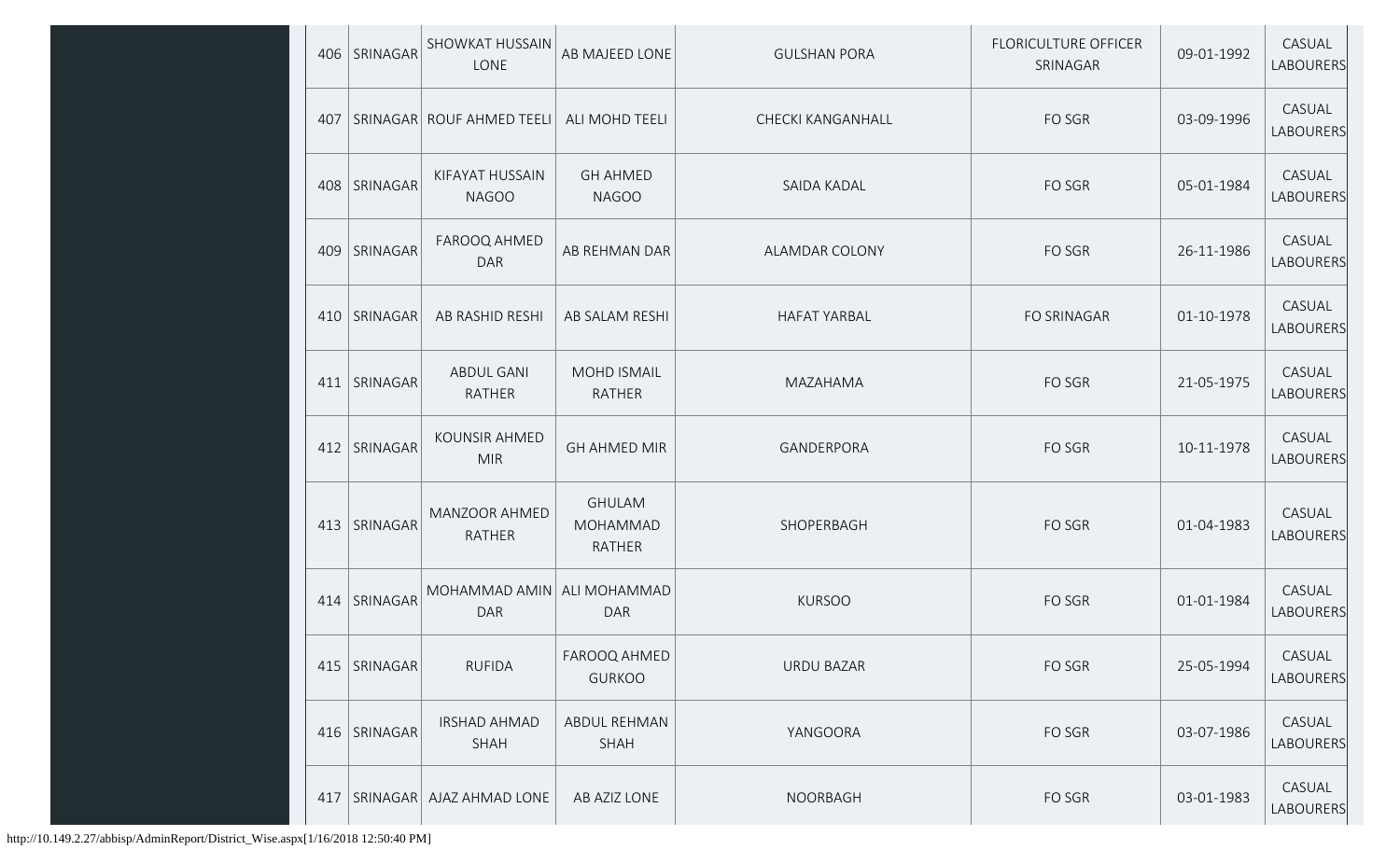|     | 418   SRINAGAR | <b>WILAYAT HUSSAIN</b><br><b>MUGLOO</b> | MOHD ASHRAF<br><b>MUGLOO</b>                  | MUGHAL MOHALLA         | FLORICULTURE OFFICER SGR        | 03-03-1980 | CASUAL<br>LABOURERS        |
|-----|----------------|-----------------------------------------|-----------------------------------------------|------------------------|---------------------------------|------------|----------------------------|
| 419 | SRINAGAR       | <b>FIRDOUS AHMED</b><br><b>BHAT</b>     | <b>GHULAM QADIR</b><br><b>BHAT</b>            | MALOORA                | FO SGR                          | 05-09-1992 | CASUAL<br>LABOURERS        |
|     | 420   SRINAGAR | <b>MUFASIR AHMED</b><br><b>DAR</b>      | <b>GH MOHAMMAD</b><br><b>DAR</b>              | CHANDERGEERA           | FO SGR                          | 01-12-1985 | CASUAL<br><b>LABOURERS</b> |
| 421 | SRINAGAR       | MUSTAFA ALI<br><b>WANT</b>              | <b>GHULAM</b><br>RASOOL WANT                  | <b>LASHKER MOHALLA</b> | FO SGR                          | 02-02-1988 | CASUAL<br><b>LABOURERS</b> |
| 422 | SRINAGAR       | <b>MOHD SULTAN</b><br><b>BHAT</b>       | <b>MOHD ISHAQ</b><br><b>BHAT</b>              | <b>DEDI KOTE</b>       | FO SGR                          | 05-12-1985 | CASUAL<br>LABOURERS        |
| 423 | SRINAGAR       | <b>JOHN MOHAMMED</b><br>PALA            | <b>GH AHMAD PALA</b>                          | <b>BATAGUND</b>        | <b>FLORICULTURE OFFICER SGR</b> | 05-06-1991 | CASUAL<br>LABOURERS        |
|     | 424   SRINAGAR | ANSA ASHRAF                             | <b>MOHD ASHRAF</b><br><b>BHAT</b>             | RAJBAGH                | FO SGR                          | 19-12-1993 | CASUAL<br><b>LABOURERS</b> |
| 425 | SRINAGAR       | FAROOQ AHMAD<br><b>GUROO</b>            | <b>GHULAM AHMAD</b><br><b>GUROO</b>           | <b>CEMENT KADAL</b>    | FO SGR                          | 10-11-1978 | CASUAL<br>LABOURERS        |
| 426 | SRINAGAR       | <b>FAREED AHMED</b><br><b>MALLA</b>     | <b>MOHD</b><br><b>MAQBOOL</b><br><b>MALLA</b> | <b>WAZIR BAGH</b>      | FO SGR                          | 22-02-1985 | CASUAL<br>LABOURERS        |
| 427 | SRINAGAR       | ALI MOHD NAIK                           | <b>GHULAM QADIR</b><br><b>NAIK</b>            | PINGLENA               | FO SGR                          | 10-05-1970 | CASUAL<br>LABOURERS        |
| 428 | SRINAGAR       | ABDUL HAMEED<br><b>TANTARY</b>          | MOHAMMAD<br>RAMZAN TATARY                     | <b>SHAGI MOHALLLA</b>  | FLORICULTURE OFFICER SGR        | 27-05-1967 | CASUAL<br><b>LABOURERS</b> |
| 429 | SRINAGAR       | <b>BILAL AHMED SOFI</b>                 | AB REHMAN SOFI                                | NOORBAGH               | FO SGR                          | 17-07-1985 | CASUAL                     |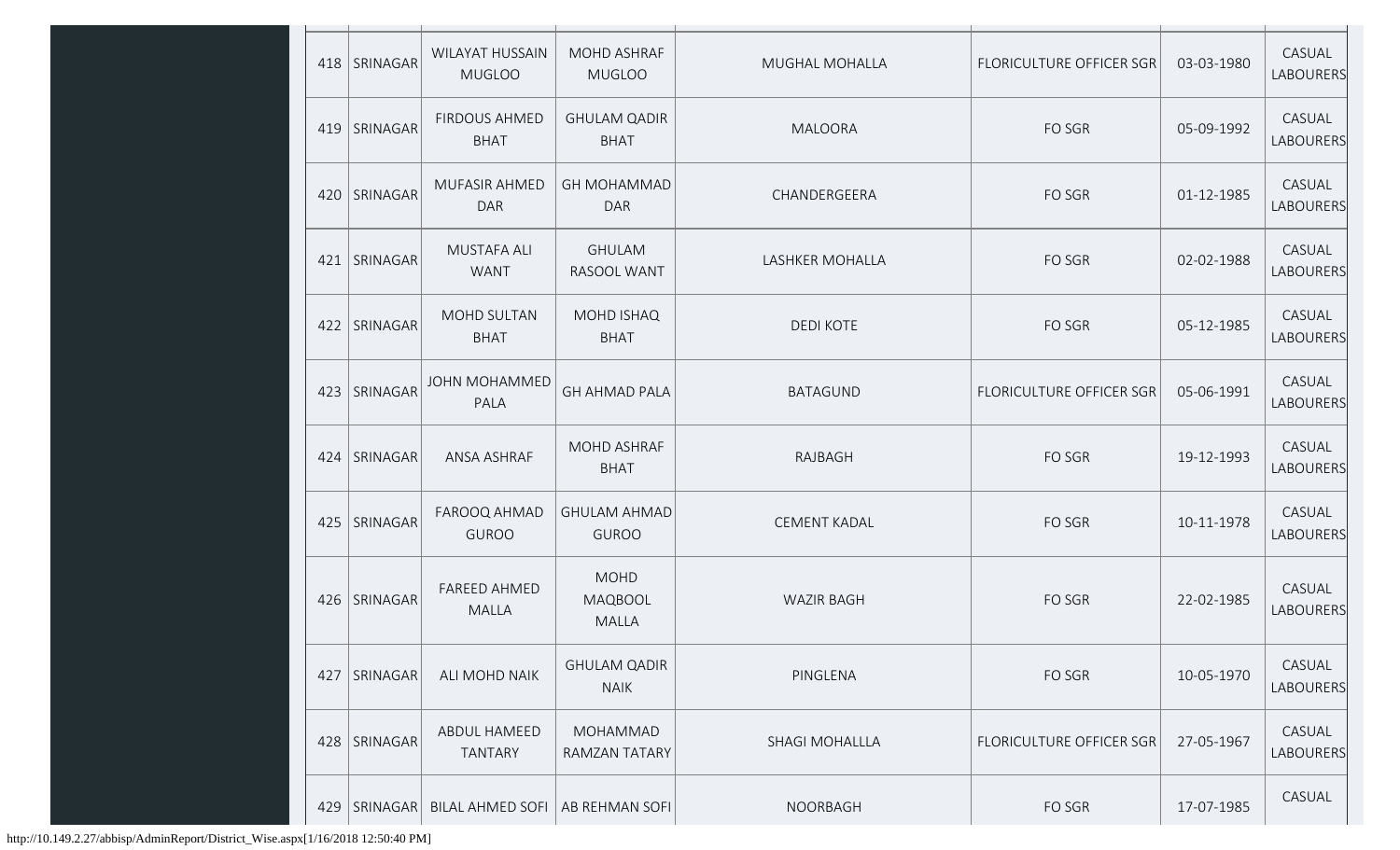|     |                |                              |                                                 |                              |                                 |            | LABOURERS           |
|-----|----------------|------------------------------|-------------------------------------------------|------------------------------|---------------------------------|------------|---------------------|
| 430 | SRINAGAR       | FAROOQ AHMED<br>LONE         | <b>GH MOHD LONE</b>                             | NILLA NAJWAN                 | FO SGR                          | 25-03-1988 | CASUAL<br>LABOURERS |
|     | 431   SRINAGAR | RIYAZ AHMED<br><b>GUCHOO</b> | <b>GHULAM MOHI</b><br><b>UD DIN</b>             | <b>HOUSING COLONY BEMINA</b> | FO SGR                          | 04-05-1994 | CASUAL<br>LABOURERS |
|     | 432   SRINAGAR | RIYAZ AHMED MIR              | <b>GH HASSAN MIR</b>                            | SAFAPORA                     | FO SGR                          | 04-03-1981 | CASUAL<br>LABOURERS |
| 433 |                | SRINAGAR FAYAZ AHMAD DAR     | ABDUL REHMAN<br><b>DAR</b>                      | <b>HAKIM GUND</b>            | FO SGR                          | 20-09-1990 | CASUAL<br>LABOURERS |
| 434 |                | SRINAGAR GOWHAR JAN BHAT     | <b>GH MOHD BHAT</b>                             | GANDERPORA                   | FO SGR                          | 10-10-1985 | CASUAL<br>LABOURERS |
| 435 | SRINAGAR       | SAJAD AHMED MIR              | AB REHMAN MIR                                   | MATHANDO MATI HANDOO         | FO SGR                          | 03-09-1990 | CASUAL<br>LABOURERS |
| 436 | SRINAGAR       | <b>MAYSIR AHMAD</b><br>HAJAM | <b>GHULAM AHMAD</b><br>HAJAM                    | HAJAM MOHALLA                | FO SGR                          | 04-03-1992 | CASUAL<br>LABOURERS |
| 437 | SRINAGAR       | ADIL HASSAN LONE             | <b>GH HASSAN LONE</b>                           | <b>MUJGUND</b>               | <b>FLORICULTURE OFFICER SGR</b> | 15-01-1990 | CASUAL<br>LABOURERS |
| 438 | SRINAGAR       | RIYAZ AHMAD<br><b>KHAN</b>   | <b>NAZIR AHMAD</b><br><b>KHAN</b>               | SHAHI HAMDAN COLONY          | FO SGR                          | 27-10-1986 | CASUAL<br>LABOURERS |
| 439 |                | SRINAGAR  BILAL AHMED BHAT   | <b>GHULAM</b><br><b>MOHAMMAD</b><br><b>BHAT</b> | MIRJANPORA                   | FO SGR                          | 01-02-1979 | CASUAL<br>LABOURERS |
| 440 | SRINAGAR       | SAMEER AHMAD<br><b>WANI</b>  | FAYAZ AHMAD<br><b>WANI</b>                      | KHANDA BAWAN                 | FO SGR                          | 02-10-1981 | CASUAL<br>LABOURERS |
|     |                |                              |                                                 |                              |                                 |            |                     |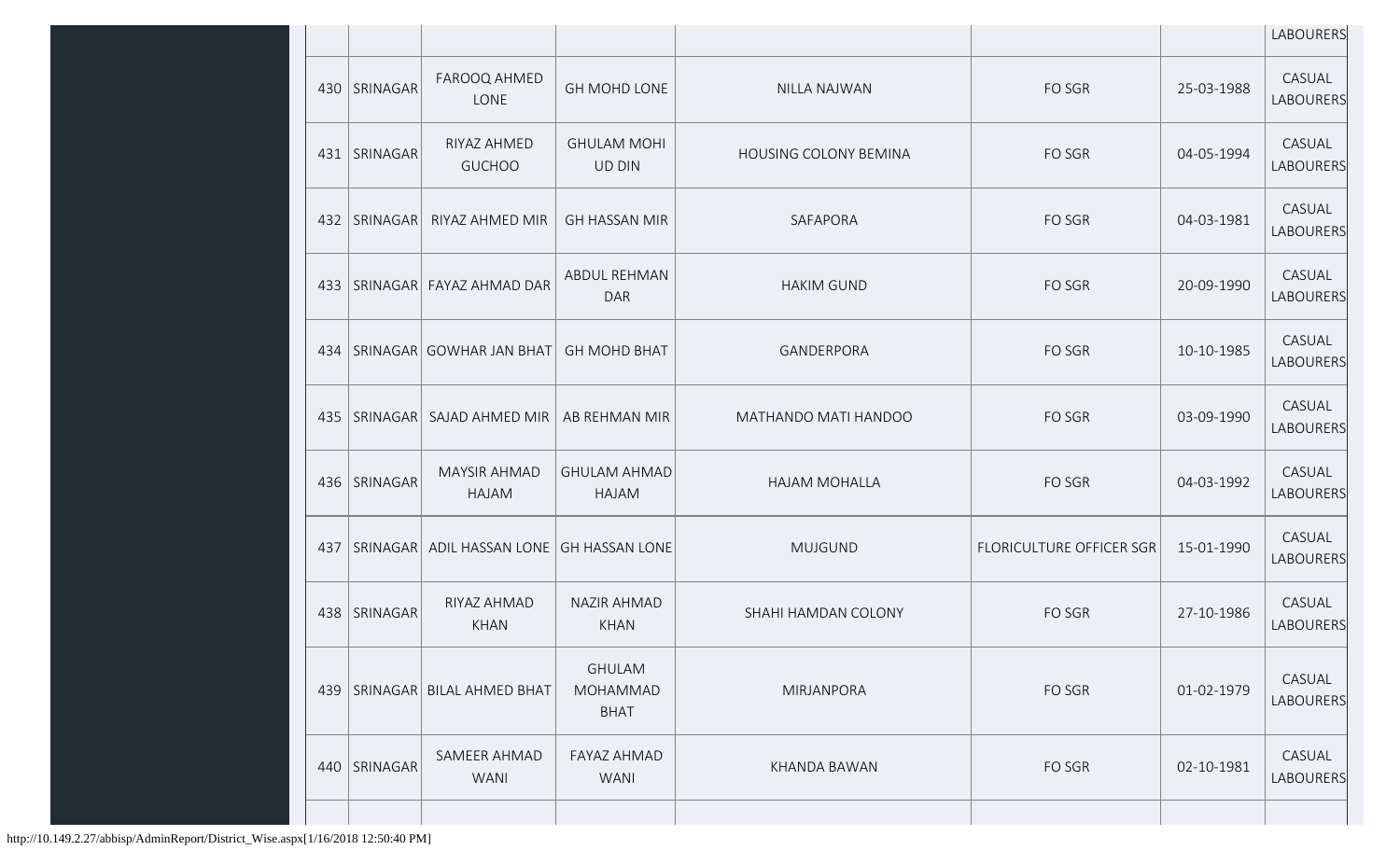|     | 441   SRINAGAR  | <b>FAYAZ AHMAD</b><br><b>HURA</b>      | <b>GH AHMAD</b><br><b>HURA</b>           | NASHKHAN MOHALLA      | FLORICULTURE OFFICER SGR | 01-05-1986 | CASUAL<br>LABOURERS        |
|-----|-----------------|----------------------------------------|------------------------------------------|-----------------------|--------------------------|------------|----------------------------|
| 442 | <b>SRINAGAR</b> | <b>MAJID NABI DAR</b>                  | <b>GH NABI DAR</b>                       | <b>HAJAM MOHALLA</b>  | FO SGR                   | 06-04-1982 | CASUAL<br>LABOURERS        |
| 443 |                 | SRINAGAR MOHD AFZAL BHAT               | ALI MOHD BHAT                            | <b>ASTHAN MOHALLA</b> | FO SGR                   | 05-04-1982 | CASUAL<br><b>LABOURERS</b> |
| 444 | SRINAGAR        | MOHD OWAISE<br><b>BHAT</b>             | ALI MOHD BHAT                            | <b>HARKAR MOHALLA</b> | FO SGR                   | 27-10-1995 | CASUAL<br><b>LABOURERS</b> |
| 445 | SRINAGAR        | RUBEENA NASEEM                         | <b>GH NABI GILKAR</b>                    | <b>USMANABAD</b>      | FO SGR                   | 20-03-1980 | CASUAL<br>LABOURERS        |
| 446 | SRINAGAR        | <b>JAHANGIR AHMAD</b><br><b>MANTOO</b> | <b>GULL</b><br>MOHAMMAD<br><b>MANTOO</b> | <b>GURIDAMNR</b>      | FO SGR                   | 04-04-1993 | CASUAL<br>LABOURERS        |
| 447 | SRINAGAR        | <b>FIDA HUSSAIN</b><br><b>NAGA</b>     | ALI MOHD NAGA                            | <b>JKPCC COLONY</b>   | FO SGR                   | 04-01-1983 | CASUAL<br>LABOURERS        |
| 448 | SRINAGAR        | <b>BASHIR AHMAD</b><br>DAR             | MOHAMMAD<br><b>ISMAIL DAR</b>            | SADERBAL              | FO SGR                   | 01-01-1970 | CASUAL<br>LABOURERS        |
| 449 | <b>SRINAGAR</b> | KHURSHID AHMED<br>YATOO                | <b>GH HASSAN</b><br><b>YATOO</b>         | HAYATPORA             | FO SGR                   | 04-03-1983 | CASUAL<br>LABOURERS        |
| 450 | <b>SRINAGAR</b> | ABDUL GANI<br>PARRAY                   | ABDUL AZIZ<br>PARRAY                     | <b>HARDU SHURU</b>    | FO SGR                   | 14-10-1977 | CASUAL<br>LABOURERS        |
| 451 | SRINAGAR        | ZAHOOR AHMED<br><b>WANI</b>            | SONA ULLAH<br><b>WANI</b>                | PAKHWARA              | FO SGR                   | 01-04-1989 | CASUAL<br>LABOURERS        |
| 452 | SRINAGAR        | NAREESH KUMAR                          | PURAN CHAND                              | KIRMOO RAMNAGAR       | FO SGR                   | 06-09-1994 | CASUAL<br>LABOURERS        |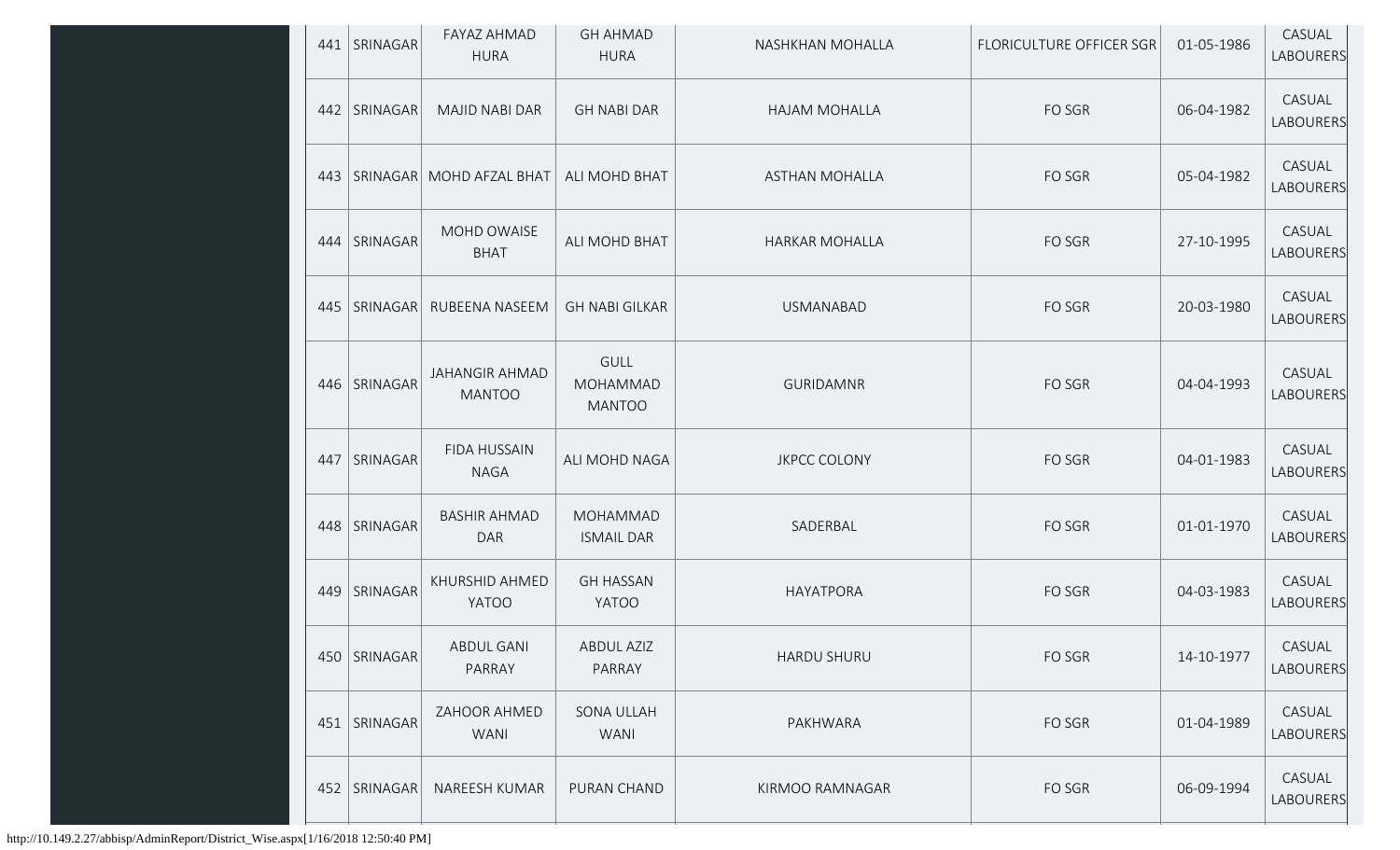|     | 453   SRINAGAR | ZAMEER AHMED<br>CHOPAN              | <b>MOHD ISMAIL</b><br><b>CHOPAN</b>      | FRASIPORA                  | <b>FLORICULTURE OFFICER SGR</b> | 15-03-1983 | CASUAL<br>LABOURERS |
|-----|----------------|-------------------------------------|------------------------------------------|----------------------------|---------------------------------|------------|---------------------|
|     | 454   SRINAGAR | <b>MOHD HANEEF</b><br><b>DAR</b>    | <b>GH MOHD DAR</b>                       | <b>MANDAR BAGH</b>         | FO SGR                          | 18-01-1984 | CASUAL<br>LABOURERS |
|     | 455   SRINAGAR | SHABIR AHMED<br>PARRAY              | <b>ABDUL AZIZ</b><br>PARRAY              | <b>BANDPORA</b>            | FO SGR                          | 20-06-1986 | CASUAL<br>LABOURERS |
|     | 456   SRINAGAR | ALI MOHAMMAD<br>SOPORI              | MOHAMMAD<br><b>SULTAN SOPORI</b>         | <b>DOBHI GHAT</b>          | FO SGR                          | 01-04-1976 | CASUAL<br>LABOURERS |
| 457 | SRINAGAR       | <b>GULZAR AHMED</b><br><b>DAR</b>   | <b>GH HASSAN DAR</b>                     | AAKARWAIL                  | FO SGR                          | 28-11-1988 | CASUAL<br>LABOURERS |
| 458 | SRINAGAR       | AB MAJEED BHAT                      | MOHD SIDIQ<br><b>BHAT</b>                | GANDERPORA                 | FO SGR                          | 01-10-1985 | CASUAL<br>LABOURERS |
| 459 | SRINAGAR       | SHABIR AHMAD<br><b>BHAT</b>         | <b>MOHD RAJAB</b><br><b>BHAT</b>         | <b>BAGHE SURDER PAYEEN</b> | FO SGR                          | 15-04-1975 | CASUAL<br>LABOURERS |
| 460 | SRINAGAR       | MOHAMMAD SHAFI<br><b>BHAT</b>       | <b>GHULAM</b><br>MOHAMMAD<br><b>BHAT</b> | MALPORA JOGILANKER         | FO SGR                          | 16-06-1975 | CASUAL<br>LABOURERS |
|     | 461   SRINAGAR | <b>ALTAF HUSSAIN</b><br><b>KHAN</b> | GH MOHI UD DIN<br><b>KHAN</b>            | KHANPORA                   | FO SGR                          | 20-08-1998 | CASUAL<br>LABOURERS |
| 462 | SRINAGAR       | NISAR AHMED<br><b>BHAT</b>          | AB SALAM BHAT                            | PINGLANA                   | FO SGR                          | 07-09-1981 | CASUAL<br>LABOURERS |
| 463 | SRINAGAR       | <b>GULZAR AHMED</b><br>SHEIKH       | <b>GHULAM</b><br>MOHAMMAD                | <b>MAIN MARKET</b>         | FO SGR                          | 17-08-1979 | CASUAL<br>LABOURERS |
|     | 464 SRINAGAR   | <b>SAMI JAN</b>                     | <b>GH MOHAMMED</b><br><b>NIKA</b>        | ZABARWAN COLONY            | FO SGR                          | 01-12-1981 | CASUAL<br>LABOURERS |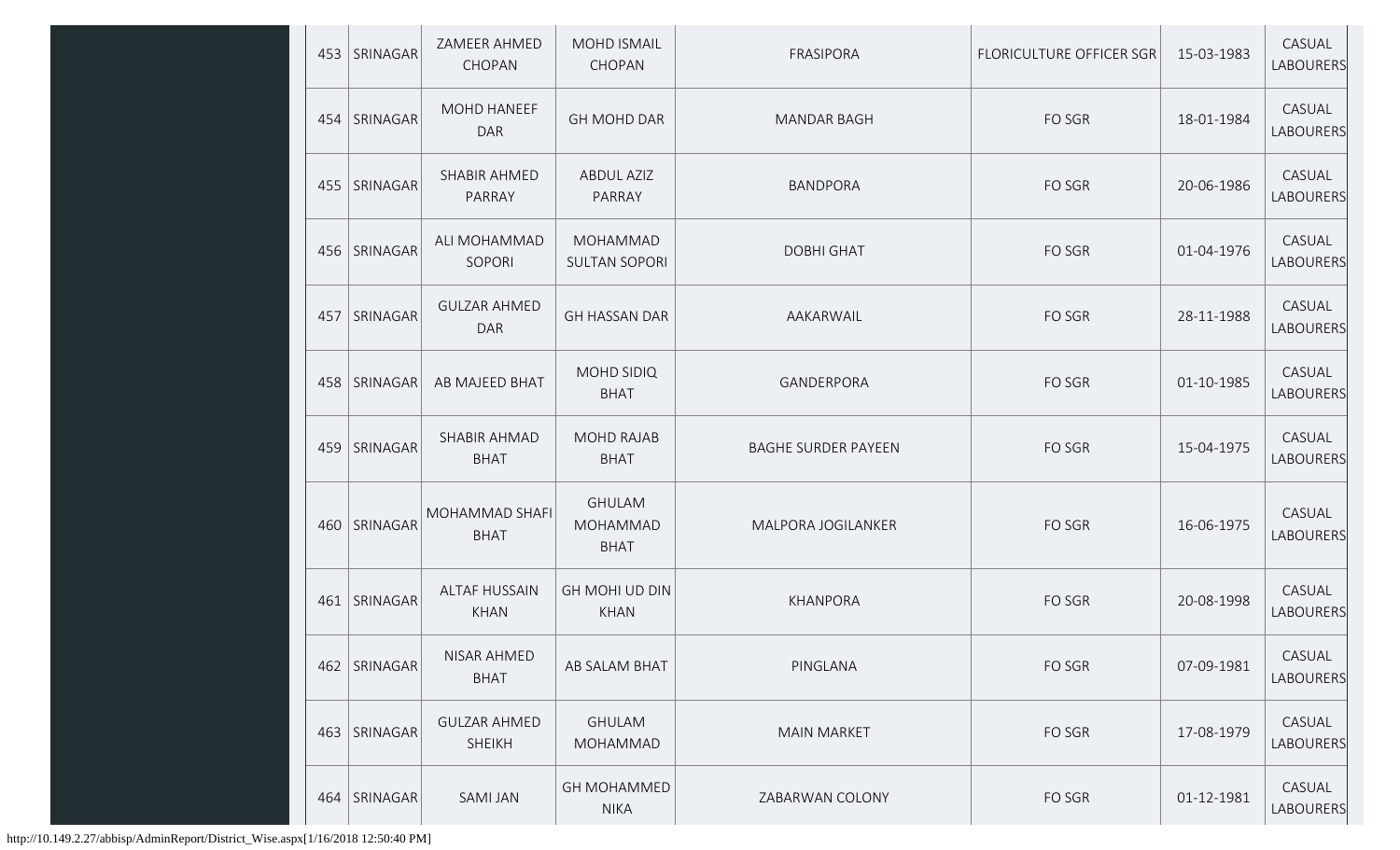|     | 465   SRINAGAR | HILAL AHMED DAR                     | SONAULLAH DAR                           | <b>BRINJAN</b>        | FO SGR | 10-02-1992 | CASUAL<br>LABOURERS |
|-----|----------------|-------------------------------------|-----------------------------------------|-----------------------|--------|------------|---------------------|
|     | 466   SRINAGAR | <b>HILAL AHMAD</b><br><b>WANI</b>   | <b>NAZIR AHMED</b><br><b>WANI</b>       | <b>ISHBER</b>         | FO SGR | 03-03-1990 | CASUAL<br>LABOURERS |
| 467 | SRINAGAR       | <b>GULZAR AHMAD</b><br><b>WANI</b>  | <b>GH MOHI DIN</b><br><b>WANI</b>       | PUTHPORA LADI         | FO SGR | 03-08-1974 | CASUAL<br>LABOURERS |
|     | 468 SRINAGAR   | ABDUL RASHID<br><b>BEIGH</b>        | ABDUL GANI<br><b>BEIGH</b>              | WADWAN                | FO SGR | 28-11-1976 | CASUAL<br>LABOURERS |
| 469 | SRINAGAR       | <b>BILAL AHMED</b><br><b>SHEIKH</b> | <b>GH MOHI UD</b><br><b>DIIN SHEIKH</b> | QUILMUQAM             | FO SGR | 01-12-1991 | CASUAL<br>LABOURERS |
|     | 470   SRINAGAR | <b>UMER MEHRAJ</b><br><b>BHAT</b>   | MEHRTAJ UD DIN<br><b>BHAT</b>           | <b>NISHAT</b>         | FO SGR | 25-10-1994 | CASUAL<br>LABOURERS |
| 471 | SRINAGAR       | <b>JAVAID AHMAD</b><br><b>BHAT</b>  | GH MOHI UD DIN<br><b>BHAT</b>           | KHALMULLA             | FO SGR | 01-11-1986 | CASUAL<br>LABOURERS |
| 472 | SRINAGAR       | MUSHTAQ AHMED<br>WAGAY              | <b>GH AHMED</b><br>WAGAY                | CHECK MOHAN JEE DHAR  | FO SGR | 18-02-1985 | CASUAL<br>LABOURERS |
|     | 473   SRINAGAR | MOHAMMAD<br>YASEEN YATOO            | MOHAMMAD<br><b>QASIM YATOO</b>          | <b>BADIPORA</b>       | FO SGR | 02-01-1976 | CASUAL<br>LABOURERS |
|     | 474   SRINAGAR | MOHD YOUSUF<br><b>WANI</b>          | <b>GH HASSAN</b><br><b>WANI</b>         | <b>BRINTY BATPORA</b> | FO SGR | 01-04-1979 | CASUAL<br>LABOURERS |
| 475 | SRINAGAR       | ASHIQ AHMAD<br><b>GANAI</b>         | <b>GHULAM MOHI</b><br><b>UD DIN</b>     | <b>MUJIGUND</b>       | FO SGR | 14-01-1986 | CASUAL<br>LABOURERS |
|     | 476   SRINAGAR | <b>TARIQ AHMED</b><br><b>BHAT</b>   | <b>GHULAM NABI</b><br><b>BHAT</b>       | SARAI                 | FO SGR | 04-05-1978 | CASUAL<br>LABOURERS |
|     |                |                                     |                                         |                       |        |            |                     |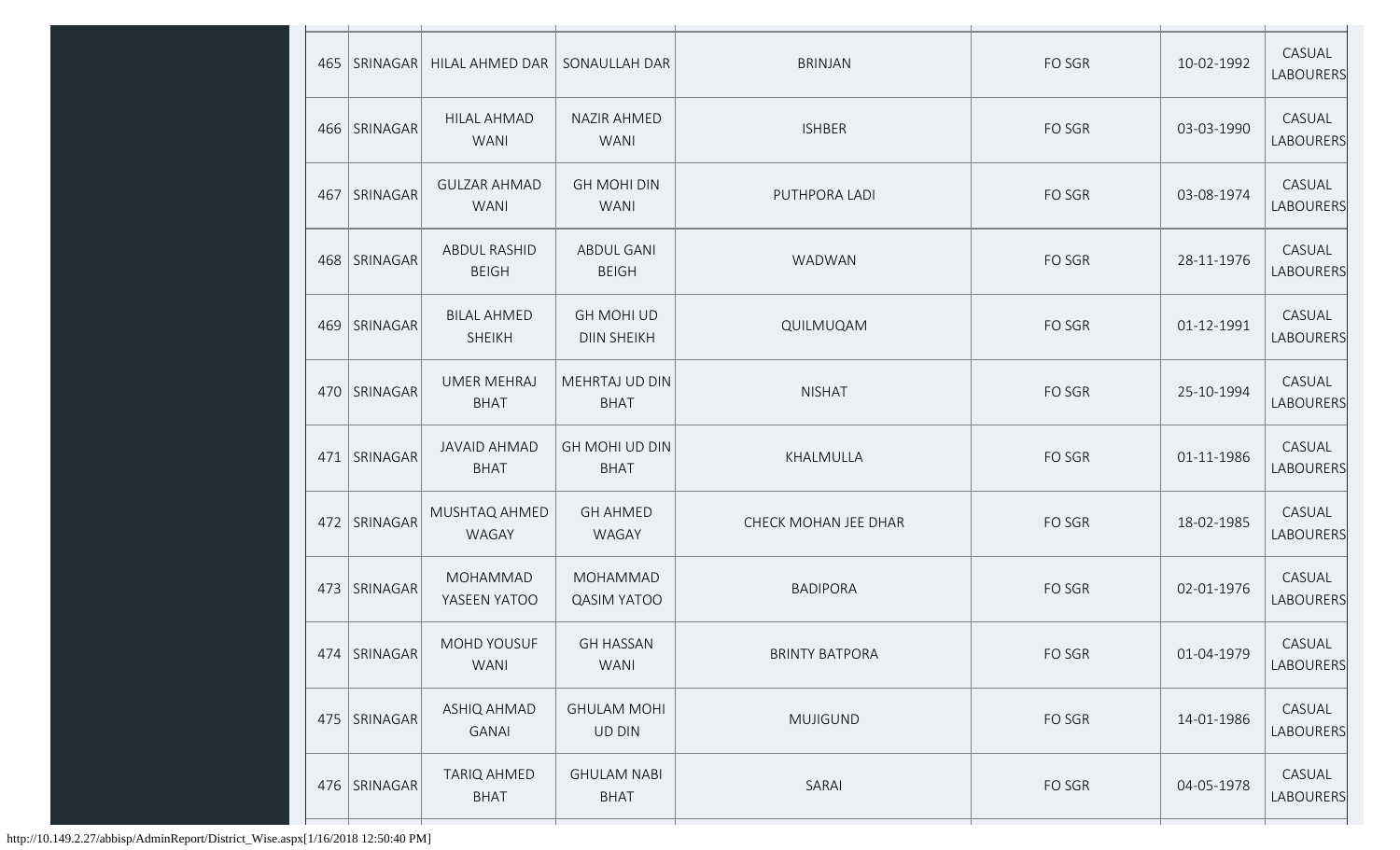|     | 477   SRINAGAR | <b>TUFAIL AHMED</b><br><b>GUJREE</b>  | MOHAMMAD<br>SHABAN GUJREE          | BEERUNI KATHI DARWAZA | FO SGR                   | 13-03-1984 | CASUAL<br>LABOURERS |
|-----|----------------|---------------------------------------|------------------------------------|-----------------------|--------------------------|------------|---------------------|
|     | 478   SRINAGAR | <b>NAZIR AHMED</b><br><b>MALIK</b>    | <b>HABIB ULLAH</b><br><b>MALIK</b> | <b>BRARIPORA</b>      | FO SGR                   | 23-07-1980 | CASUAL<br>LABOURERS |
| 479 | SRINAGAR       | MANZOOR AHMAD<br><b>WANI</b>          | <b>BASHIR AHMED</b><br><b>WANI</b> | WANI MOHALLA          | FO SGR                   | 18-01-1990 | CASUAL<br>LABOURERS |
|     | 480   SRINAGAR | ALI MOHAMAD<br>LONE                   | <b>GHULAM UD DIN</b><br>LONE       | <b>MUJI GUND</b>      | FLORICULTURE OFFICER SGR | 04-12-1980 | CASUAL<br>LABOURERS |
| 481 | SRINAGAR       | ZAHID ALI DAR                         | ALI MOHAMMAD<br><b>DAR</b>         | HILLER BAHIE          | FO SGR                   | 10-07-1991 | CASUAL<br>LABOURERS |
| 482 | SRINAGAR       | FAROOQ AHMED<br><b>DAR</b>            | AB RASHID DAR                      | <b>BRIRIJAN</b>       | FO SGR                   | 02-02-1992 | CASUAL<br>LABOURERS |
|     | 483   SRINAGAR | <b>TAWHEED AHMED</b><br><b>SHEIKH</b> | SHAMUS UD DIN<br>SHEIKLH           | NOORANI COLONY B      | FO SGR                   | 01-12-1980 | CASUAL<br>LABOURERS |
| 484 | SRINAGAR       | FAROOQ AHMED<br><b>BHAT</b>           | AB SAMAD BHAT                      | <b>MUJIGUND</b>       | FO SGR                   | 12-02-1973 | CASUAL<br>LABOURERS |
|     | 485   SRINAGAR | MANZOOR AHMED<br><b>BHAT</b>          | <b>GHULAM MOHD</b><br><b>BHAT</b>  | RAINAWARI             | FO SGR                   | 13-06-1977 | CASUAL<br>LABOURERS |
|     |                | 486   SRINAGAR   MOHD RAFIQ BHAT      | <b>HABIB ULLAH</b><br><b>BHAT</b>  | WANGANPORA            | FO SGR                   | 15-03-1987 | CASUAL<br>LABOURERS |
| 487 | SRINAGAR       | SHABIR AHMED<br><b>MALIK</b>          | <b>GH RASOOL</b><br><b>MALIK</b>   | <b>KOLIPORA</b>       | FO SGR                   | 10-03-1988 | CASUAL<br>LABOURERS |
| 488 |                | SRINAGAR AIJAZ AHMED KHAN             | AB HAMEED<br><b>KHAN</b>           | <b>NARWA</b>          | FO SGR                   | 02-03-1983 | CASUAL<br>LABOURERS |
|     |                |                                       |                                    |                       |                          |            |                     |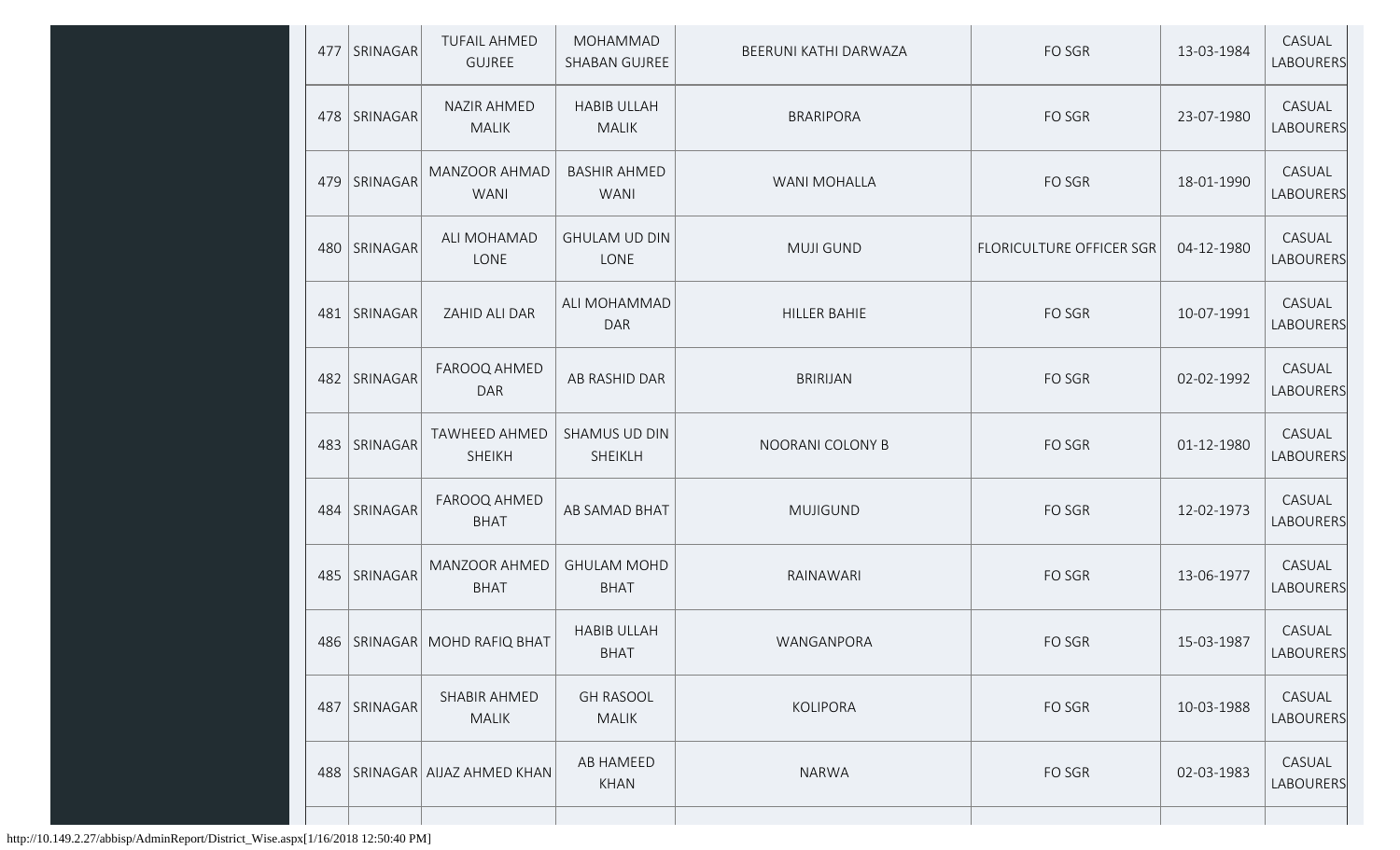| 489 | SRINAGAR       | FAYAZ AHMED MIR                        | <b>GH AHMED MIR</b>                     | WANIHAMA              | FO SGR                   | 04-02-1987 | CASUAL<br><b>LABOURERS</b> |
|-----|----------------|----------------------------------------|-----------------------------------------|-----------------------|--------------------------|------------|----------------------------|
|     |                | 490   SRINAGAR   AB RASHID RATHER      | <b>MOHD</b><br><b>MAQBOOL</b><br>RATHER | CHANDRAGEERA          | FO SGR                   | 10-10-1976 | CASUAL<br><b>LABOURERS</b> |
|     | 491   SRINAGAR | SABIAH WANI                            | <b>GH MOHAMMED</b><br><b>WANI</b>       | <b>SATI BONI</b>      | FO SGR                   | 11-11-1973 | CASUAL<br><b>LABOURERS</b> |
| 492 | SRINAGAR       | <b>FIRDOUS AHMED</b><br><b>KAMBAY</b>  | <b>BASHIR AHMED</b><br>KAMBAY           | WANIHAMA BALA         | FLORICULTURE OFFICER SGR | 02-08-1991 | CASUAL<br><b>LABOURERS</b> |
| 493 | SRINAGAR       | <b>TARIQ AHMED</b><br><b>RATHER</b>    | GH MOHI UD DIN<br><b>RATHER</b>         | SOFIPORA AHSAM        | FO SGR                   | 07-03-1986 | CASUAL<br><b>LABOURERS</b> |
| 494 | SRINAGAR       | <b>GULZAR AHMED</b><br><b>MIR</b>      | AB RASHID MIR                           | LASJAN                | FO SGR                   | 15-12-1985 | CASUAL<br><b>LABOURERS</b> |
| 495 | SRINAGAR       | RIYAZ AHMED DAR                        | ABDUL AZIZ DAR                          | <b>LAL BAZAR</b>      | FO SGR                   | 16-01-1983 | CASUAL<br><b>LABOURERS</b> |
| 496 | SRINAGAR       | RAMEEZ AHMED<br><b>MIR</b>             | <b>GHULAM MOHI</b><br><b>UD DIN MIR</b> | <b>MARMATH</b>        | FO SGR                   | 01-01-1994 | CASUAL<br>LABOURERS        |
| 497 | SRINAGAR       | AJAZ AHMED<br>WAGAY                    | <b>AB RASHID</b><br>WAGAY               | RAKHI HARRAN          | FO SGR                   | 15-01-1991 | CASUAL<br>LABOURERS        |
|     | 498   SRINAGAR | MUSHTAQ AHMED<br>KHAN                  | <b>GH HASSAN</b><br><b>KHAN</b>         | DANAMAZAR             | FO SGR                   | 17-09-1979 | CASUAL<br><b>LABOURERS</b> |
|     | 499   SRINAGAR | <b>SHOWKET AHMED</b><br><b>FAROOQI</b> | MOHD AKBER<br>FAROOQI                   | MOHALLA MAKDOOM SAHAB | FO SGR                   | 05-01-1987 | CASUAL<br><b>LABOURERS</b> |
|     | 500   SRINAGAR | <b>GH HASSAN</b><br><b>TANTRAY</b>     | <b>HABIB ULLAH</b><br><b>TANTRAY</b>    | <b>GANIE PORA</b>     | FO SGR                   | 15-05-1977 | CASUAL<br><b>LABOURERS</b> |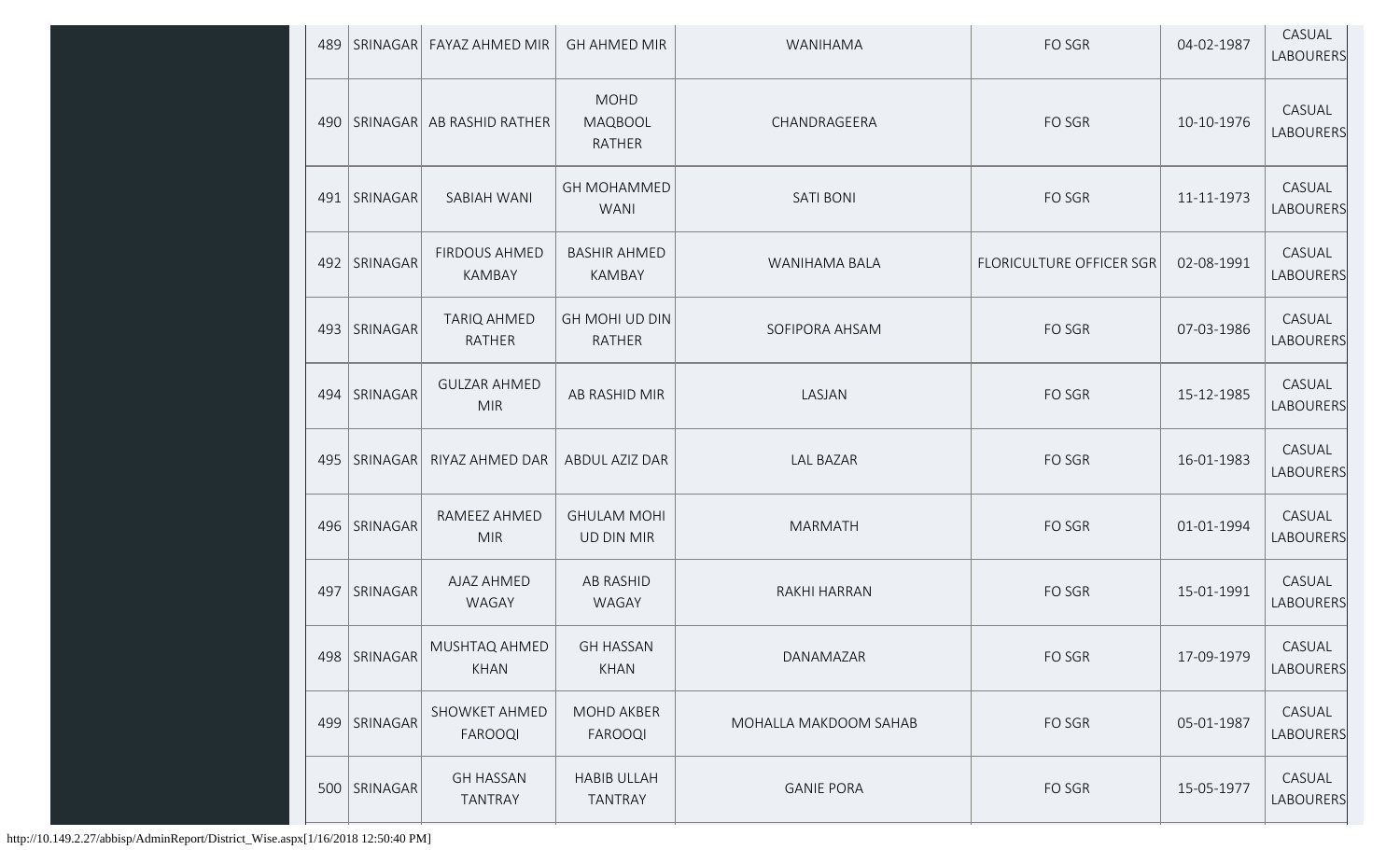|     | 501   SRINAGAR  | AJAZ AHMED<br><b>KUCHAY</b>       | <b>GHULAM</b><br>RASOOL KUCHAY       | <b>BASSU</b>       | FO SGR | 08-12-1982 | CASUAL<br>LABOURERS        |
|-----|-----------------|-----------------------------------|--------------------------------------|--------------------|--------|------------|----------------------------|
| 502 | SRINAGAR        | <b>ABDUL GANI BHAT</b>            | <b>ABDUL KHALIQ</b><br><b>BHAT</b>   | WANBAL             | FO SGR | 07-12-1979 | CASUAL<br><b>LABOURERS</b> |
| 503 | SRINAGAR        | RIYAZ AHMED<br><b>MALLA</b>       | AB RAHIM MALLA                       | <b>MUJIGUND</b>    | FO SGR | 06-03-1983 | CASUAL<br><b>LABOURERS</b> |
| 504 | SRINAGAR        | FAYAZ AHMED MIR                   | <b>GH HASSAN MIR</b>                 | LITTER             | FO SGR | 30-05-1993 | CASUAL<br>LABOURERS        |
| 505 | SRINAGAR        | <b>BASHIR AHMED</b><br><b>DAR</b> | ALI MOHAMMAD<br><b>DAR</b>           | WANIHAMA           | FO SGR | 20-03-1980 | CASUAL<br><b>LABOURERS</b> |
| 506 | <b>SRINAGAR</b> | MOHD SALEEM<br>HAJAM              | AB GAFFAR<br>HAJAM                   | DANA MAZAR         | FO SGR | 26-03-1989 | CASUAL<br><b>LABOURERS</b> |
| 507 | SRINAGAR        | MUZZAFER AHMED<br>SOFI            | <b>BASHIR AHMED</b><br>SOFI          | <b>ASHAM</b>       | FO SGR | 13-03-1994 | CASUAL<br><b>LABOURERS</b> |
| 508 | SRINAGAR        | <b>TOUSEEF AHMAD</b><br>SHEIKH    | <b>ABDUL REHMAN</b><br><b>SHEIKH</b> | AHMAD NAGAR        | FO SGR | 04-08-1986 | CASUAL<br>LABOURERS        |
| 509 | SRINAGAR        | MOHD YOUSUF<br><b>TANTRAY</b>     | <b>HABIB ULLAH</b><br><b>TANTRAY</b> | WANPORA            | FO SGR | 05-09-1978 | CASUAL<br><b>LABOURERS</b> |
|     | 510   SRINAGAR  | SHABIR AHMAD<br><b>BHAT</b>       | <b>GH AHMAD BHAT</b>                 | KREERI             | FO SGR | 01-04-1985 | CASUAL<br>LABOURERS        |
|     | 511   SRINAGAR  | AB QAYOOM BHAT                    | MOHD SIDIQ<br><b>BHAT</b>            | <b>HAFT CHINAR</b> | FO SGR | 10-05-1980 | CASUAL<br><b>LABOURERS</b> |
| 512 |                 | SRINAGAR   MOHD LATEEF DAR        | <b>GH NABI DAR</b>                   | RESHIPORA          | FO SGR | 01-02-1982 | CASUAL<br><b>LABOURERS</b> |
|     |                 |                                   |                                      |                    |        |            |                            |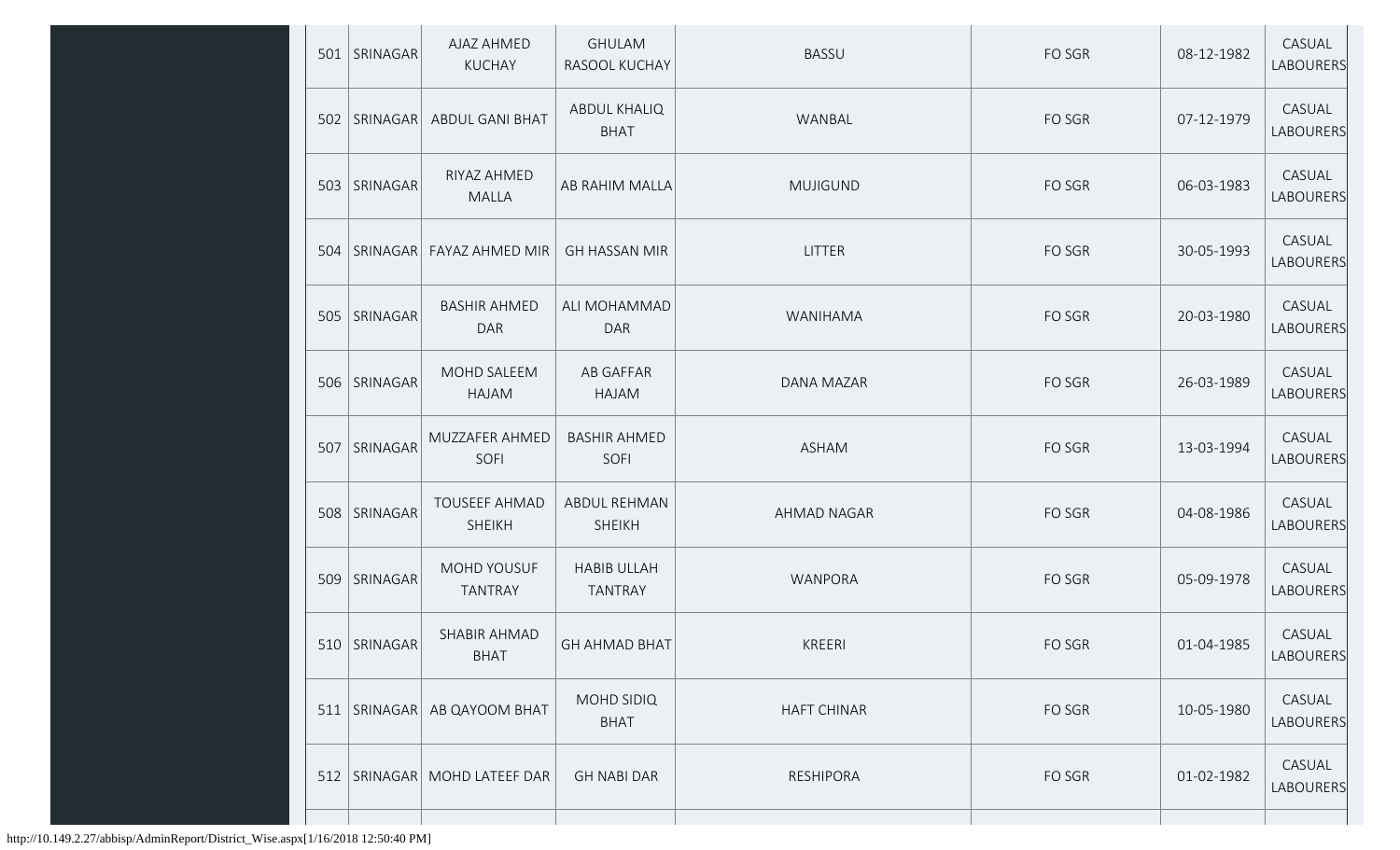|     | 513   SRINAGAR | <b>BURHAN</b>                     | FIRDOUS AHMAD<br>SOFI                | <b>TANKIPORA</b> | FO SGR | 20-06-1992 | CASUAL<br>LABOURERS        |
|-----|----------------|-----------------------------------|--------------------------------------|------------------|--------|------------|----------------------------|
|     | 514   SRINAGAR | <b>IMTIYAZ AHMAD</b><br>DAR       | ASSADULLAH<br><b>DAR</b>             | OVERIGUND        | FO SGR | 04-01-1986 | CASUAL<br><b>LABOURERS</b> |
|     | 515   SRINAGAR | MUSHTAQ AHMAD<br><b>BHAT</b>      | <b>GHULAM QADIR</b><br><b>BHAT</b>   | KRESHAMA         | FO SGR | 02-06-1979 | CASUAL<br>LABOURERS        |
|     | 516   SRINAGAR | MOHD FAROOQ<br><b>MIR</b>         | AB SATTAR MIR                        | ARIPANTHAN       | FO SGR | 02-02-1981 | CASUAL<br>LABOURERS        |
| 517 | SRINAGAR       | MOHD YOUSUF<br><b>MALIK</b>       | MOHD SULTAN<br><b>MALIK</b>          | <b>KULPORA</b>   | FO SGR | 15-03-1977 | CASUAL<br><b>LABOURERS</b> |
|     | 518   SRINAGAR | TAJ AHMAD GANAI                   | <b>GH AHMAD</b><br><b>GANIA</b>      | WANI MOHALLA     | FO SGR | 20-04-1984 | CASUAL<br>LABOURERS        |
|     | 519   SRINAGAR | <b>JAVID AHMAD</b><br>RATHER      | GH MOHI UD DIN<br><b>RATHER</b>      | PETHPORA         | FO SGR | 05-03-1984 | CASUAL<br>LABOURERS        |
|     |                | 520   SRINAGAR   ALI MOHD RATHER  | <b>GHULAM AHMED</b><br><b>RATHER</b> | <b>MATIPORA</b>  | FO SGR | 05-04-1982 | CASUAL<br>LABOURERS        |
|     |                | 521   SRINAGAR   AIJAZ AHMAD KHAN | AB GANI KHAN                         | HALMATPORA       | FO SGR | 11-03-1990 | CASUAL<br>LABOURERS        |
|     | 522 SRINAGAR   | ASHIQ AHMED<br>WANI               | <b>MUSHTAQ</b><br>AHMAD WANI         | <b>NOPORA</b>    | FO SGR | 01-03-1988 | CASUAL<br>LABOURERS        |
|     | 523 SRINAGAR   | SHOWKAT AHMAD<br><b>KUNDI</b>     | AB RASHID KUNDI                      | NASAEEM BAGH     | FO SGR | 03-04-1994 | CASUAL<br>LABOURERS        |
|     | 524 SRINAGAR   | FIRDOUS AHMED<br>DARAZ            | ABDUL RAZAQ<br>DARAZ                 | TULMULLA         | FO SGR | 01-06-1986 | CASUAL<br>LABOURERS        |
|     |                |                                   |                                      |                  |        |            |                            |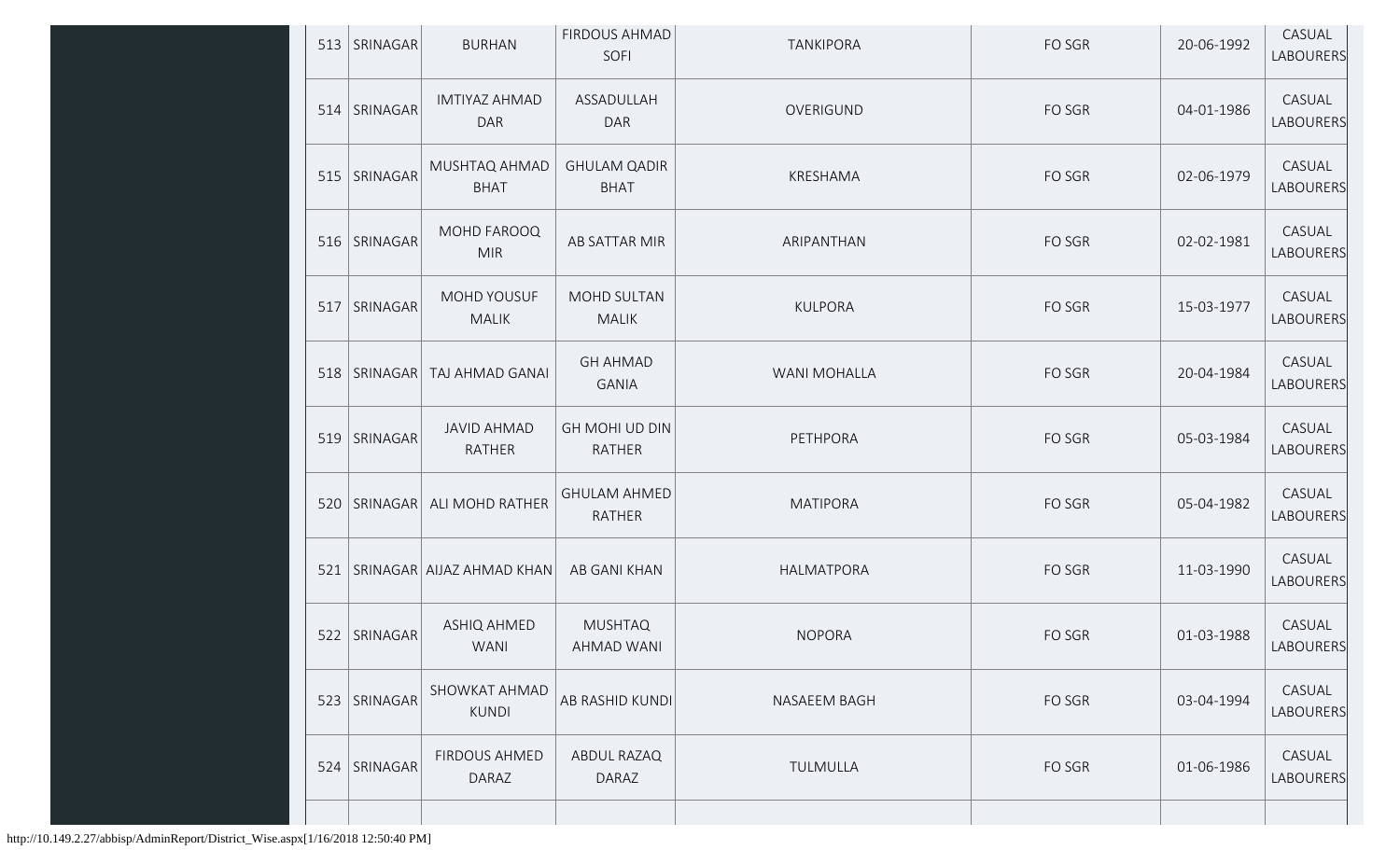|     | 525   SRINAGAR | <b>FAYAZ AHMED</b><br>GANIE         | <b>GH RASOOL</b><br><b>GANIE</b>  | SHAUMA                | FO SGR | 03-11-1970 | CASUAL<br>LABOURERS        |
|-----|----------------|-------------------------------------|-----------------------------------|-----------------------|--------|------------|----------------------------|
|     | 526   SRINAGAR | <b>ISHFAQ AHMED</b><br>TABARDAR     | AB REHMAN<br>TABARDAR             | <b>BEMINA</b>         | FO SGR | 02-04-1993 | CASUAL<br>LABOURERS        |
| 527 | SRINAGAR       | FAROOQ AHMED<br><b>WANI</b>         | <b>GH MOHD WANI</b>               | <b>MUJGUND</b>        | FO SGR | 12-10-1976 | CASUAL<br>LABOURERS        |
| 528 | SRINAGAR       | SHOWKET AHMED<br><b>AKHOON</b>      | <b>GH NABI</b><br>AKHOON          | <b>HABAK SHANPORA</b> | FO SGR | 02-09-1987 | CASUAL<br>LABOURERS        |
|     | 529 SRINAGAR   | FAYAZ AHMAD<br><b>KHAN</b>          | <b>GULAM QADIR</b><br><b>KHAN</b> | SYEDPORA              | FO SGR | 04-06-1983 | CASUAL<br><b>LABOURERS</b> |
|     | 530   SRINAGAR | NAZIR AHMED DAR                     | GH MOHI UD DIN<br><b>DAR</b>      | <b>TAKAN WARIPORA</b> | FO SGR | 04-06-1980 | CASUAL<br>LABOURERS        |
|     | 531   SRINAGAR | AB WAHEED<br>DANGOLA                | <b>AB GAFFAR</b><br>DANGOLA       | <b>NEHRU PARK</b>     | FO SGR | 03-05-1970 | CASUAL<br>LABOURERS        |
|     | 532 SRINAGAR   | <b>BILAL AHMED</b><br><b>SHEIKH</b> | MOHAMMAD<br><b>SULTAN SHEIKH</b>  | BASANTBAGH            | FO SGR | 02-02-1987 | CASUAL<br>LABOURERS        |
|     | 533   SRINAGAR | AB RASHID DAR                       | AB AZIZ DAR                       | <b>DEDI KOOT</b>      | FO SGR | 22-03-1981 | CASUAL<br>LABOURERS        |
|     | 534   SRINAGAR | SHABIR AHMED<br>PATTOO              | MEHRAJ UD DIN<br>PATTOO           | NOWSHERA              | FO SGR | 01-01-1993 | CASUAL<br>LABOURERS        |
|     | 535   SRINAGAR | <b>BASHIR AHMED</b><br>WANI         | <b>GH MOHD WANI</b>               | DK PORA SHOPAIN       | FO SGR | 20-04-1989 | CASUAL<br>LABOURERS        |
|     | 536   SRINAGAR | IRFAN SHAFI SHAH                    | MOHD SHAFI<br>SHAH                | FRISAL                | FO SGR | 27-02-1992 | CASUAL<br>LABOURERS        |
|     |                |                                     |                                   |                       |        |            |                            |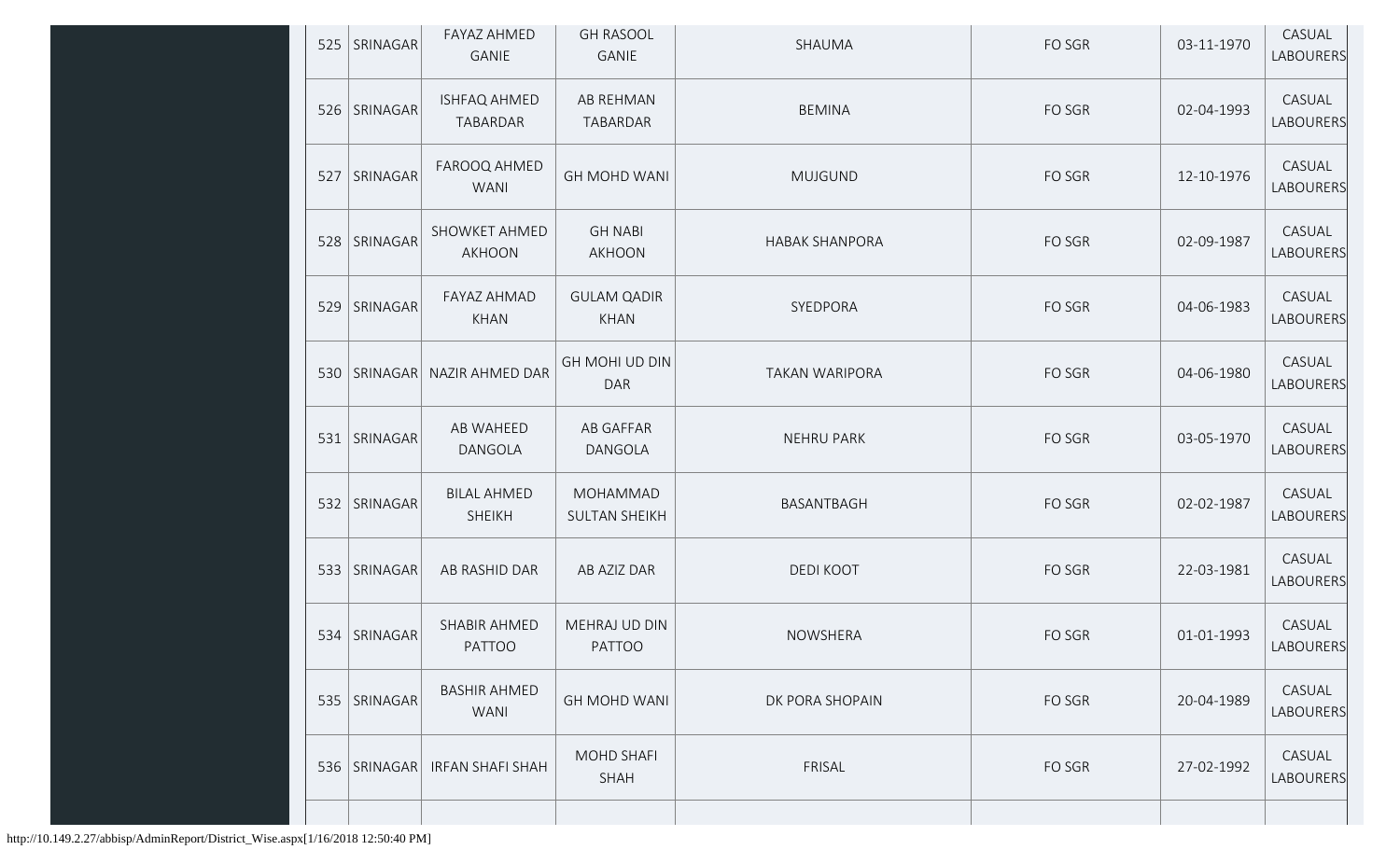| 537 | SRINAGAR       | FAROOQ AHMED<br><b>BHAT</b>       | AB RAHIM BHAT                     | <b>RATHA PORA</b>    | FO SGR      | 05-02-1980 | CASUAL<br>LABOURERS        |
|-----|----------------|-----------------------------------|-----------------------------------|----------------------|-------------|------------|----------------------------|
|     |                | 538   SRINAGAR   AJAZ HAMED ALAHI | MOHD SULTAN<br><b>ALAHHI</b>      | NEW COLONY PALPORA B | FO SGR      | 01-03-1988 | CASUAL<br><b>LABOURERS</b> |
| 539 | SRINAGAR       | <b>FOUZIA FAROOQ</b>              | MOHD FAROOQ<br><b>HAFIZ</b>       | SATIBOONI            | FO SGR      | 01-04-1984 | CASUAL<br><b>LABOURERS</b> |
|     | 540   SRINAGAR | MOHD ASLAM<br>PANDITH             | <b>GHULAM QADIR</b><br>PANDITH    | <b>KOLIPORA</b>      | FO SGR      | 07-12-1988 | CASUAL<br><b>LABOURERS</b> |
| 541 | SRINAGAR       | RAYEES AHMAD<br><b>KHANDAY</b>    | <b>GULZAR AHMED</b><br>KHANDAY    | <b>HANDPORA</b>      | FO SGR      | 05-11-1991 | CASUAL<br><b>LABOURERS</b> |
|     | 542   SRINAGAR | KHURSHEED<br>AHMED LONE           | <b>GH MOHD LONE</b>               | <b>MAGAM</b>         | FO SGR      | 19-04-1980 | CASUAL<br><b>LABOURERS</b> |
|     | 543   SRINAGAR | TARIQ AHMED MIR                   | <b>BASHIR AHMED</b><br><b>MIR</b> | NEW COLONY RATHPORA  | FO SGR      | 01-01-1985 | CASUAL<br><b>LABOURERS</b> |
|     | 544   SRINAGAR | MEHRAJ UD DIN<br>SOFI             | <b>HABIB ULLAH</b><br>SOFI        | SHAHEEN MOHALLA      | FO SGR      | 15-06-1988 | CASUAL<br><b>LABOURERS</b> |
|     | 545   SRINAGAR | <b>SHABIRA JAN</b>                | <b>GH MOHD DAR</b>                | SHAHI HAMDAN COLONY  | FO SGR      | 27-11-1985 | CASUAL<br>LABOURERS        |
|     | 546   SRINAGAR | MOHD MAQBOOL<br>WANI              | <b>GH HASSAN</b><br>WANI          | ZAWOORA              | FO SRINAGAR | 01-02-1976 | CASUAL<br>LABOURERS        |
|     | 547   SRINAGAR | <b>BILAL AHMED DAR</b>            | <b>GHULAM MOHD</b><br><b>DAR</b>  | SHANKERPORA          | FO SGR      | 01-07-1987 | CASUAL<br><b>LABOURERS</b> |
|     | 548   SRINAGAR | <b>TASHOOQ AHMED</b><br>GANIE     | <b>GH NABI GANIE</b>              | MANIGAM              | FO SGR      | 16-01-1981 | CASUAL<br><b>LABOURERS</b> |
|     |                |                                   |                                   |                      |             |            |                            |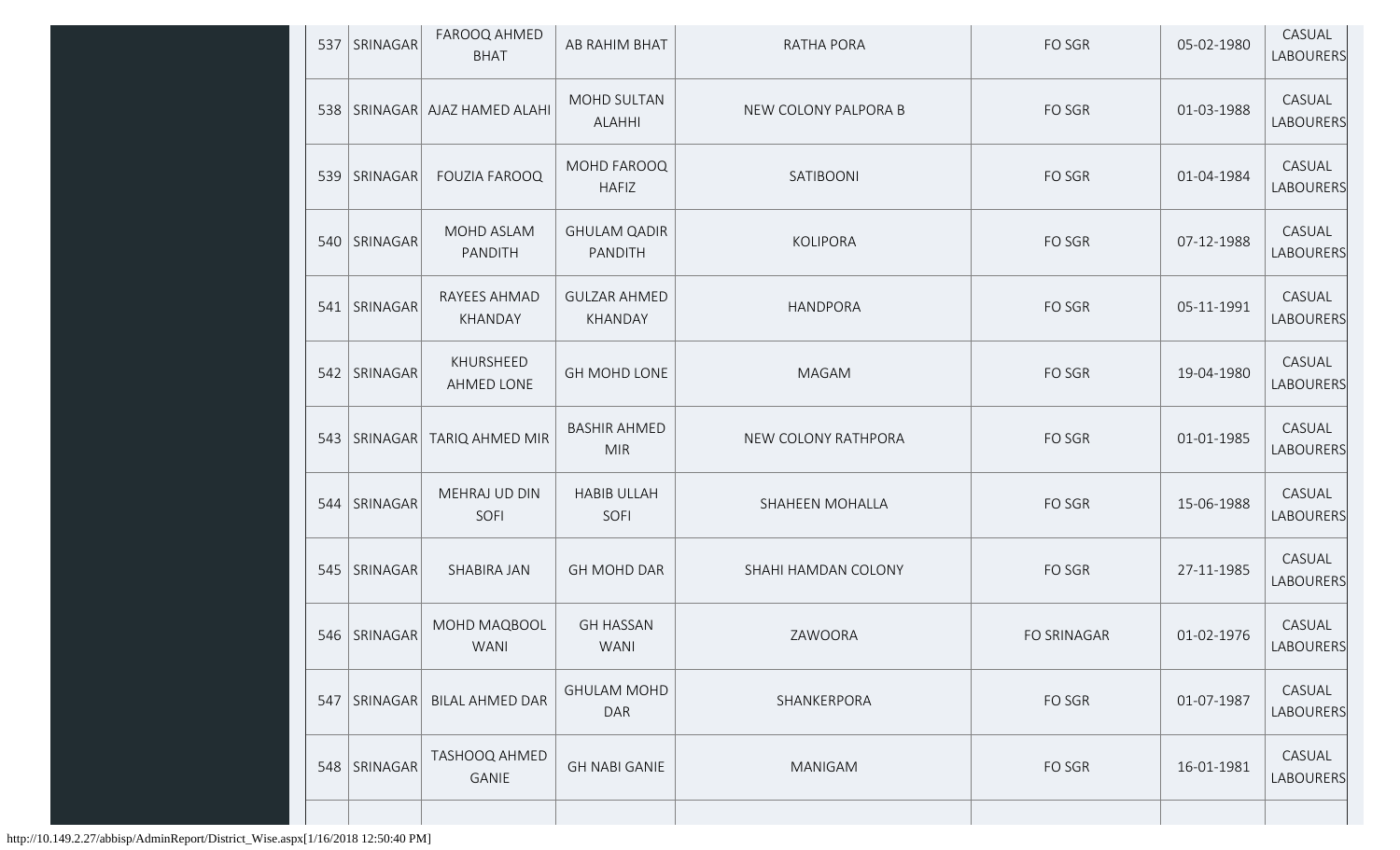|     | 549   SRINAGAR | <b>ISHFAQ AHMED</b><br><b>BHAT</b>   | <b>GHULAM</b><br><b>MOHAMMAD</b><br><b>BHAT</b> | <b>NOORBAGH</b>    | FO SGR                   | 01-01-1986 | CASUAL<br>LABOURERS |
|-----|----------------|--------------------------------------|-------------------------------------------------|--------------------|--------------------------|------------|---------------------|
|     | 550 SRINAGAR   | AB AZIZ BHAT                         | AB REHMAN<br><b>BHAT</b>                        | SYEDPORA           | FO SGR                   | 28-02-1979 | CASUAL<br>LABOURERS |
|     |                | 551   SRINAGAR ROUF AHMED LONE       | AB RASHID LONE                                  | <b>DRAWAY</b>      | FO SGR                   | 01-07-1995 | CASUAL<br>LABOURERS |
| 552 | SRINAGAR       | ZAHOOR AHMED<br>SOFI                 | AB REHMAN SOFI                                  | DANAMAZAR          | FO SGR                   | 04-09-1980 | CASUAL<br>LABOURERS |
|     | 553 SRINAGAR   | NISAR AHMAD<br><b>BHAT</b>           | <b>GH HASSAN BHAT</b>                           | <b>HABAK</b>       | FO SGR                   | 02-01-1990 | CASUAL<br>LABOURERS |
| 554 | SRINAGAR       | MEHRAJ UD DIN<br><b>MIR</b>          | MOHD AKRAM<br><b>MIR</b>                        | <b>KHIRAM</b>      | FO SGR                   | 17-03-1979 | CASUAL<br>LABOURERS |
|     | 555   SRINAGAR | NAZIR AHMED<br><b>BHAT</b>           | ALI MOHAMMAD<br><b>BHAT</b>                     | KHANDAY MOHALLLA   | FO SGR                   | 04-03-1975 | CASUAL<br>LABOURERS |
|     | 556   SRINAGAR | <b>MOHAMMAD</b><br><b>ALTAF WANI</b> | <b>GH MOHAMMAD</b><br><b>WANI</b>               | PATLIPORA PAYEEN   | FLORICULTURE OFFICRE SGR | 02-02-1979 | CASUAL<br>LABOURERS |
| 557 | SRINAGAR       | <b>MOHD ISMAIL</b><br><b>BHAT</b>    | ABDUL REHMAN<br><b>BHAT</b>                     | <b>MALOORA</b>     | FO SGR                   | 15-12-1989 | CASUAL<br>LABOURERS |
|     | 558 SRINAGAR   | HILAL AHMED<br>WANI                  | <b>GH MOHD WANI</b>                             | WANGANPORA         | FO SGR                   | 10-03-1986 | CASUAL<br>LABOURERS |
|     | 559 SRINAGAR   | <b>JAMILA AKHTER</b>                 | AB RASHID<br>KATHWARI                           | <b>KANIH DEWAR</b> | FO SGR                   | 01-01-1980 | CASUAL<br>LABOURERS |
|     | 560 SRINAGAR   | <b>JAMEELA ALI</b>                   | SHEIKLH ALI<br><b>MOHD</b>                      | <b>IKHRAJPORA</b>  | FO SGR                   | 31-12-1985 | CASUAL<br>LABOURERS |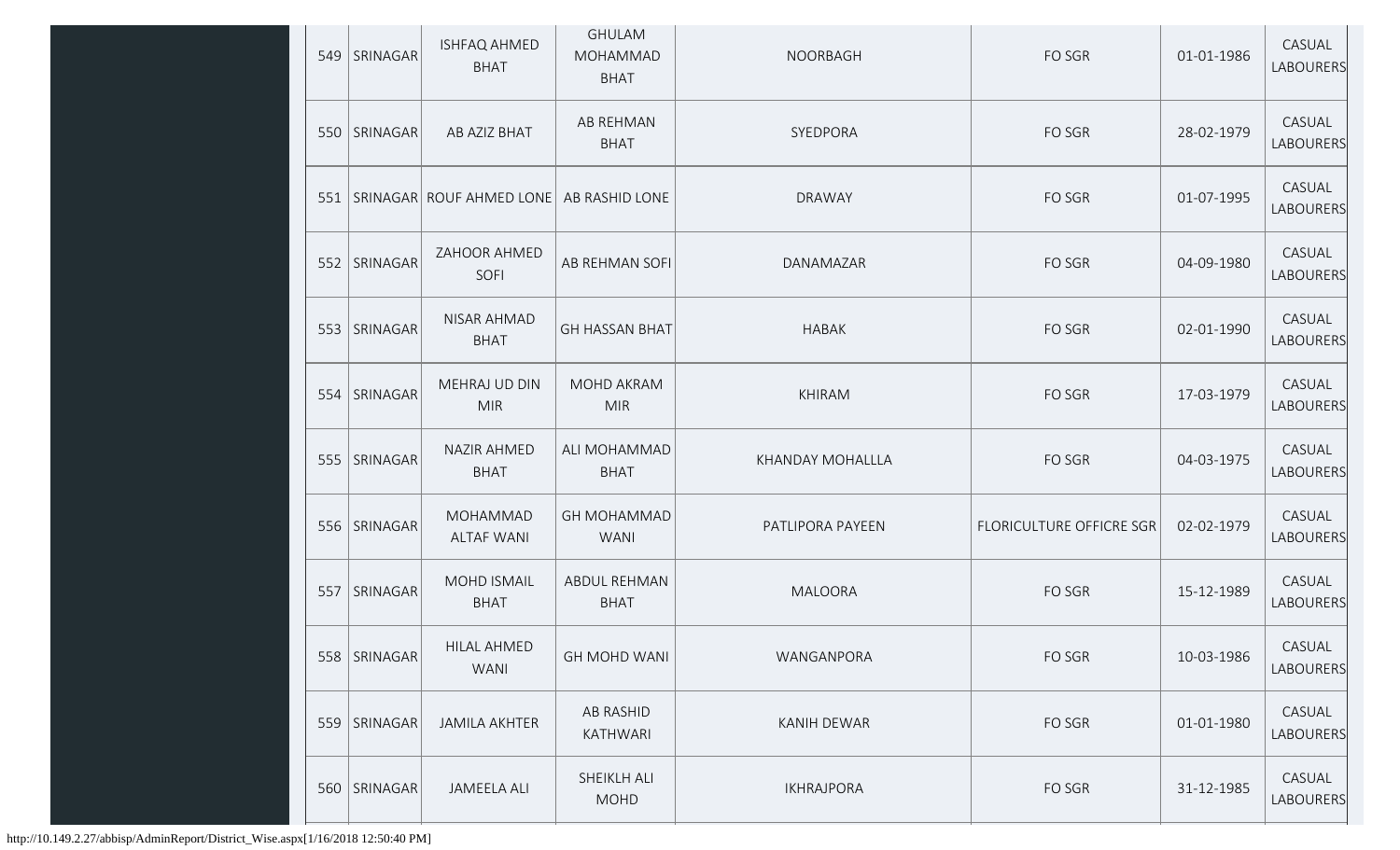| 561 | SRINAGAR       | SHOWKET AHMAD<br>LONE         | GH MOHD LONE                          | <b>HARDPORA</b>    | FO SGR                              | 15-06-1984 | CASUAL<br>LABOURERS |
|-----|----------------|-------------------------------|---------------------------------------|--------------------|-------------------------------------|------------|---------------------|
|     | 562 SRINAGAR   | ZAHOOR AHMED<br><b>SHAH</b>   | <b>GH MOHD SHAH</b>                   | KURHAMA            | <b>FLORILCULTURE OFFICER</b><br>SGR | 10-02-1985 | CASUAL<br>LABOURERS |
|     | 563   SRINAGAR | AB MAJEED KHAN                | AB SATTAR KHAN                        | LATER MASJID       | FO SRINAGAR                         | 01-10-1977 | CASUAL<br>LABOURERS |
|     | 564 SRINAGAR   | MOHD YAQOOB<br><b>MALIK</b>   | <b>GHULAM MOHD</b><br><b>MALIK</b>    | <b>KULPORA</b>     | FO SGR                              | 03-09-1980 | CASUAL<br>LABOURERS |
|     | 565   SRINAGAR | SHABIR AHMED<br><b>SHEIKH</b> | ALI MOHD<br><b>SHEIKH</b>             | <b>MUJIGUND</b>    | FO SGR                              | 01-01-1980 | CASUAL<br>LABOURERS |
| 566 | SRINAGAR       | <b>BILAL AHMED MIR</b>        | <b>GHULAM AHMED</b><br><b>MIR</b>     | <b>BUSUR BUGH</b>  | FO SGR                              | 05-11-1989 | CASUAL<br>LABOURERS |
| 567 | SRINAGAR       | MUDASIR AHMED<br>WANDROO      | <b>BASHIR AHMED</b><br><b>WANDROO</b> | ARAM MASJID        | FO SGR                              | 03-11-1982 | CASUAL<br>LABOURERS |
|     | 568 SRINAGAR   | MOHD YOUSUF<br><b>RESHI</b>   | MOHD RAMZAN<br><b>RESHI</b>           | AHANSHAH           | FO SGR                              | 06-06-1989 | CASUAL<br>LABOURERS |
|     | 569 SRINAGAR   | NISAR AHMED<br><b>BEIGH</b>   | AB GANI BEIGH                         | KHRITEY IQBAL PORA | FO SGR                              | 16-03-1982 | CASUAL<br>LABOURERS |
|     | 570   SRINAGAR | SHABIR AHMED<br><b>GANAI</b>  | <b>MOHD SHABAN</b><br><b>GANAI</b>    | DABIPORA           | FO SGR                              | 01-01-1988 | CASUAL<br>LABOURERS |
| 571 | SRINAGAR       | MEHRAJ UD DIN<br>AKHOON       | <b>AB KHALIQ</b><br>AKHOON            | <b>NOPORA</b>      | FO SGR                              | 01-01-1977 | CASUAL<br>LABOURERS |
|     | 572 SRINAGAR   | MOHD YOUSUF<br><b>DAR</b>     | AB KHALIQ DAR                         | <b>ABAN SHAH</b>   | FO SGR                              | 04-12-1978 | CASUAL<br>LABOURERS |
|     |                |                               |                                       |                    |                                     |            |                     |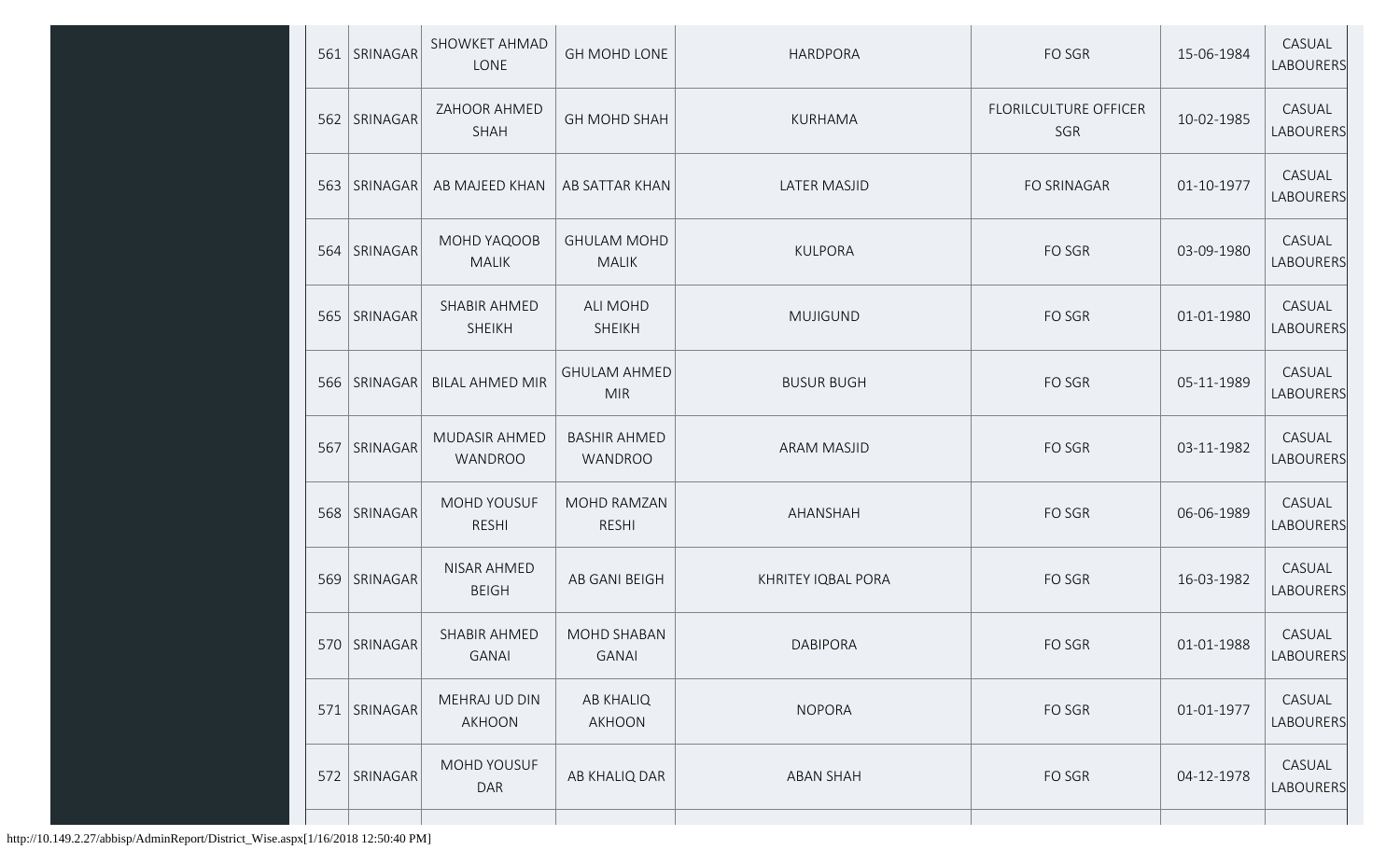|     | 573   SRINAGAR | <b>ULFAT JAN</b>                    | MOHD HASSAN<br><b>BHAT</b>                | <b>BOULVARD</b>   | FO SGR | 15-04-1989 | CASUAL<br>LABOURERS        |
|-----|----------------|-------------------------------------|-------------------------------------------|-------------------|--------|------------|----------------------------|
|     |                | 574   SRINAGAR   NOOR MOHD SHAH     | <b>GH QADIR SHAH</b>                      | PALAPORA          | FO SGR | 02-03-1976 | CASUAL<br>LABOURERS        |
|     |                | 575   SRINAGAR   ASIF AHMED GANIE   | <b>GH MOHD GANIE</b>                      | KADAPORA          | FO SGR | 11-05-1994 | CASUAL<br><b>LABOURERS</b> |
|     | 576   SRINAGAR | PERVAIZ AHMED<br><b>DAR</b>         | <b>GHULAM NABI</b><br><b>DAR</b>          | KHANDIPORA        | FO SGR | 23-02-1996 | CASUAL<br>LABOURERS        |
| 577 | SRINAGAR       | <b>IRSHAD AHMAD</b><br>SOFI         | MOHD ISMAYIL<br>SOFI                      | SOFI MOHALLA      | FO SGR | 01-08-1972 | CASUAL<br>LABOURERS        |
|     | 578 SRINAGAR   | <b>ABDUL MAJEED</b><br>SULTAN       | <b>GHULAM</b><br><b>HASSAN SULTAN</b>     | <b>ASHAIBAGH</b>  | FO SGR | 21-08-1980 | CASUAL<br>LABOURERS        |
| 579 | SRINAGAR       | <b>GHYAS UD DIN</b><br><b>GANIE</b> | <b>GHULAM MOHI</b><br><b>UD DIN GANIE</b> | <b>MUJIGUND</b>   | FO SGR | 09-09-1984 | CASUAL<br>LABOURERS        |
|     |                | 580   SRINAGAR   FAYAZ AHMED MIR    | <b>GHULAM AHMED</b><br><b>MIR</b>         | <b>HARWAN</b>     | FO SGR | 24-12-1982 | CASUAL<br>LABOURERS        |
|     |                | 581   SRINAGAR   TARIQ AHMAD SOFI   | <b>GH MOHD SOFI</b>                       | <b>BAGWANPORA</b> | FO SGR | 07-09-1979 | CASUAL<br>LABOURERS        |
|     | 582   SRINAGAR | FAYAZ AHMED<br>LONE                 | AB GANI LONE                              | <b>MUJIGUND</b>   | FO SGR | 13-04-1981 | CASUAL<br>LABOURERS        |
| 583 | SRINAGAR       | <b>IMTIYAZ AHMAD</b><br><b>BHAT</b> | ALI MOHD BHAT                             | YENIHAMA          | FO SGR | 15-04-1982 | CASUAL<br>LABOURERS        |
|     | 584   SRINAGAR | RIYAZ AHMED<br><b>GANAI</b>         | AB MAJEED<br><b>GANAI</b>                 | PATI RAMPORA      | FO SGR | 01-05-1987 | CASUAL<br>LABOURERS        |
|     |                |                                     |                                           |                   |        |            |                            |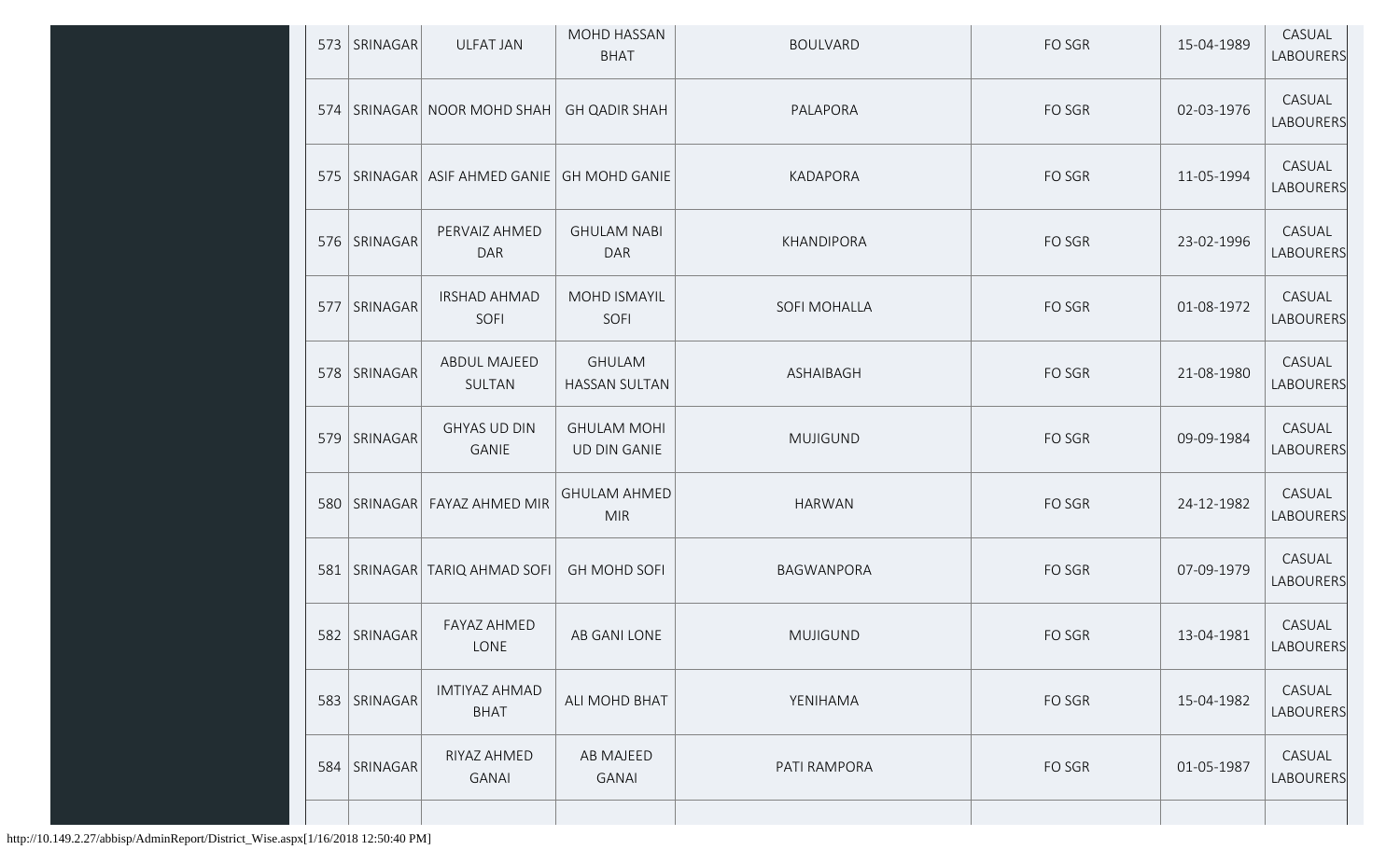| 585 | SRINAGAR       | <b>GH MOHAMMAD</b><br>SOFI          | ALI MOHAMMAD<br>SOFI               | GADOODBAGH               | FO SGR                   | 03-02-1978 | CASUAL<br>LABOURERS        |
|-----|----------------|-------------------------------------|------------------------------------|--------------------------|--------------------------|------------|----------------------------|
|     | 586   SRINAGAR | <b>IMTIAZ AHMED</b><br>KHAN         | FAYAZ AHMAD<br><b>KHAN</b>         | <b>HAFT CHINAR</b>       | FO SGR                   | 30-03-1994 | CASUAL<br><b>LABOURERS</b> |
|     | 587   SRINAGAR | SONAULLAH GANIE                     | <b>HABIB ULLAH</b><br><b>GANIE</b> | <b>OMPORA</b>            | FO SGR                   | 01-01-1965 | CASUAL<br><b>LABOURERS</b> |
|     | 588 SRINAGAR   | <b>GH NABI DAR</b>                  | MOHD SULTAN<br><b>DAR</b>          | CHANDERGAIR              | FLORICULTURE OFFICER SGR | 03-11-1980 | CASUAL<br>LABOURERS        |
|     |                | 589   SRINAGAR   TAWFEEQ AH WANI    | MOHD YOUSUF<br><b>WANI</b>         | WANGANPORA               | FO SGR                   | 05-11-1988 | CASUAL<br><b>LABOURERS</b> |
|     | 590   SRINAGAR | AB RASHID BHAT                      | AB KHALIQ BHAT                     | <b>MUJI GUND</b>         | FO SGR                   | 03-07-1978 | CASUAL<br><b>LABOURERS</b> |
|     | 591   SRINAGAR | <b>GH HASSAN WANI</b>               | <b>GH NABI WANI</b>                | <b>BAGHAT I KANIPORA</b> | FO SGR                   | 03-05-1986 | CASUAL<br>LABOURERS        |
|     | 592   SRINAGAR | <b>HILAL AHMED</b><br><b>GUROO</b>  | <b>GH MOHAMMAD</b><br><b>GUROO</b> | <b>MUJIGUND</b>          | FO SGR                   | 12-11-1984 | CASUAL<br>LABOURERS        |
|     | 593   SRINAGAR | <b>BILAL AHMED</b><br><b>SHEIKH</b> | <b>GH QADIR</b><br><b>SHEIKH</b>   | <b>HABAK</b>             | FO SGR                   | 05-12-1986 | CASUAL<br>LABOURERS        |
|     |                | 594   SRINAGAR   MOHD AKBER MIR     | MOHD QASIM<br><b>MIR</b>           | <b>MUJIGUND</b>          | FO SGR                   | 02-05-1974 | CASUAL<br>LABOURERS        |
|     | 595   SRINAGAR | <b>ALTAF NABI MIR</b>               | <b>GH NABI MIR</b>                 | LITTER KHARPORA          | FO SGR                   | 01-03-1996 | CASUAL<br><b>LABOURERS</b> |
|     | 596   SRINAGAR | <b>HAKEEM GH MOHI</b><br>UD DIN     | <b>HAKEEM GH</b><br><b>MOHD</b>    | BHAGWANPORA              | FO SGR                   | 01-03-1968 | CASUAL<br>LABOURERS        |
|     |                |                                     |                                    |                          |                          |            |                            |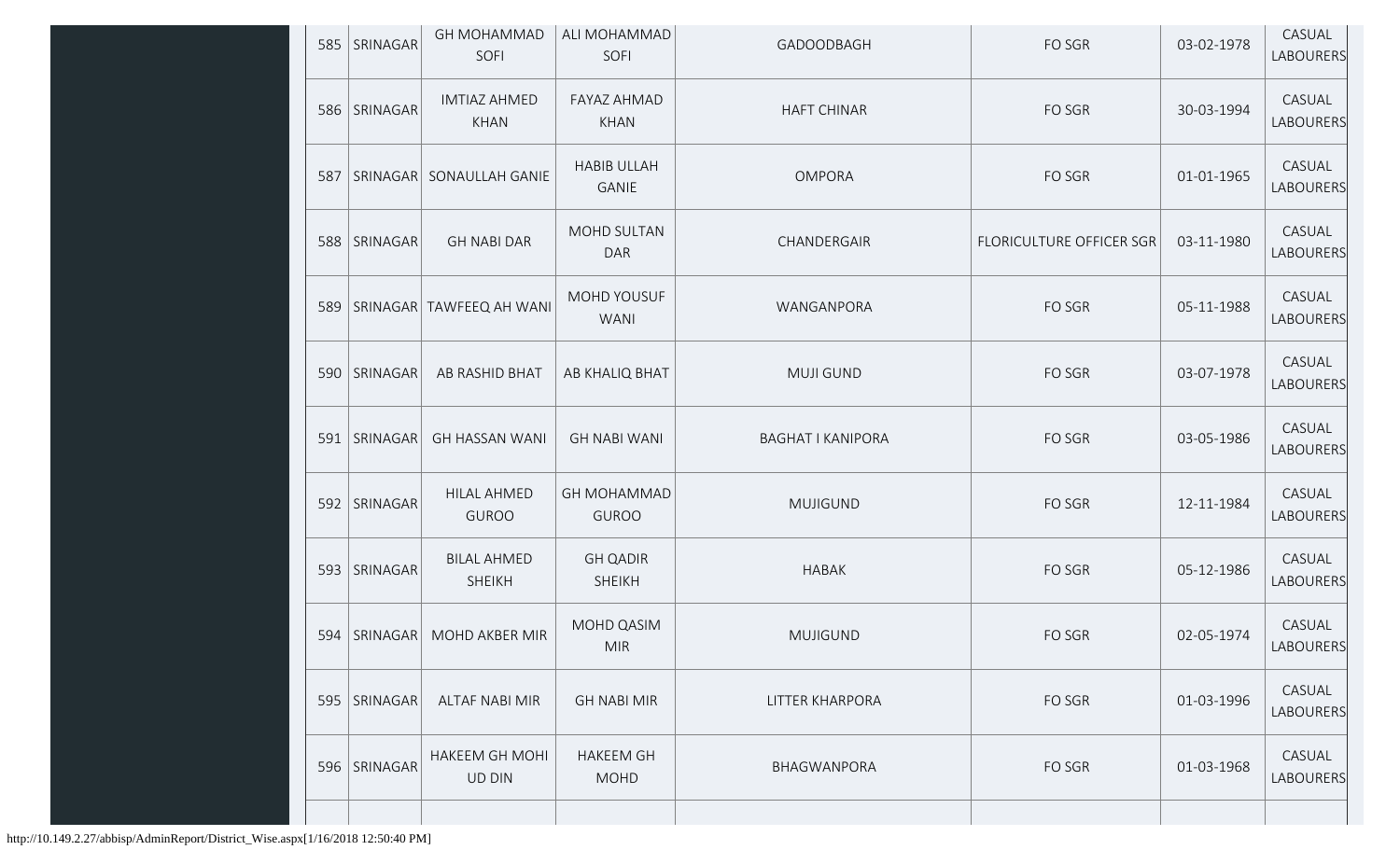| 597 | SRINAGAR       | SANDEEP KUMAR                       | <b>JAMIT RAM</b>                                 | KISHTIWAR            | FO SGR                                              | 15-06-1984 | CASUAL<br>LABOURERS |
|-----|----------------|-------------------------------------|--------------------------------------------------|----------------------|-----------------------------------------------------|------------|---------------------|
|     | 598   SRINAGAR | MOHAMMAD<br><b>ASHRAF MALIK</b>     | <b>GHULAM</b><br><b>MOHAMMAD</b><br><b>MALIK</b> | CHEKI DUDERHAMA      | FO SGR                                              | 24-11-1984 | CASUAL<br>LABOURERS |
| 599 | SRINAGAR       | <b>GULAM NABI</b><br><b>WAGAY</b>   | <b>GULAM AHMAD</b><br><b>WAGAY</b>               | <b>WAGAY MOHALLA</b> | FO SGR                                              | 19-06-1972 | CASUAL<br>LABOURERS |
|     | 600 SRINAGAR   | ABDUL RASHID<br>LONE                | MOHD RAMZAN<br>LONE                              | <b>MUJI GUND</b>     | FO SGR                                              | 23-11-1960 | CASUAL<br>LABOURERS |
|     | 601   SRINAGAR | <b>BASHIR AHMED</b><br><b>MATOO</b> | ALI MOHAMMAD<br><b>MATOO</b>                     | <b>WHADAT PORA</b>   | FO SGR                                              | 09-03-1984 | CASUAL<br>LABOURERS |
|     | 602 SRINAGAR   | <b>IMTIYAZ AHMAD</b><br><b>DAR</b>  | MOHD RAMZAN<br><b>DAR</b>                        | <b>MUJI GUND</b>     | FO SGR                                              | 06-04-1986 | CASUAL<br>LABOURERS |
| 603 | SRINAGAR       | SHAKEEL AHMAD<br><b>BHAT</b>        | <b>GHULAM AHMAD</b><br><b>BHAT</b>               | <b>MALAPORA</b>      | FO SGR                                              | 03-11-1988 | CASUAL<br>LABOURERS |
|     | 604   SRINAGAR | AB MAJEED GANAI                     | <b>GHULAM AHMED</b><br><b>GANAI</b>              | CHATABAL             | FO SGR                                              | 04-07-1977 | CASUAL<br>LABOURERS |
|     | 605   SRINAGAR | <b>NASIR AHMAD DAR</b>              | MOHAMMAD<br><b>SULTAN DAR</b>                    | <b>HADOORA</b>       | FO SGR                                              | 15-10-1989 | CASUAL<br>LABOURERS |
|     |                | 606   SRINAGAR   MOHD ASHRAF MIR    | MOHD QASIM<br><b>MIR</b>                         | <b>MUJIGUND</b>      | FO SGR                                              | 15-01-1975 | CASUAL<br>LABOURERS |
|     | 607 SRINAGAR   | FAROOQ AHMAD<br><b>MALIK</b>        | ABUDL SATA<br><b>MALIK</b>                       | SR GUNGJ SRINAGAR    | <b>EXECUTIVE ENGINEER</b><br><b>ESTATES DIV SGR</b> | 01-01-1976 | CASUAL<br>LABOURERS |
|     | 608   SRINAGAR | <b>BASHARAT</b><br><b>MEHMOOD</b>   | <b>BASHIR AHMAD</b><br><b>DARZI</b>              | AALI KADAL SRINAGA R | EXECUTIVE ENGINER EST DIV<br>SGR                    | 04-04-1988 | CASUAL<br>LABOURERS |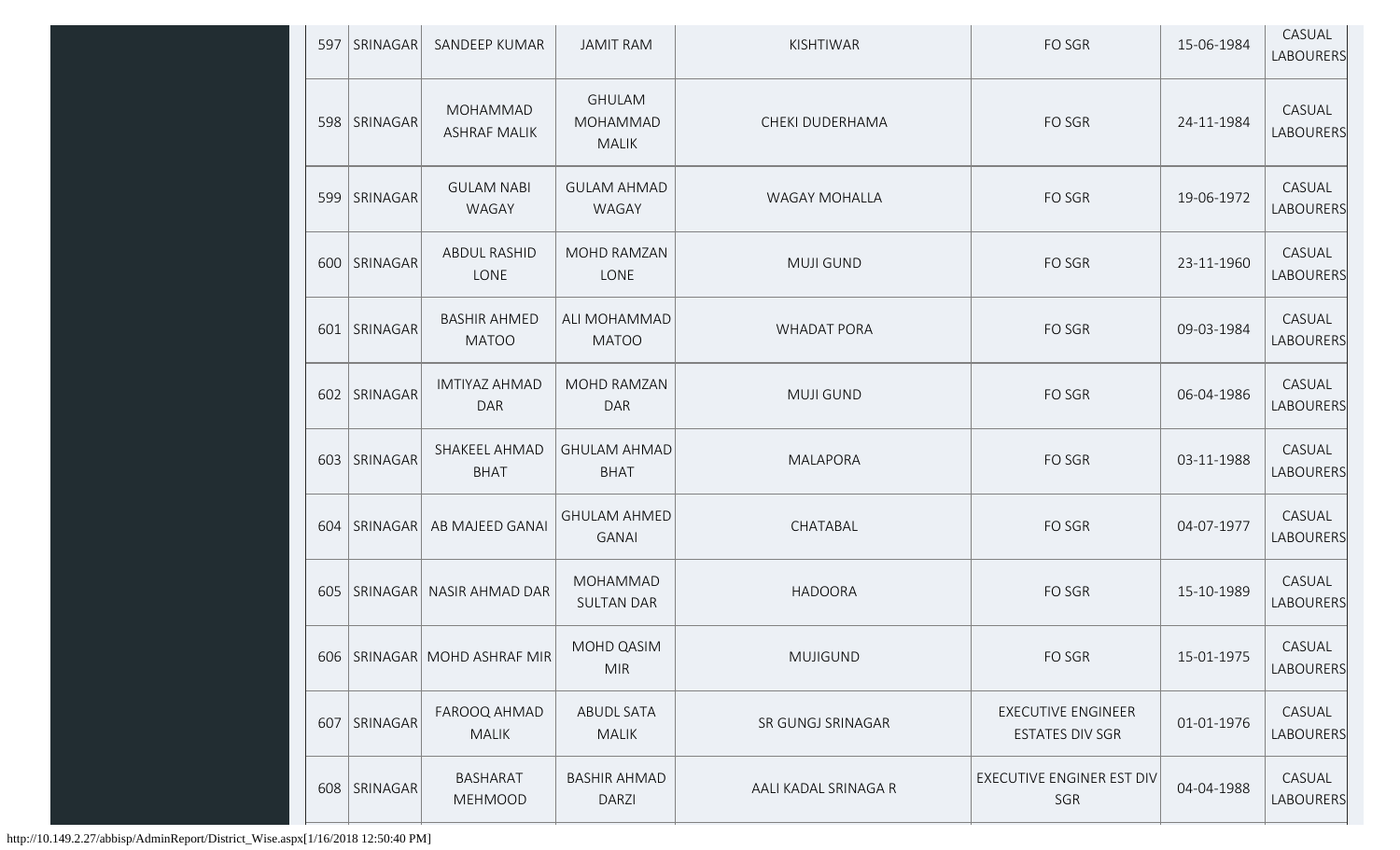| 609 | SRINAGAR        | <b>IRFANA JAN</b>                    | ALI MOHAMMAD<br><b>DAR</b>         | BABA PORA ZOONIMAR SRINAGAR     | <b>EXECUTIVE ENGINEER</b><br><b>ESTATES DIVISION</b><br>SRINAGAR | 03-08-1985 | CASUAL<br><b>LABOURERS</b> |
|-----|-----------------|--------------------------------------|------------------------------------|---------------------------------|------------------------------------------------------------------|------------|----------------------------|
| 610 | SRINAGAR        | MARIYA QADIR<br><b>GADYARI</b>       | <b>GU QADIR</b><br><b>GADYARI</b>  | LAL BAZAR SRINAGAR              | EXECUTIVE ENGINEER EST<br><b>DIV SGR</b>                         | 01-01-1992 | CASUAL<br>LABOURERS        |
|     | 611   SRINAGAR  | AB HAMID BHAT                        | MOHD RAMZAN<br><b>BHAT</b>         | BREIN NISHAT HAZRATBAL SRINAGAR | <b>EXECUTIVE ENGINEER</b><br><b>ESTATES DIVISION</b><br>SRINAGAR | 20-07-1978 | CASUAL<br><b>LABOURERS</b> |
| 612 | <b>SRINAGAR</b> | <b>ALTAF AHMAD</b>                   | LATE GH MOHD<br><b>KHAN</b>        | KHAJA YARBAL SADAKADAL SRINAGAR | <b>EXECUTIVE ENGINEER</b><br><b>ESTATES DIV SGR</b>              | 03-07-1974 | CASUAL<br><b>LABOURERS</b> |
|     | 613   SRINAGAR  | AHSAN AHMAD<br><b>DAR</b>            | AB RASHID DAR                      | <b>BAGHAT KANIPORA</b>          | <b>EXECUTIVE ENIGNEER</b><br><b>ESTATES DIVISION</b><br>SRINAGAR | 12-12-1992 | CASUAL<br>LABOURERS        |
| 614 | SRINAGAR        | ABDUL HAMID<br><b>BHAT</b>           | LATE AB AZIZ<br><b>BHAT</b>        | PHULO BREIN NISHAT SRINAGAR     | <b>EXECUTIVE ENGINEER</b><br><b>ESTATES DIV SGR</b>              | 10-12-1975 | CASUAL<br>LABOURERS        |
| 615 | SRINAGAR        | <b>MOHAMMAD</b><br><b>AYOUB WANI</b> | <b>ABDUL RASHID</b><br><b>WANI</b> | NARBAL MAGAM BUDGAM             | <b>EXECUTIVE ENGINEER</b><br><b>ESTATES DIVISION</b><br>SRINAGAR | 01-02-1979 | CASUAL<br>LABOURERS        |
|     |                 | 616   SRINAGAR   MOHD AFZAL BHAT     | <b>GH MOHMMAD</b><br><b>BHAT</b>   | NOWPORA SRINAGAR                | <b>EXECUTIVE ENGINER EST DIV</b><br>SGR                          | 01-01-1966 | CASUAL<br>LABOURERS        |
| 617 |                 | SRINAGAR FAYAZ AHMAD MIR             | <b>NAZIR AHMAD</b><br><b>MIR</b>   | ARIPAL TRAL PULWAMA             | <b>EXECUTIVE ENGINEER EST</b><br>DIV SGR                         | 01-05-1989 | CASUAL<br>LABOURERS        |
|     |                 | 618   SRINAGAR   RIYAZ AHMAD BHAT    | <b>ABDUL GANI</b><br><b>BHAT</b>   | IDDAGH GANDAR PORA SRINAGAR     | EXECUTIVE EINGEER EST DIV<br>SGR                                 | 05-10-1980 | CASUAL<br>LABOURERS        |
| 619 | SRINAGAR        | AJAZ AHMAD DRA                       | <b>GH MOHD DAR</b>                 | NATIPORA SRINAGAR               | <b>EXECUTIVE ENGINEER EST</b><br>DIV SGR                         | 08-02-1973 | CASUAL<br>LABOURERS        |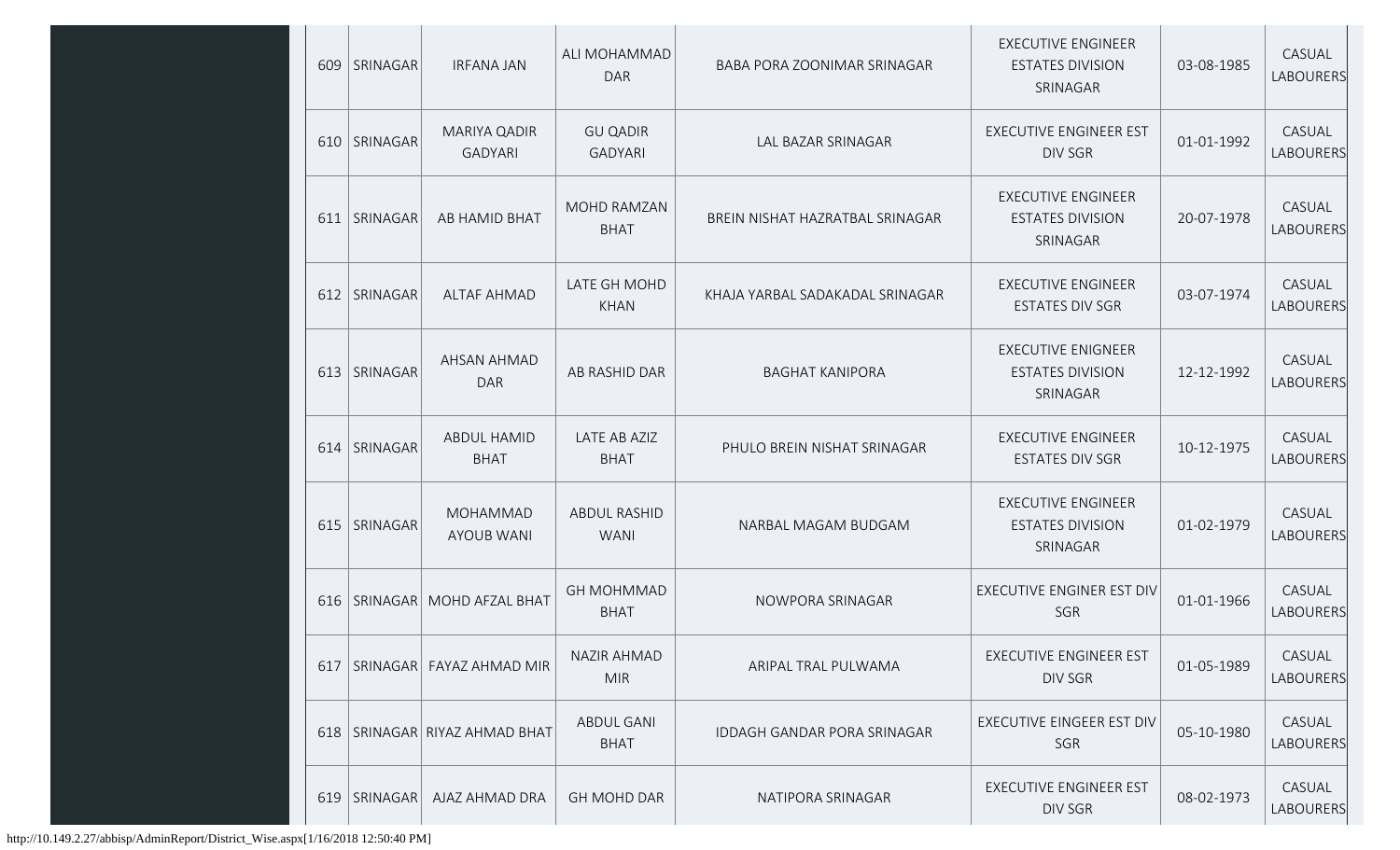|     | 620 SRINAGAR   | FEROZ AHMAD<br><b>WANI</b>          | <b>GH AHMAD</b><br><b>WANI</b>       | PANTHACHOWK SRINAGAR                             | <b>EXECUTIVE EINGEER EST DIV</b><br>SGR                          | 06-07-1978 | CASUAL<br><b>LABOURERS</b> |
|-----|----------------|-------------------------------------|--------------------------------------|--------------------------------------------------|------------------------------------------------------------------|------------|----------------------------|
|     | 621   SRINAGAR | ASIF YASEEN BABA                    | LATE MOHD<br>YASEEN BABA             | SHEESH BAGH HAWAL SRINAGAR                       | <b>EXECUTIVE ENGINEER EST</b><br><b>DIV SGR</b>                  | 25-03-1990 | CASUAL<br>LABOURERS        |
|     | 622 SRINAGAR   | NAYEEM JAIVD<br><b>HALWAIE</b>      | <b>JAVID AHMAD</b><br><b>HALWAIE</b> | LAMDAR COLONY GOPALPORA CHADORA<br><b>DUDGAM</b> | <b>EXECUTIVE ENGINEER EST</b><br><b>DIV SGR</b>                  | 13-09-1995 | CASUAL<br><b>LABOURERS</b> |
|     |                | 623   SRINAGAR   FAYAZ AHMAD SOFI   | MOHD JAMAL<br>SOFI                   | NATIPORA SRINAGAR                                | <b>EXECUTIVE ENGINEER</b><br><b>ESTATES DIVISION SGR</b>         | 30-06-1979 | CASUAL<br>LABOURERS        |
| 624 | SRINAGAR       | SYED MOHD<br><b>YOUNIS</b>          | <b>MOHD YASEEN</b><br><b>SHAH</b>    | <b>BABAGUN ARIGAM BUDGAM</b>                     | <b>EXECUTIVE ENGINEER EST</b><br><b>DIV SGR</b>                  | 05-07-1989 | CASUAL<br><b>LABOURERS</b> |
|     |                | 625   SRINAGAR   MOHD ASHRAF MIR    | ALI MOHMMAD<br><b>MIR</b>            | SRINAGAR HAZRATBAL BREIN NISHAT                  | <b>EXECUTIVE ENGINEER</b><br><b>ESTATES DIVISION</b><br>SRINAGAR | 10-07-1981 | CASUAL<br>LABOURERS        |
|     | 626   SRINAGAR | <b>IRSHAD AHMAD</b><br><b>BHAT</b>  | <b>GHULAM AHMAD</b><br><b>BHAT</b>   | RAM BAGH BALA SRINAGAR                           | <b>EXECUTIVE ENGINEER</b><br><b>ESTATES DIVISION</b><br>SRINAGAR | 19-02-1982 | CASUAL<br>LABOURERS        |
|     | 627 SRINAGAR   | <b>FIRDOUS AHMAD</b><br><b>BEGH</b> | <b>GH MUSTAFA</b><br><b>BEGH</b>     | BAGHWAN PORA SRINAGAR                            | <b>EXECUTIVE ENGINEER</b><br><b>ESTATES DIVISION</b><br>SRINAGAR | 06-03-1976 | CASUAL<br>LABOURERS        |
|     |                | 628   SRINAGAR   MOHD IQBAL BHAT    | ALI MOHD BHAT                        | BAHWAN PORA NOW BAGH LAL BAZAR<br>SRINAGAR       | EXECUTIVE ENGINEER<br><b>ESTATES DIV SGR</b>                     | 01-01-1970 | CASUAL<br>LABOURERS        |
|     | 629 SRINAGAR   | SUNMEET SINGH                       | <b>HARPAL SINGH</b>                  | <b>GULSHAN ABAD COLONY HYDERPORA</b><br>SRINAGAR | <b>EXECUTIVE ENGINEER EST</b><br>DIV SGR                         | 16-08-1982 | CASUAL<br>LABOURERS        |
|     | 630   SRINAGAR | SHAISTA JAN                         | ALI MOHAMMAD<br><b>DAR</b>           | 76 RAM BAGH PAYEEN                               | <b>EXECUTIVE ENGINEER</b><br><b>ESTATES DIVISION</b>             | 05-10-1984 | CASUAL<br>LABOURERS        |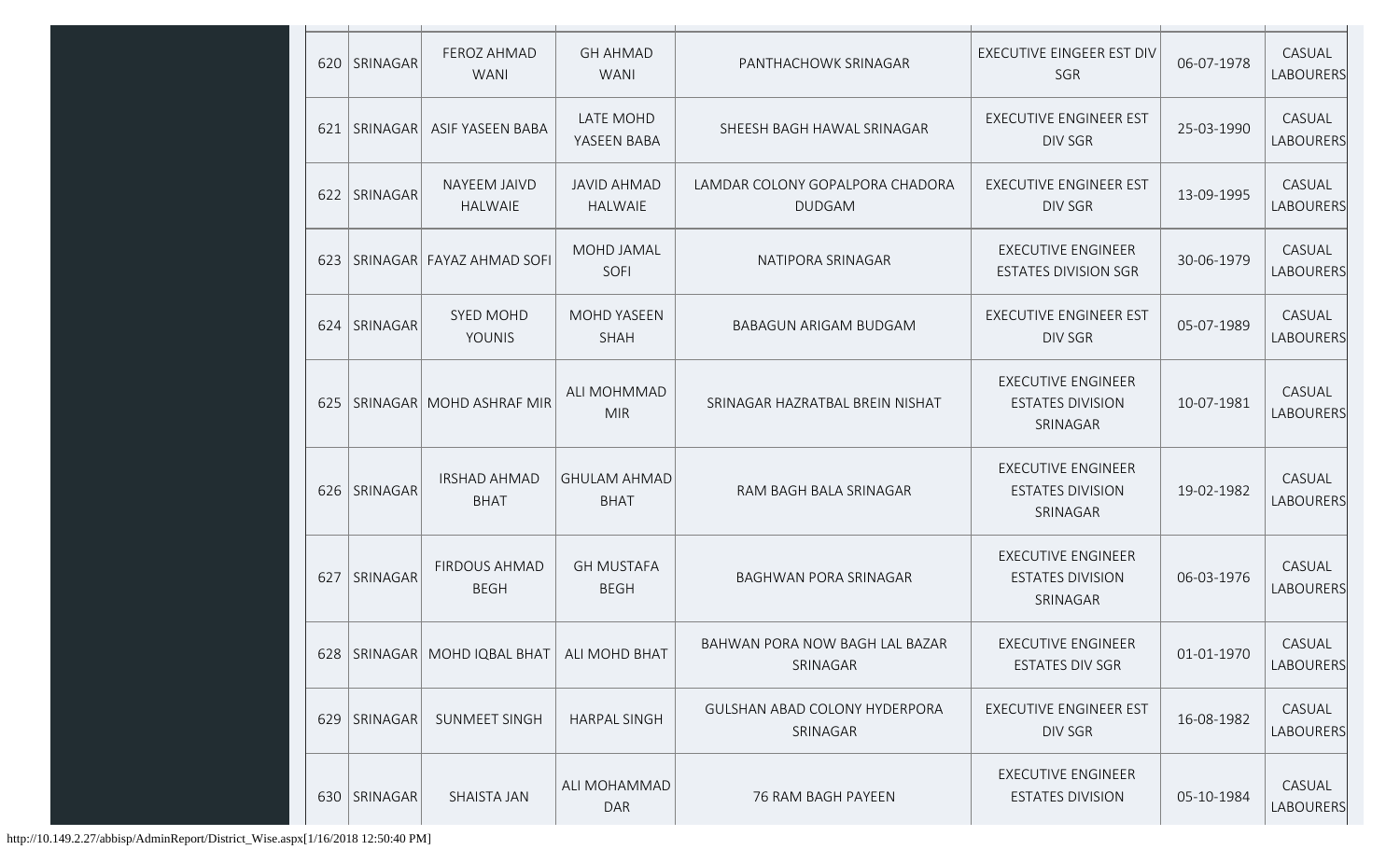|     |                |                                       |                                     |                                                 | SRINAGAR                                                         |            |                            |
|-----|----------------|---------------------------------------|-------------------------------------|-------------------------------------------------|------------------------------------------------------------------|------------|----------------------------|
|     | 631 SRINAGAR   | MANZOOR AHMAD<br>PARRAY               | <b>GH MOHD</b><br>PARRAY            | HAWOORA BUDGAM                                  | <b>EXECUTIVE ENGINEER</b><br><b>ESTATES DIV SGR</b>              | 01-01-1980 | CASUAL<br>LABOURERS        |
|     | 632 SRINAGAR   | <b>SHOWKAT AHMAD</b><br><b>DAR</b>    | <b>ABDUL RASHID</b><br><b>DAR</b>   | MAISUMA GOW KADAL SRINAGAR                      | <b>EXECUTIVE ENGINEER</b><br><b>ESTATES DIVISION</b><br>SRINAGAR | 14-03-1991 | CASUAL<br><b>LABOURERS</b> |
|     | 633 SRINAGAR   | MOHD YOUSF<br>REASHI                  | AB AZIZ RESHI                       | DUNDAMOH BARAMULLA                              | <b>EXECUTIVE ENGINEER</b><br><b>ESTATES DIVISION</b><br>SRINAGAR | 21-04-1975 | CASUAL<br><b>LABOURERS</b> |
| 634 | SRINAGAR       | NAZIR AHMAD DAR                       | <b>BASHIR AHMAD</b><br><b>DAR</b>   | <b>GUNGHBUGH SRINAGAR</b>                       | <b>EXECUTIVE ENGINEER EST</b><br><b>DIV SGR</b>                  | 06-12-1990 | CASUAL<br><b>LABOURERS</b> |
|     | 635   SRINAGAR | <b>BASHIR AHMAD</b><br><b>SHEIKH</b>  | <b>KHUSHI MOHD</b><br><b>SHEIKH</b> | MEINDHAR KISHTWAR                               | <b>EXECUTIIVE ENGINEER</b><br><b>ESTATES DIV SGR</b>             | 12-04-1976 | CASUAL<br><b>LABOURERS</b> |
|     | 636 SRINAGAR   | SHABIR AHMAD<br>PANDIT                | <b>MOHD RAJAB</b><br>PANDIT         | DARAMBUGH KARALAPORE BUDGAM                     | <b>EXECUTIVE ENGINEER EST</b><br>DIV SGR                         | 01-11-1996 | CASUAL<br>LABOURERS        |
| 637 | SRINAGAR       | <b>IRFANA RASHOOL</b><br><b>DAR</b>   | <b>LATE GH</b><br>RASHOOL DAR       | MALABAGH                                        | <b>EXECUTIVE ENGINEER</b><br><b>ESTATES DIVISION SRINGAR</b>     | 08-05-1984 | CASUAL<br>LABOURERS        |
|     | 638 SRINAGAR   | RAYEES AHMAD<br><b>BHAT</b>           | ABDUL SAMAD<br><b>BHAT</b>          | HAZRAT BAL SRINAGAR SOURA                       | <b>EXECUTIVE ENGINEER</b><br><b>ESTATES DIVISION</b><br>SRINAGAR | 12-12-1984 | CASUAL<br>LABOURERS        |
|     | 639   SRINAGAR | MEHRAJ UD DIN<br><b>BHAT</b>          | AB AZIZ BHAT                        | <b>BREIN NISHAT SRINAGAR</b>                    | <b>EXECUTIVE ENGINEER</b><br><b>ESTATES DIVISION</b><br>SRINAGAR | 22-01-1980 | CASUAL<br><b>LABOURERS</b> |
|     | 640 SRINAGAR   | <b>MOHAMMAD</b><br><b>ASGHAR BHAT</b> | ABDUL AZIZ BHAT                     | HNO 18 SEC A GREEN AVENUE HYDERPORA<br>SRINAGAR | <b>EXECUTIVE ENGINEER</b><br><b>ESTATES DIVISION</b><br>SRINAGAR | 11-03-1980 | CASUAL<br>LABOURERS        |